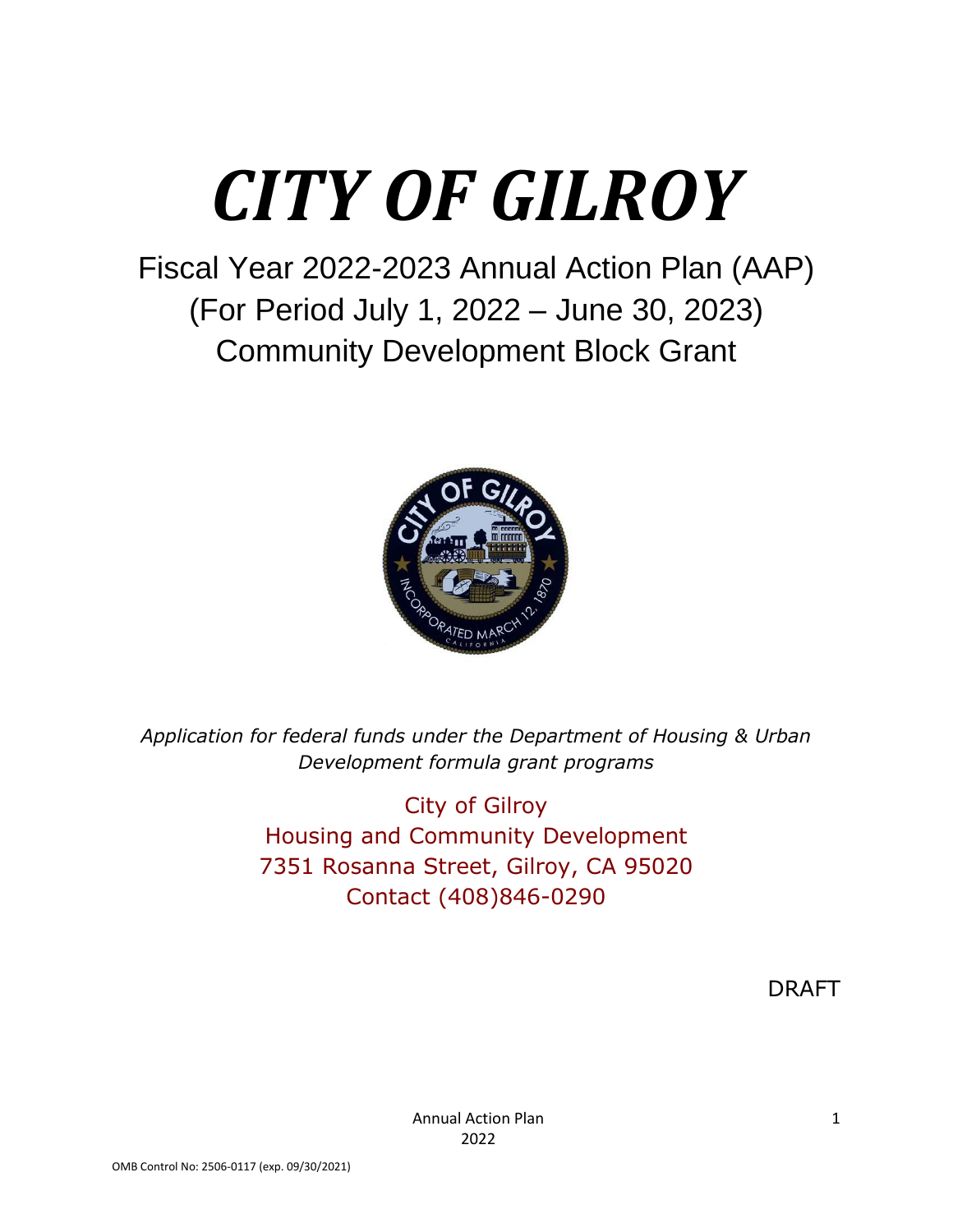# **Executive Summary**

# **AP-05 Executive Summary - 91.200(c), 91.220(b)**

#### **1. Introduction**

The City of Gilroy receives Community Development Block Grant (CDBG) funds each year from the Housing and Urban Development (HUD) Department for housing, economic development, and community development activities. These funds are intended to meet priority needs locally identified by the City that primarily benefit persons with extremely-low, very-low, and low incomes (incomes of 80 percent or less of median area income).

To receive federal funds, the City must submit a strategic plan—the Consolidated Plan—every five years to HUD as well as an Annual Action Plan each year that identifies local needs and how these needs will be addressed. The Action Plan must also demonstrate how the City will meet national goals set by the U.S. Congress to develop viable communities by providing decent housing, a suitable living environment, and economic opportunities.

The Action Plan embodies and reflects three overall goals (as well as the Consolidated Plan), which relate to the major commitments and priorities of HUD, including:

- To provide decent housing by preserving the affordable housing stock, increasing the availability of affordable housing, reducing discriminatory barriers, increasing the supply of supportive housing for those with special needs, and transitioning homeless persons and families into housing.
- To provide a suitable living environment through safer, more livable neighborhoods, greater integration of lower-income residents, increased housing opportunities, and reinvestment in deteriorating neighborhoods.
- To expand economic opportunities through more jobs paying self-sufficiency wages, homeownership opportunities, development activities that promote long-term community viability, and the empowerment of lower-income persons to achieve self-sufficiency.

The Program Year (PY)2022/2023 Annual Action Plan (AAP) marks the 3rd year of the five-year Consolidated Plan period, which runs from 2020-2025. Since HUD has not yet announced allocations for entitlement jurisdictions throughout the country, the city is estimating they will receive a similar allocation from previous years of \$470,000. Once allocations are received, that total and subsequent projects for this year's plan will be updated accordingly. In addition to the annual CDBG allocation, the City also makes available \$168,000 from its local Housing Trust Fund (HTF). The HTF funds are for services that are primarily related to housing and homelessness. The AAP describes to the public and HUD how the City will specifically utilize these monies in the coming program year (July 1, 2022 - June 30, 2023). A complete listing of specific projects that will be receiving funds can be found in section AP-35 of this document.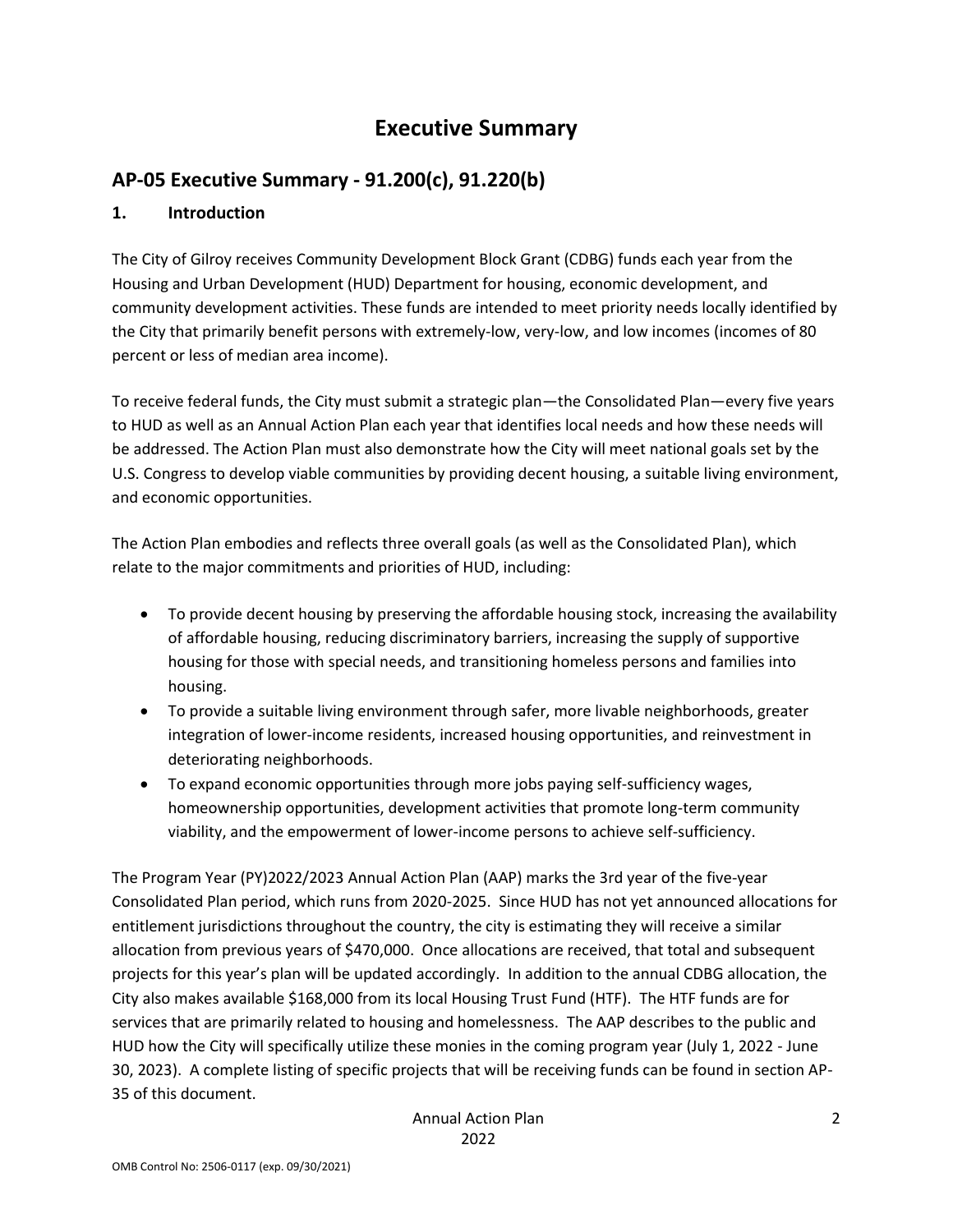Any minor changes (i.e. typos, minor edits, changes that do not affect the essence of the document) to this Plan will be completed through a minor amendment process that will not require further citizen participation or City Council approval. Substantial amendments (i.e. funding changes, re-allocation of project monies, etc.) will follow the City's citizen participation plan, and require a public hearing and Council approval. Again, the funding currently is an "estimate" and will be adjusted on pro-rated basis to each project once official allocations are made.

## **2. Summarize the objectives and outcomes identified in the Plan**

This could be a restatement of items or a table listed elsewhere in the plan or a reference to another location. It may also contain any essential items from the housing and homeless needs assessment, the housing market analysis or the strategic plan.

HUD has established a set of outcomes and objectives entitlement jurisdictions need to address. The outcomes and objectives are noted within each of the Goals included in the Strategic Plan (SP-45) section of the Consolidated Plan. In summary, they are as follows:

- **Outcomes:** Availability/Accessibility; Affordability; Sustainability
- **Objectives**: Create suitable living environments; Provide Decent Affordable Housing; Create Economic Opportunities

The goals identified in this Action Plan are taken from the Consolidated Plan's Strategic Plan which describes how federal funds and other resources will be deployed and what other actions will be taken to address community development and affordable housing needs over the next five years. This year, the following goals were made available in the NOFA, however only the asterisks are being carried out with funding this year based on applications received:

- Preserve affordable housing for home ownership\*
- Install safety and enhanced public improvements\*
- Small Business Expansion
- Workforce Development
- Supportive services for the homeless
- Supportive services for special needs populations\*
- Fair housing support
- Neighborhood Revitalization

## **3. Evaluation of past performance**

This is an evaluation of past performance that helped lead the grantee to choose its goals or projects.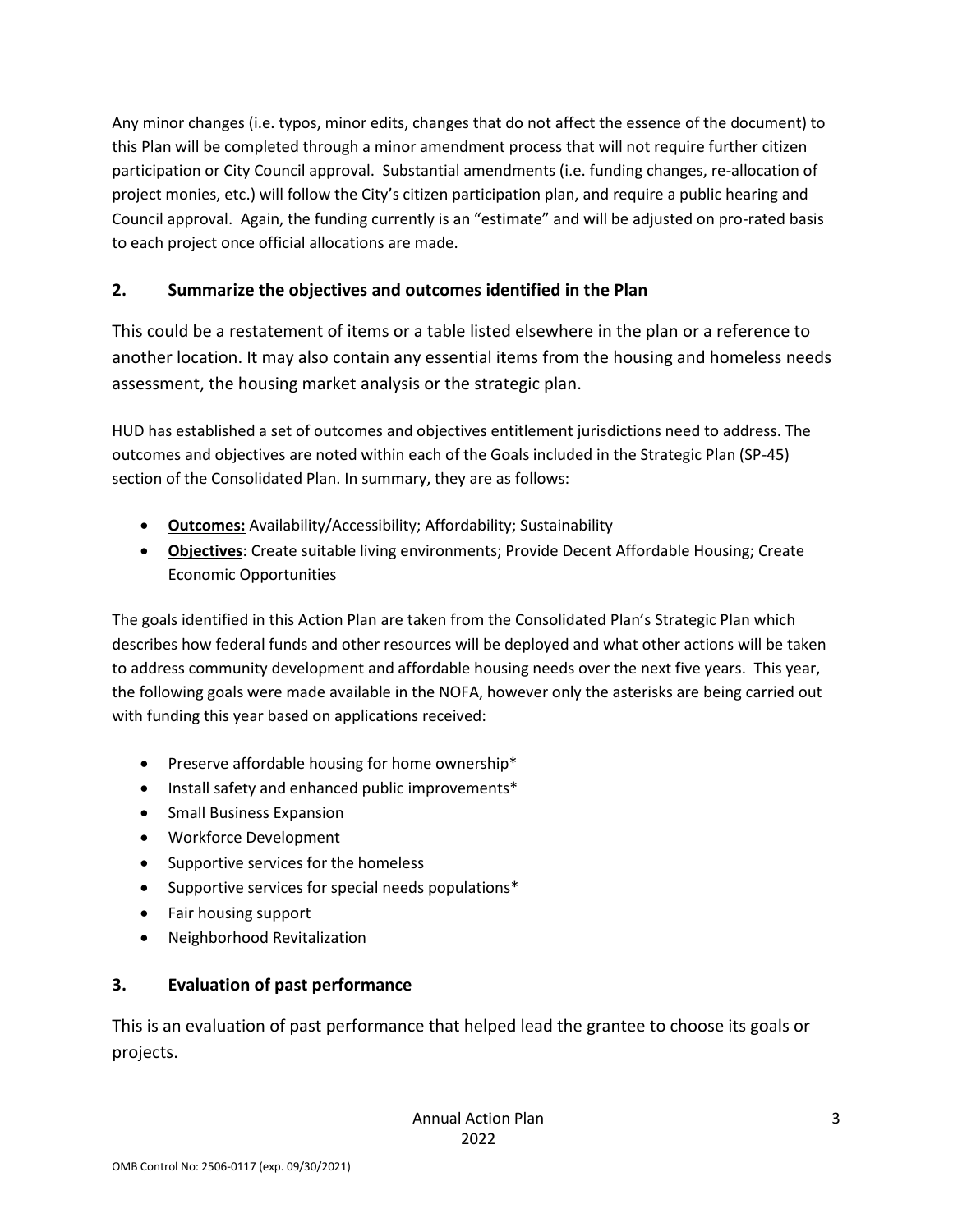A meaningful evaluation of past performance is integral to determine what has been accomplished and what work is necessary to address the myriad of needs in the community. This evaluation included a review of past Consolidated Plans and AAP's . Through this evaluation, the City was able to compare the needs identified through this Consolidated Plan and compare them to the activities that have taken place in the past to determine if those activities are still necessary. Priority needs, and goals were then formulated to meet these needs with an eye to what has been successful in the past and what is necessary in the future.

The City will report, in detail, on its performance in the Consolidated Annual Performance Evaluation Report (CAPER) due to HUD 90 days upon completion of the program year. As in integral function of preparing for the CAPER, City of Gilroy Housing and Community Development (HCD) staff monitors financial and program performance of CDBG and HTF funding subrecipients on a quarterly basis. Depending upon the results of that review, staff works with sub-recipients to achieve spending and performance objectives.

PY 2020 marked the first year of Gilroy's 2020-2025 Consolidated Plan. The City's Consolidated Plan established five-year goals to benefit its low and moderate-income residents by creating suitable living environments, providing decent affordable housing, and creating economic opportunities. In PY 2020, despite challenges posed by the COVID-19 pandemic, the city was able to achieve many of its five-year Consolidated Plan goals. Gilroy significantly exceeded its housing rehabilitation goals through the city's Rebuilding Home Repair, Rehabilitation, and Accessibility Modification Program, which addressed health, safety, and accessibility issues for 17 low- and moderate-income families in PY2020. CDBG funds also supported the Gilroy Compassion Center, which provided resources and referrals, as well as food, clothing, and personal care items, to 473 persons experiencing homelessness in the city. As it has in previous years, the city continued to address the needs of other vulnerable populations in the community by funding public services for low-income youth and seniors.

Additionally, the City is proud to report that 100 percent of CDBG funds expended in PY 2020 were directed to serving low- and moderate-income persons, which is substantially above the requirement that 70 percent of funds are used for that purpose. CDBG program requirements also limit the amount of funds obligated for public services to 15 percent or less and for administration and planning to 20 percent or less of the annual grant amount. The PY2020 CAPER shows that the city's public services obligation is below the 15 percent cap at 12.85 percent, and the administration and planning obligation meets the cap at 20 percent.

Another regulatory limitation on the CDBG administration and planning costs is that no more than 20 percent of any origin year grant may be expended for planning and administrative costs. The city is currently in compliance with this requirement for the 2017, 2018, 2019 and 2020 origin year grants.

Finally, the critical program requirement of expending CDBG funds in a timely manner was met for PY 2020. A review of the city's expenditures on May 2, 2021 showed the city had a balance of 1.42 times its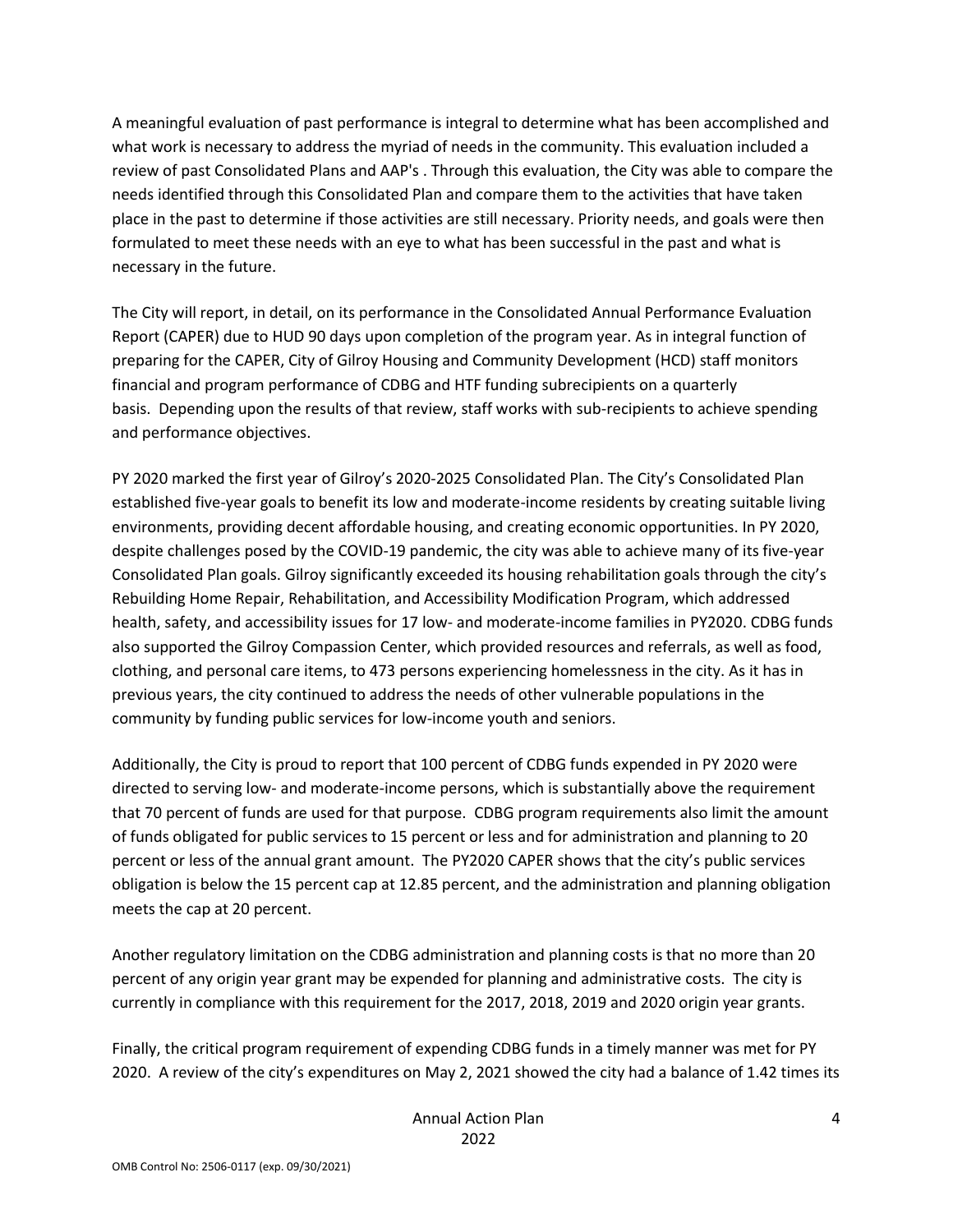allocation, thus meeting the requirement that the amount of CDBG funds on hand 60 days prior to the end of the program year not exceed 1.5 times the annual allocation.

Based on HUD's review of the most recent CAPER from PY 2020, the City of Gilroy has the continuing capacity to administer its CDBG program. The activities undertaken are consistent with the city's HUD approved Consolidated Plan, and the city continues to make progress in meeting its housing and community development goals.

#### **4. Summary of Citizen Participation Process and consultation process**

Summary from citizen participation section of plan.

The City followed the requirements for citizen participation outlined in the City of Gilroy Citizen's Participation Plan in the 5-year Consolidated Plan. The PY 2022/2023 Annual Action Plan included the following processes to ensure the highest citizen participation was captured during the development of this plan:

- Public Notice published and website posting to announce upcoming Notice of Funding Availability Release and Public Hearing: December 17, 2021
- NOFA Released and email distribution to several community organizations, consortiums and individuals: December 17, 2021
- Public Hearing held to review CDBG program, annual NOFA and application process with interested individuals/organizations: January 11, 2022
- Public Meeting with Housing and Neighborhood Revitalization Committee (HNRC) to review proposals for funding and receive presentations: February 16, 2022
- Public Meeting with HNRC to recommend funding for Annual Action Plan for both CDBG and HTF programs: March 9, 2022
- Public Notice published and website posting for comment period on draft Action Plan: March 23, 2022
- 30 Day public comment period on draft Action Plan which was made available on City's website: April 1 - May 2, 2022
- Public Hearing held at City Council to review final Action Plan and accept any comments prior to Plan approval and adoption: May 2, 2022

All public hearings are published in The Dispatch, which is the local newspaper of general circulation. Notices are published in both English and Spanish and are also posted on the City's website and messaging board outside of City Hall. Due to COVID-19, some of the public meetings were held "virtually" to maintain social distancing and limit the spread of the coronavirus. The City utilized virtual platforms to host these meetings that allowed the public to view the meeting, listen and provide any comments/questions for each particular item. The final public hearing at city council was held in person again and the public was encouraged to attend to voice their comments for the upcoming program year.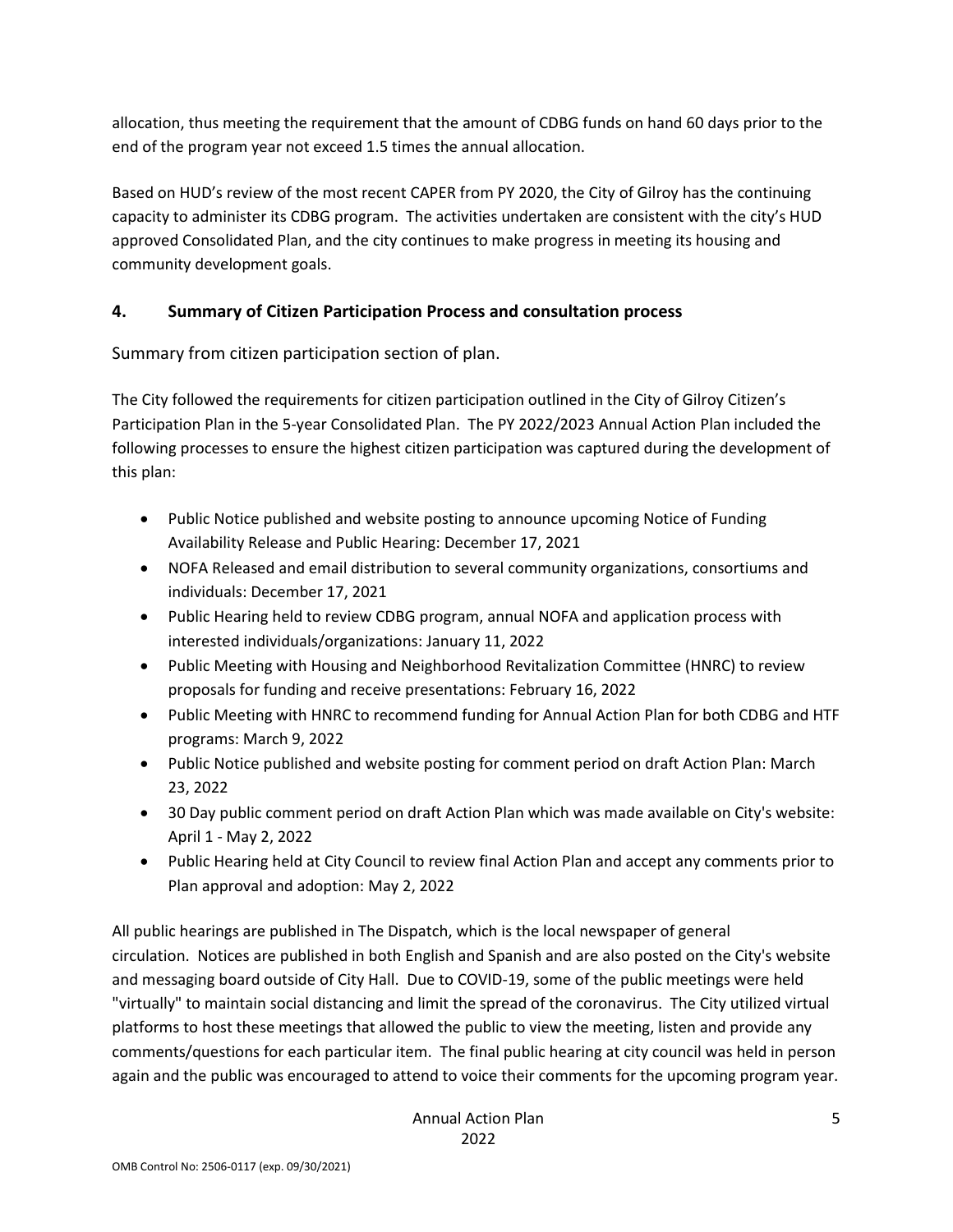## **5. Summary of public comments**

See attached summary in AAP Citizen Participation attachment (to be updated after comment period).

#### **6. Summary of comments or views not accepted and the reasons for not accepting them**

See attached summary in AAP Citizen Participation attachment (to be updated after comment period).

**7. Summary**

See above.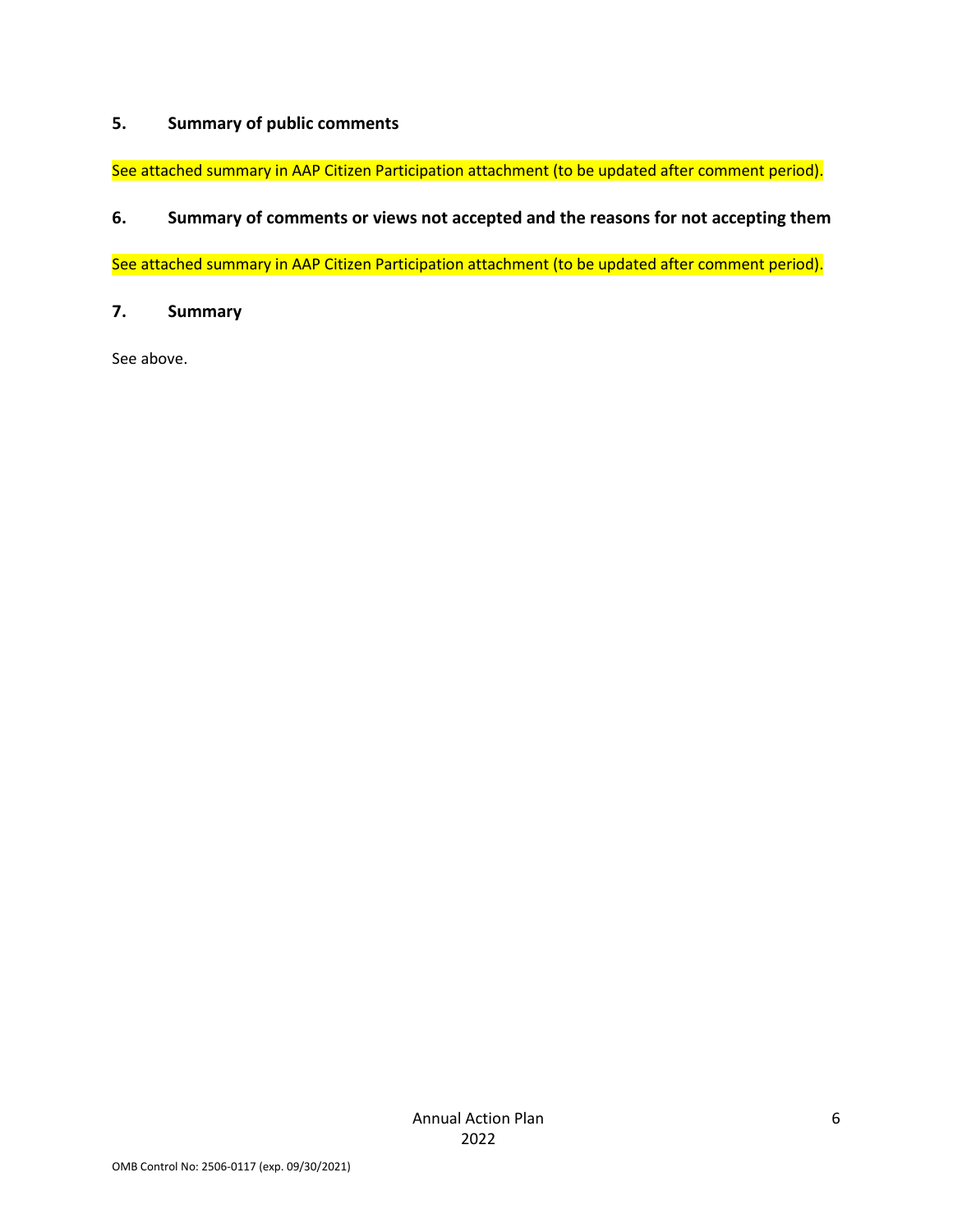# **PR-05 Lead & Responsible Agencies - 91.200(b)**

### **1. Agency/entity responsible for preparing/administering the Consolidated Plan**

The following are the agencies/entities responsible for preparing the Consolidated Plan and those responsible for administration of each grant program and funding source.

| <b>Agency Role</b>        | Name          | Department/Agency         |  |
|---------------------------|---------------|---------------------------|--|
|                           |               |                           |  |
| <b>CDBG Administrator</b> | <b>GILROY</b> | Administration Department |  |

**Table 1 – Responsible Agencies**

#### **Narrative**

The City of Gilroy (City) is the lead and responsible agency for the United States Department of Housing and Urban Development's (HUD) entitlement programs in Gilroy. The Housing and Community Development Division (HCD), a division of the Administration Department, is responsible for administering the City's CDBG program.

Entitlement jurisdictions receive entitlement funding (i.e., non-competitive, formula funds) from HUD. By federal law, the City is required to submit a five-year Consolidated Plan and Annual Action Plan to HUD listing priorities and strategies for the use of its federal funds.

The PY 2022/2023 Annual Action Plan marks the 3rd program year of the City's 5-year Consolidated Plan.

#### **Consolidated Plan Public Contact Information**

Crystal Zamora, Programs Administrator

7351 Rosanna Street

Gilroy, CA 95020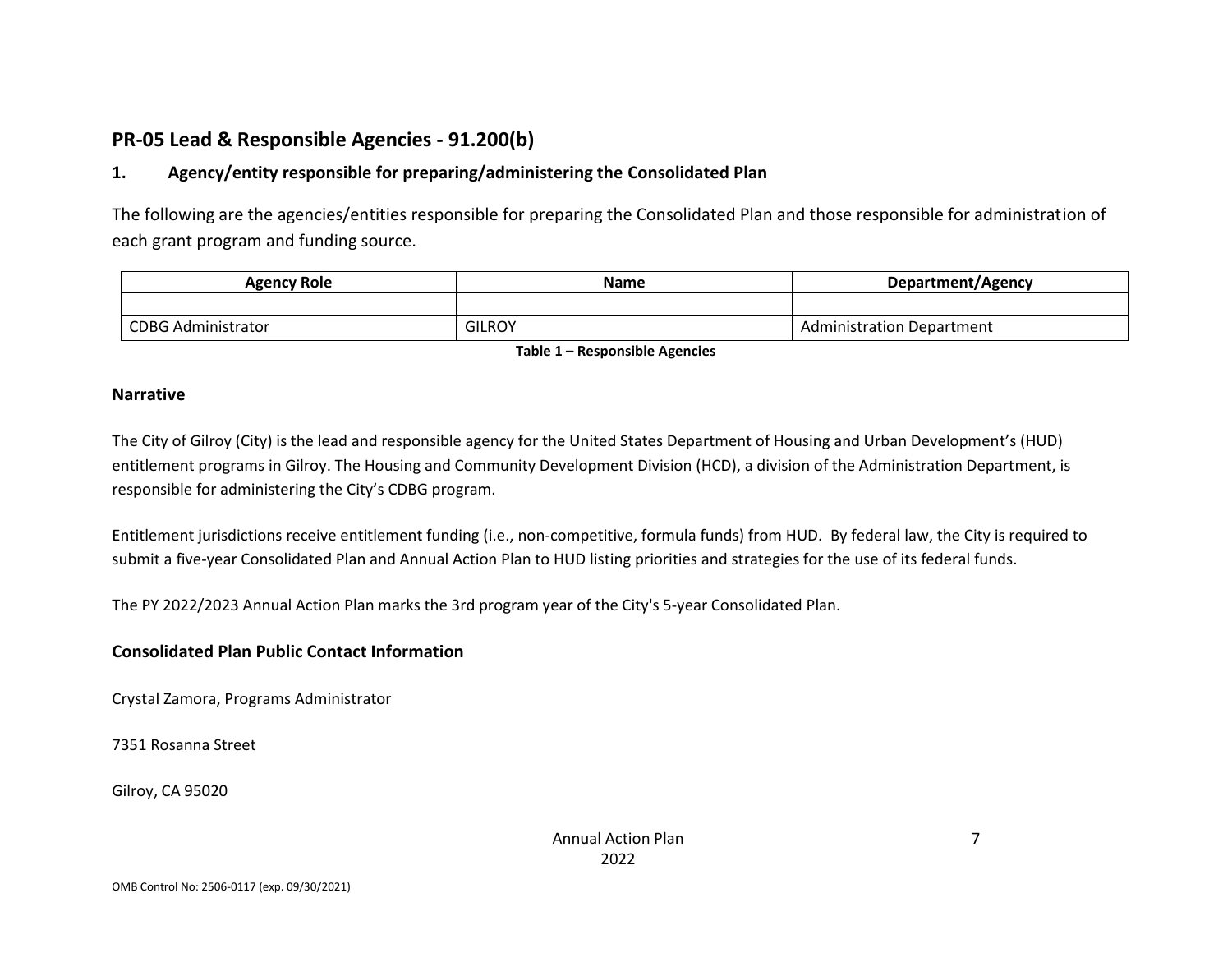408.846.0274

Crystal.zamora@cityofgilroy.org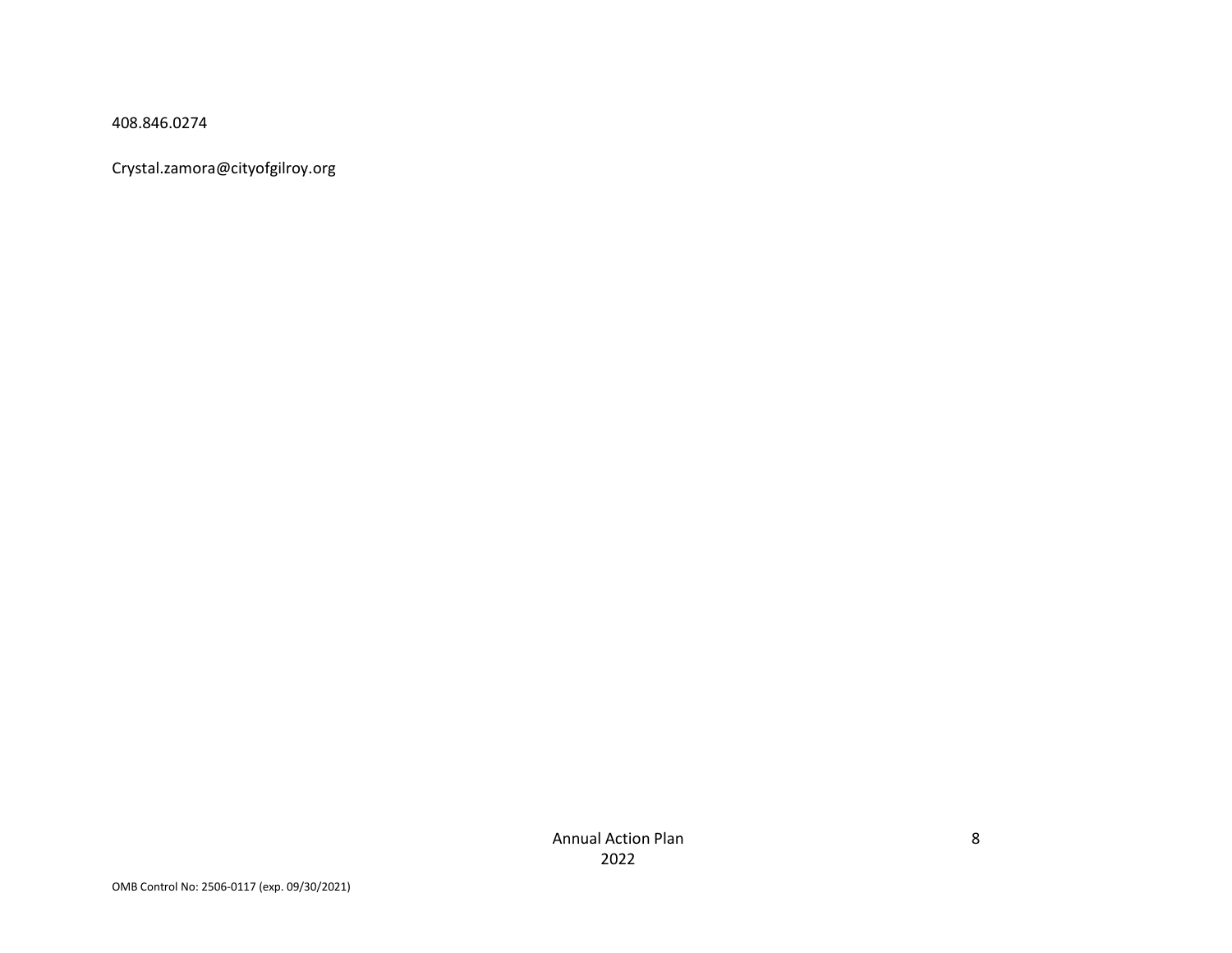# **AP-10 Consultation - 91.100, 91.200(b), 91.215(l)**

#### **1. Introduction**

The Consolidated Plan outreach effort is a regional collaborative effort between the County of Santa Clara and seven entitlement jurisdiction cities. The County hired Michael Baker International, in partnership with Circlepoint, to assist them in their community engagement efforts. Community engagement is key for helping the County and cities to identify needs, priorities, goals, strategies, and activities for future housing and community development activities over the period of the five-year regional plan. Engagement activities included a community survey, public outreach, stakeholder consultations (or meetings), focus groups, and pop-up events.

As a part of the stakeholder consultation process, the City consulted with a variety of stakeholders, including City departments, human service agencies, local and regional community-based organizations, housing providers and advocates, and the Santa Clara County Housing Authority (SCCHA). Social service providers were also consulted, including those that provide services to the elderly, persons with disabilities, homeless persons, and other lower-income individuals and at-risk populations.

# **Provide a concise summary of the jurisdiction's activities to enhance coordination between public and assisted housing providers and private and governmental health, mental health and service agencies (91.215(l)).**

The City worked in coordination with many agencies, boards, and governmental entities with the intent of enhancing access to services, learning best practices of activities that would aid the City in developing strategies to meet established goals of providing decent and affordable housing, providing a suitable living environment, and expanding economic opportunities. The City's citizen participation efforts included the following efforts during the preparation of the Consolidated Plan and Annual Action Plan:

- CDBG/Housing Regional Coordinators Meetings City staff and staff from the other CDBG entitlement cities in Santa Clara County, the County of Santa Clara Office of Supportive Housing, and the SCCHA participate.
- These meetings discuss data resources and strive to coordinate requests for information to both public and private countywide agencies.
- HUD staff meets with this group to clarify issues and assist in providing ongoing programmatic technical information.
- The email listserv for this group enables members to share information and provide technical assistance to one another, thus promoting and creating an environment of cooperation and understanding of differing needs, concerns, and issues among the group. This expansion of knowledge of regional issues and sharing of information benefits each individual jurisdiction represented in the group.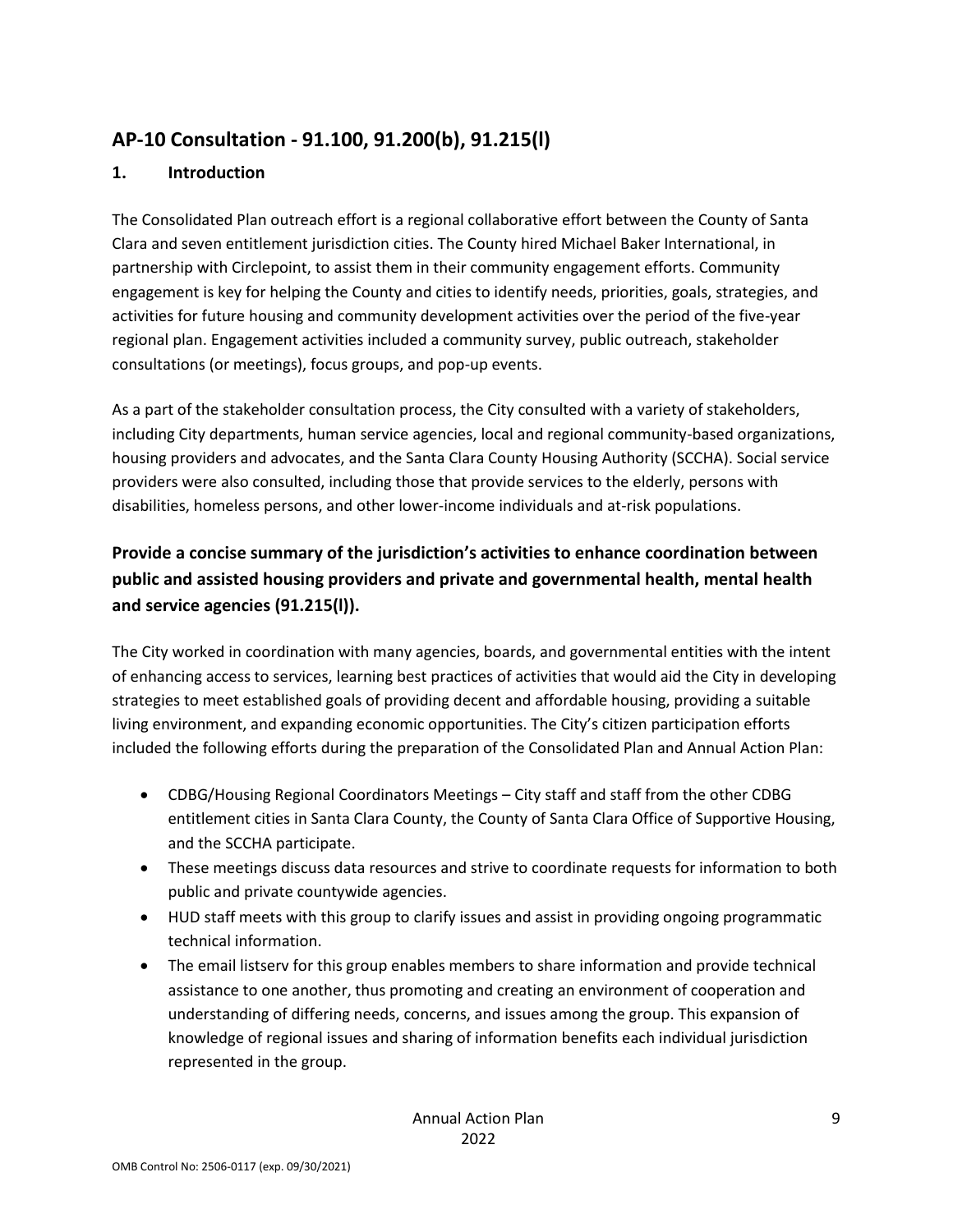- South County Collaborative Partners with the collaborative, which consists of providers of services to low-income and special needs residents of Gilroy, San Martin, and Morgan Hill.
- The collaborative is a nonprofit organization and is able to apply for funding benefitting the communities it serves.
- Collaborative members share information through an active listserv and receive notices of public comment periods on the Action Plan and Consolidated Annual Performance and Evaluation Reports.
- South County Homeless Task Force Attends meetings hosted monthly that include representatives from the Gilroy Police Department, County of Santa Clara, staff from various nonprofit agencies, health workers, the Santa Clara Valley Water District, and faith-based organizations, as well as individual volunteers.
- The focus is on identifying resources and sharing specific information about homeless individuals who have been identified by the police and outreach workers as being ready to get off the streets or who are in particularly dire need.
- The sharing of information and resources also has as a goal of conserving resources such as police time spent in re-arresting the same homeless person multiple times.
- Continuum of Care (CoC) Participation Meets monthly with a group comprising governmental agencies, homeless service and shelter providers, homeless persons, housing advocates, affordable housing developers, and various private parties, including businesses and foundations, to identify gaps in homeless services, establish funding priorities, and pursue a systematic approach to addressing homelessness.
- A Community Plan Implementation Team, which includes members of the CoC and other community stakeholders, meets quarterly to evaluate progress toward the Community's Plan to End Homelessness.
- During the development of its Consolidated and Annual Plans and as a general practice, the City coordinated with a variety of housing agencies, public and mental health agencies, and service providers to discuss community needs. These discussions provided an opportunity for these entities to network and learn more about one another's services and programs.

# **Describe coordination with the Continuum of Care and efforts to address the needs of homeless persons (particularly chronically homeless individuals and families, families with children, veterans, and unaccompanied youth) and persons at risk of homelessness.**

The Santa Clara County Office of Supportive Housing is the administrator of the regional CoC. The City continuously coordinates with the Santa Clara County CoC to end and prevent homelessness in the City and County. The Santa Clara County CoC is a group comprised of countywide stakeholders, including governmental agencies, homeless service and shelter providers, homeless persons, housing advocates, affordable housing developers, and various private parties, including businesses and foundations.

The CoC is governed by the CoC Board, which takes a systems-change approach to preventing and ending homelessness. This CoC Board is composed of the same individuals who serve on the

Annual Action Plan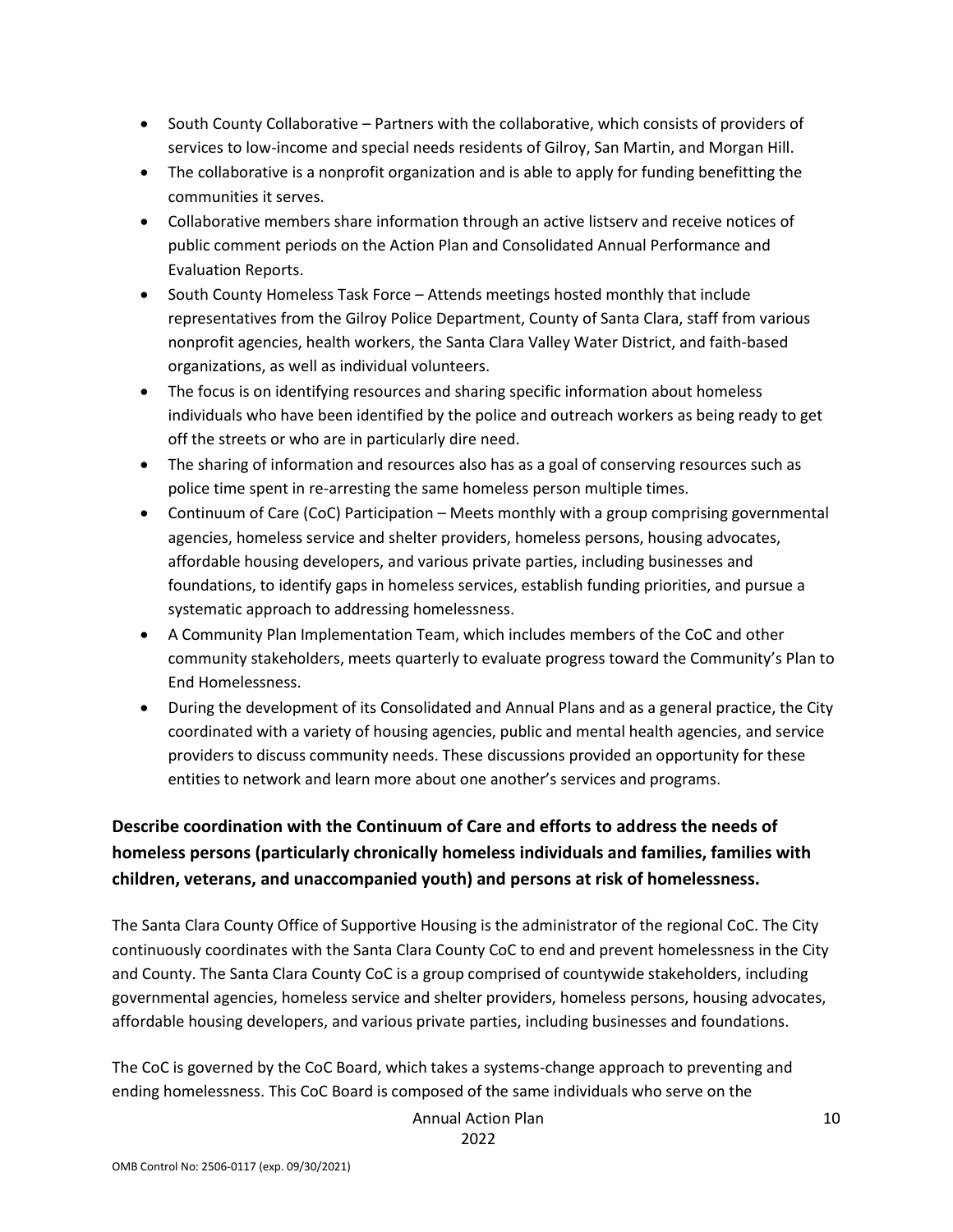Destination: Home Leadership Board. Destination: Home is a public-private partnership that is committed to collective impact strategies to end chronic homelessness. Destination: Home is the governing body for the CoC and is responsible for implementing bylaws and operational protocols of the CoC.

Regional efforts of the CoC include the development of The Community Plan to End Homelessness, which identifies strategies to address the needs of homeless persons in the County, including chronically homeless individuals and families, families with children, veterans, and unaccompanied youth. The plan also addresses the needs of persons at risk of homelessness. The CoC is now in the process of updating a new plan for the next five years and the City plans to participate in these efforts. The City's Unhoused Ad Hoc Committee made twelve (12)recommendation to City Council for formal support and approval of the Community Plan to End Homelessness. The council added an additional two (2) priorities and approved the plan.

Also, during the development of this Consolidated Plan, the City consulted with both the CoC and County Office of Supportive Housing for their expertise and experience in identifying community needs.

Service providers and organizations that provide services to homeless persons and persons at risk of homelessness were also contacted by the City to attend the Consolidated and Annual Action Plan engagement meetings. This included Destination Home, the policy group that works on homelessness prevention and strategies to end homelessness; Eden Housing, a homeless service provider that provides permanent supportive housing in the City; and City of Gilroy Recreation Department, which administers the Gilroy Youth Center.

# **Describe consultation with the Continuum(s) of Care that serves the jurisdiction's area in determining how to allocate ESG funds, develop performance standards for and evaluate outcomes of projects and activities assisted by ESG funds, and develop funding, policies and procedures for the operation and administration of HMIS**

The City is not an ESG entitlement jurisdiction and therefore does not receive ESG funds. However, the City does administer federal grant programs that provide assistance to homeless and low-income families in Santa Clara County. The City also helps fund and conduct the Point-in-Time (PIT) count, the biennial regional collaborative effort to count and survey homeless persons. The latest count and survey were conducted in January 2019. The survey typically occurs every two years on January, however due to the COVID-19 pandemic, the 2021 PIT count was pushed back a few months due to the Omnicron Variant, thus pushing the completion of the report closer to September 2022. The CoC is already planning for the 2023 survey which will occur in January. The data from the PIT count is used to plan, fund, and implement actions for reducing chronic homelessness and circumstances that bring about homelessness.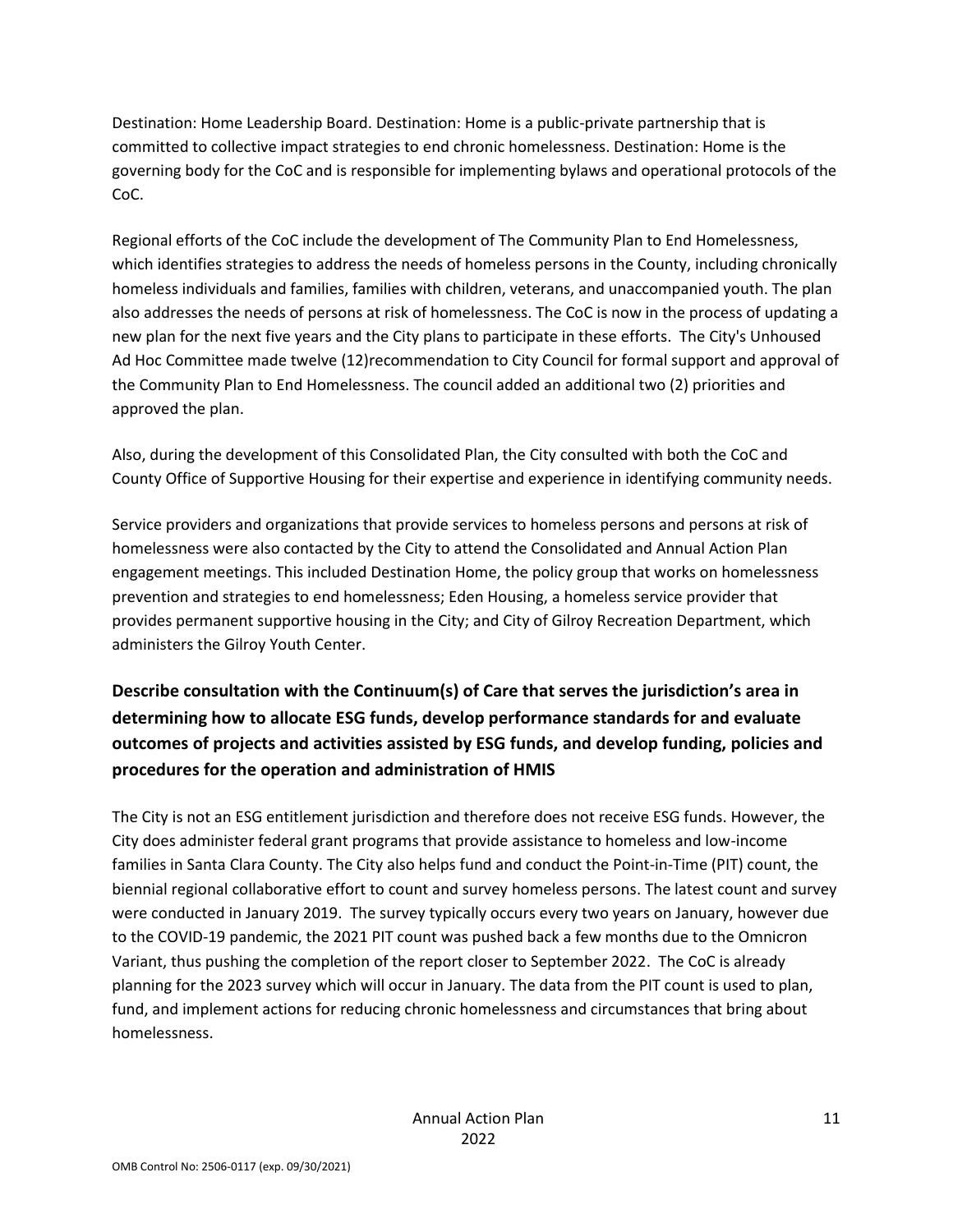The Santa Clara County Continuum of Care takes the role of Homeless Management Information System (HMIS) administration. The County, and its consultant Bitfocus, work jointly to operate and oversee HMIS. Both software and HMIS system administration are now provided by Bitfocus. Funding for HMIS in Santa Clara County comes from HUD, the County of Santa Clara, and the City of San Jose. The County's HMIS is used by many city service providers across the region to record information and report outcomes. The software meets and exceeds HUD's requirements for the implementation and compliance of HMIS Standards. The project has a rich array of service provider participation and is utilized to capture information and report on special programming, such as Housing 1000, the County VTA free bus pass program, and prevention service delivery.

The City and the whole county uses the HMIS system this to support housing availability alongside the coordinated entry system to support transitional, shelter as well as permanent housing needs. In Santa Clara County's coordinated entry system, all homeless people complete a standard assessment tool (the Vulnerability Index-Service Prioritization Decision Assessment Tool or VI-SPDAT) that considers the household's situation and identifies the best type of housing intervention to address their situation. A community queue of eligible households is generated from the standard assessment. The community queue is used to fill spaces in the permanent housing programs, including permanent supportive housing and rapid rehousing, in the County. This coordinated process reduces the need for people to traverse the county seeking assistance at every service provider separately.

# **2. Agencies, groups, organizations and others who participated in the process and consultations**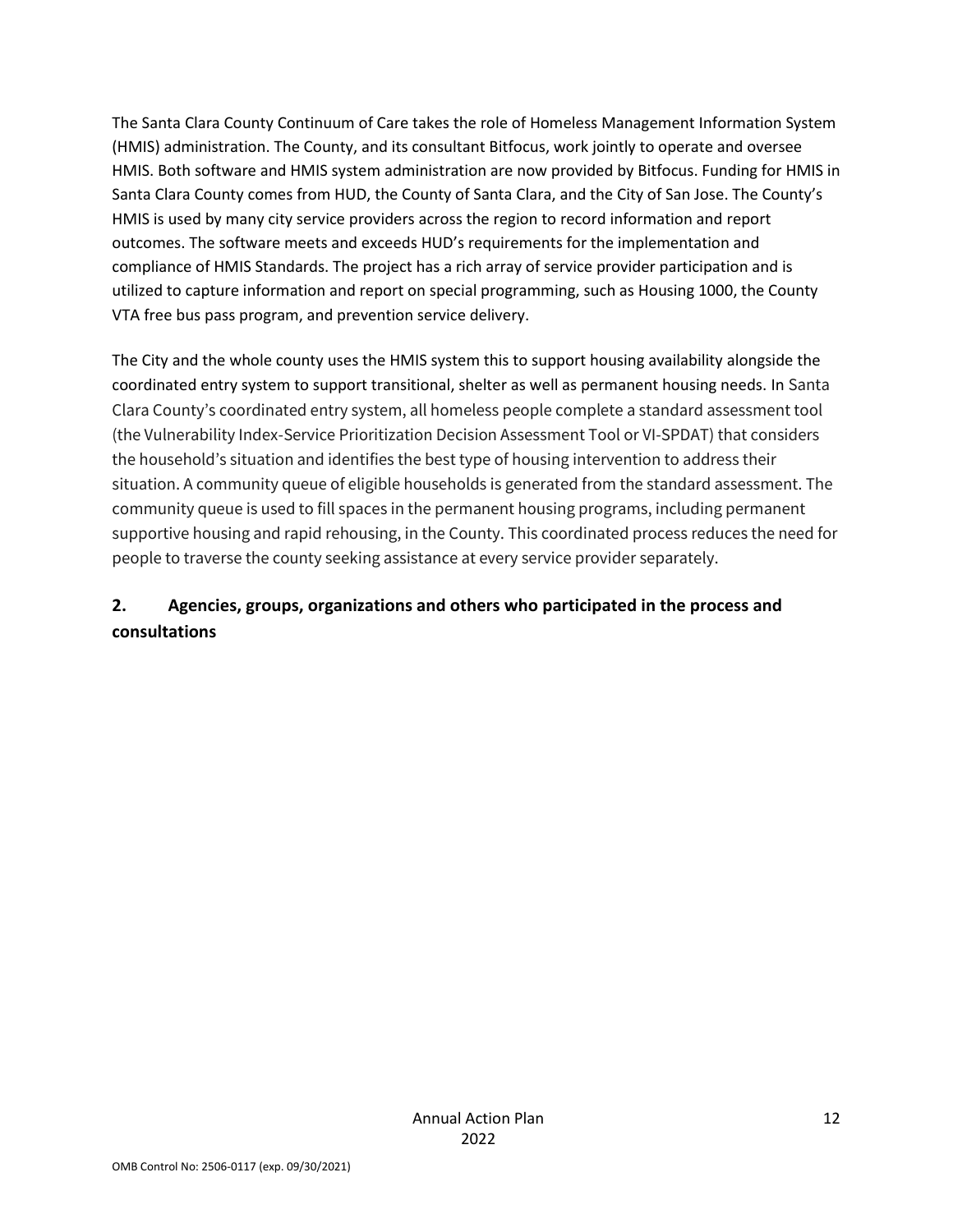**Table 2 – Agencies, groups, organizations who participated**

| 1              | Agency/Group/Organization                                                                                                                                         | Boys and Girls Club of Silicon Valley                                                                                                                                                                                                                     |  |  |  |  |
|----------------|-------------------------------------------------------------------------------------------------------------------------------------------------------------------|-----------------------------------------------------------------------------------------------------------------------------------------------------------------------------------------------------------------------------------------------------------|--|--|--|--|
|                | Agency/Group/Organization Type                                                                                                                                    | Services-Children                                                                                                                                                                                                                                         |  |  |  |  |
|                | What section of the Plan was addressed by<br><b>Consultation?</b>                                                                                                 | Homelessness Needs - Unaccompanied youth<br>Non-Homeless Special Needs                                                                                                                                                                                    |  |  |  |  |
|                | Briefly describe how the Agency/Group/Organization<br>was consulted. What are the anticipated outcomes of<br>the consultation or areas for improved coordination? | The agency attended the Santa Clara focus group meeting on 11/7/19. The<br>agency's top priority is improved coordination of youth and education<br>programs.                                                                                             |  |  |  |  |
| $\overline{2}$ | Agency/Group/Organization                                                                                                                                         | Healthier Kids Foundation Santa Clara County                                                                                                                                                                                                              |  |  |  |  |
|                | <b>Agency/Group/Organization Type</b>                                                                                                                             | Services-Children<br>Foundation                                                                                                                                                                                                                           |  |  |  |  |
|                | What section of the Plan was addressed by<br><b>Consultation?</b>                                                                                                 | Non-Homeless Special Needs                                                                                                                                                                                                                                |  |  |  |  |
|                | Briefly describe how the Agency/Group/Organization<br>was consulted. What are the anticipated outcomes of<br>the consultation or areas for improved coordination? | The agency attended the Santa Clara focus group meeting on 11/7/19. The<br>agency identified that the lack of financial support efforts is the most<br>pressing housing problem.                                                                          |  |  |  |  |
| 3              | Agency/Group/Organization                                                                                                                                         | <b>Bill Wilson Center</b>                                                                                                                                                                                                                                 |  |  |  |  |
|                | <b>Agency/Group/Organization Type</b>                                                                                                                             | Services-Children                                                                                                                                                                                                                                         |  |  |  |  |
|                | What section of the Plan was addressed by<br><b>Consultation?</b>                                                                                                 | Non-Homeless Special Needs                                                                                                                                                                                                                                |  |  |  |  |
|                | Briefly describe how the Agency/Group/Organization<br>was consulted. What are the anticipated outcomes of<br>the consultation or areas for improved coordination? | The agency attended the Santa Clara focus group meeting on 11/7/19 as<br>well as community meetings on 11/4/19 in Morgan Hill and 11/20/19 in San<br>Jose. The agency identified mental health services for low-income<br>communities as a high priority. |  |  |  |  |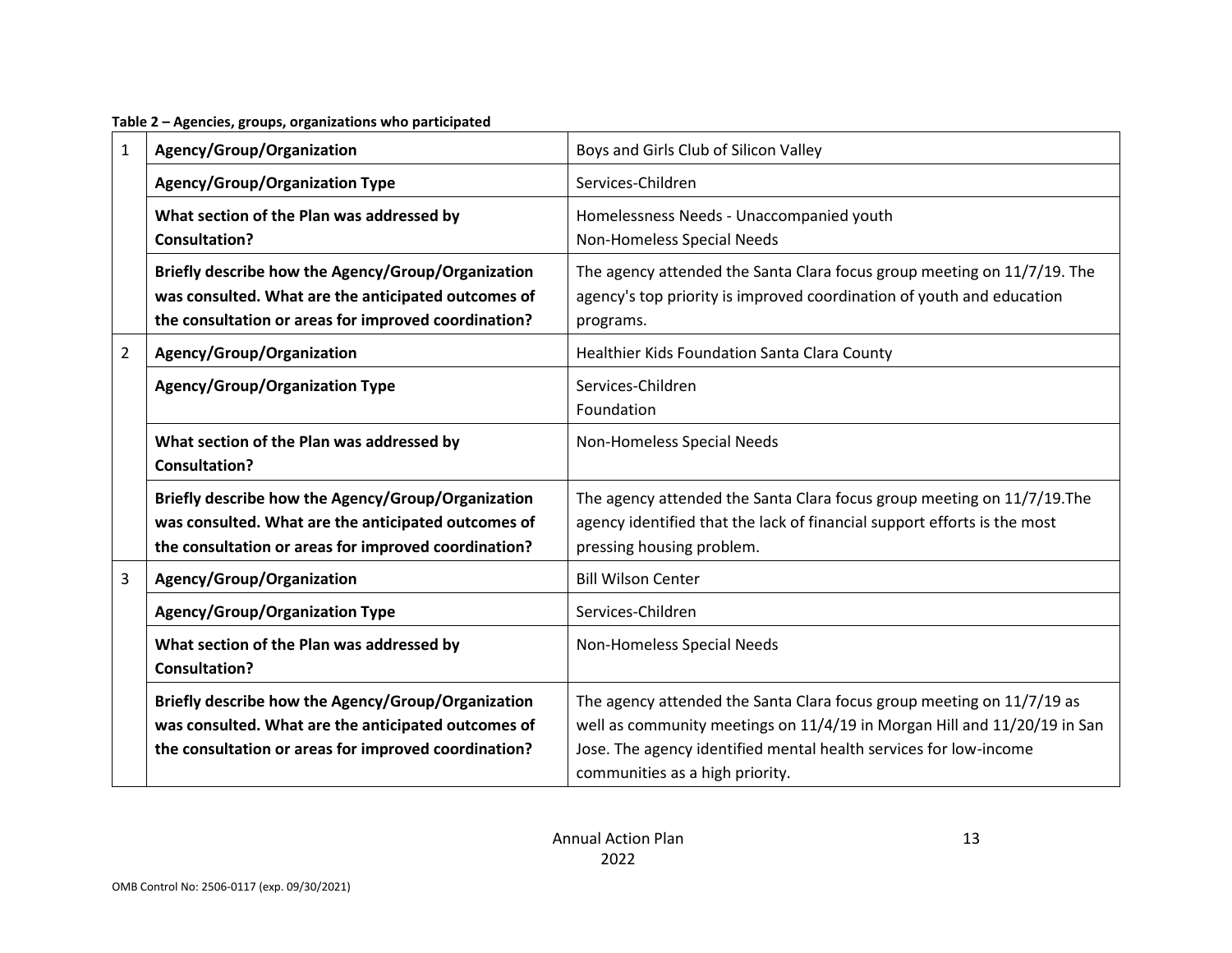| 4                                                                     | Agency/Group/Organization                                                                                                                                         | COMMUNITY SERVICES AGENCY OF MOUNTAIN VIEW AND LOS ALTOS                                                                                                                                         |  |  |
|-----------------------------------------------------------------------|-------------------------------------------------------------------------------------------------------------------------------------------------------------------|--------------------------------------------------------------------------------------------------------------------------------------------------------------------------------------------------|--|--|
|                                                                       | <b>Agency/Group/Organization Type</b>                                                                                                                             | Services-Elderly Persons                                                                                                                                                                         |  |  |
|                                                                       | What section of the Plan was addressed by<br><b>Consultation?</b>                                                                                                 | Non-Homeless Special Needs                                                                                                                                                                       |  |  |
|                                                                       | Briefly describe how the Agency/Group/Organization<br>was consulted. What are the anticipated outcomes of<br>the consultation or areas for improved coordination? | The agency attended the stakeholder consultation conference call meeting<br>on 11/15/19. The agency identified a need for diverse types of affordable<br>housing and improved transportation.    |  |  |
| 5<br>Agency/Group/Organization<br>San Jose Conservation Corps Charter |                                                                                                                                                                   |                                                                                                                                                                                                  |  |  |
|                                                                       | <b>Agency/Group/Organization Type</b>                                                                                                                             | Services-Education                                                                                                                                                                               |  |  |
|                                                                       | What section of the Plan was addressed by<br><b>Consultation?</b>                                                                                                 | Homeless Needs - Families with children                                                                                                                                                          |  |  |
|                                                                       | Briefly describe how the Agency/Group/Organization<br>was consulted. What are the anticipated outcomes of<br>the consultation or areas for improved coordination? | The agency attended the Gilroy focus group meeting on 11/18/19. The<br>agency provided insight into solutions for homelessness, such as transitional<br>housing, zoning changes, and tiny homes. |  |  |
| 6                                                                     | Agency/Group/Organization                                                                                                                                         | CommUniver City San Jose                                                                                                                                                                         |  |  |
|                                                                       | <b>Agency/Group/Organization Type</b>                                                                                                                             | Services-Education                                                                                                                                                                               |  |  |
|                                                                       | What section of the Plan was addressed by<br><b>Consultation?</b>                                                                                                 | Non-Homeless Special Needs                                                                                                                                                                       |  |  |
|                                                                       | Briefly describe how the Agency/Group/Organization<br>was consulted. What are the anticipated outcomes of<br>the consultation or areas for improved coordination? | The agency attended a regional forum meeting in San Jose on 11/20/19. The<br>agency identified children's education and care as a priority need.                                                 |  |  |
| 7                                                                     | Agency/Group/Organization                                                                                                                                         | THE HEALTH TRUST                                                                                                                                                                                 |  |  |
|                                                                       | <b>Agency/Group/Organization Type</b>                                                                                                                             | Services-Health<br><b>Health Agency</b>                                                                                                                                                          |  |  |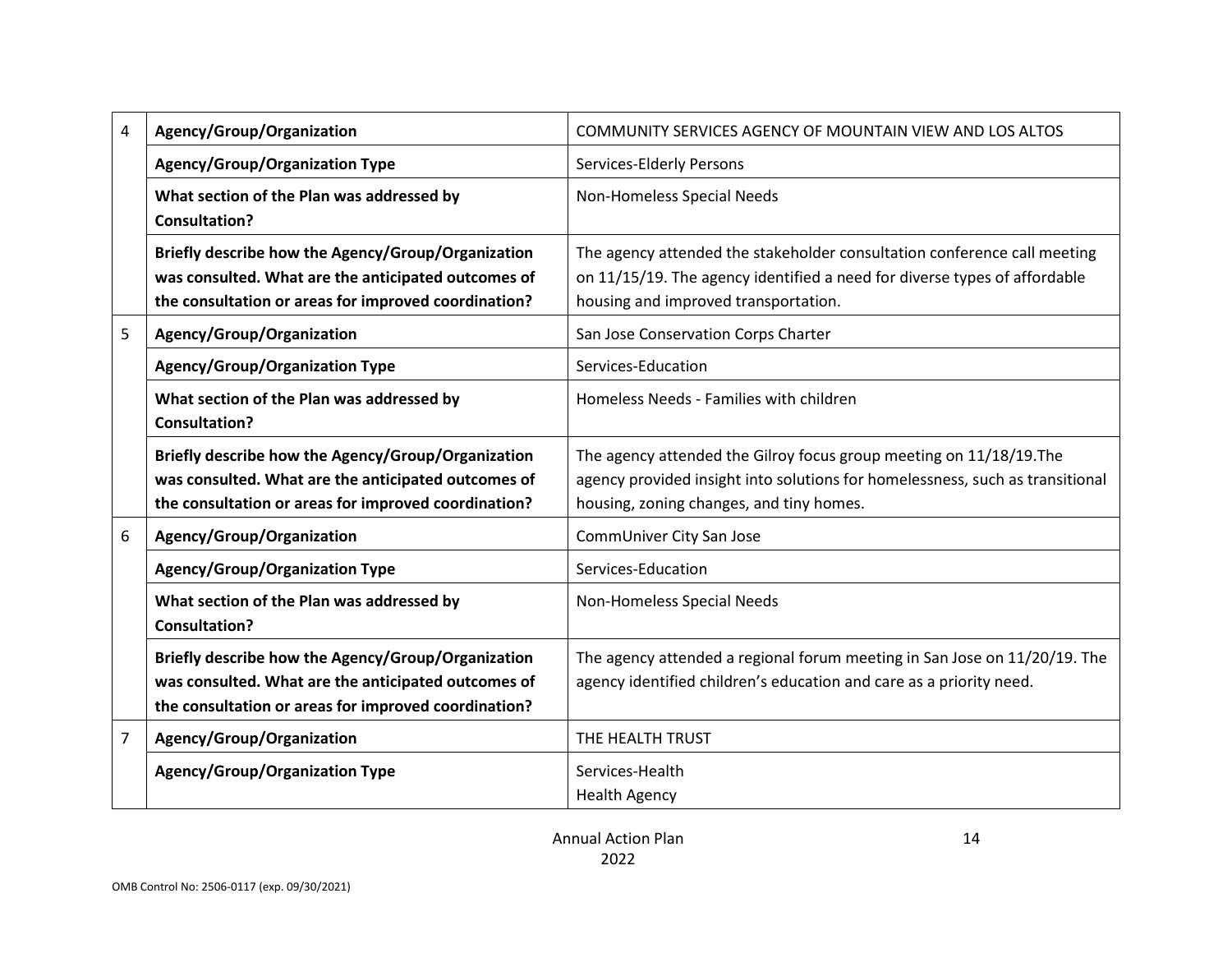|    | What section of the Plan was addressed by<br><b>Consultation?</b>                                                                                                 | <b>Health Services</b>                                                                                                                                                                                  |  |  |
|----|-------------------------------------------------------------------------------------------------------------------------------------------------------------------|---------------------------------------------------------------------------------------------------------------------------------------------------------------------------------------------------------|--|--|
|    | Briefly describe how the Agency/Group/Organization<br>was consulted. What are the anticipated outcomes of<br>the consultation or areas for improved coordination? | The agency attended the stakeholder consultation meeting on 11/21/19. The<br>agency identified flexibility in funding mechanisms as a need to make<br>affordable housing more attractive to developers. |  |  |
| 8  | Agency/Group/Organization                                                                                                                                         | REBUILDING TOGETHER, SILICON VALLEY                                                                                                                                                                     |  |  |
|    | Agency/Group/Organization Type                                                                                                                                    | Housing<br>Services - Housing                                                                                                                                                                           |  |  |
|    | What section of the Plan was addressed by<br><b>Consultation?</b>                                                                                                 | <b>Housing Need Assessment</b>                                                                                                                                                                          |  |  |
|    | Briefly describe how the Agency/Group/Organization<br>was consulted. What are the anticipated outcomes of<br>the consultation or areas for improved coordination? | The agency attended the stakeholder consultation conference call meeting<br>on 11/21/19. The agency identified funding for home rehabilitations as a high<br>priority over the next five years.         |  |  |
| 9  | Agency/Group/Organization                                                                                                                                         | <b>Servant Partners</b>                                                                                                                                                                                 |  |  |
|    | <b>Agency/Group/Organization Type</b>                                                                                                                             | <b>Community Resources</b><br>Neighborhood Organization                                                                                                                                                 |  |  |
|    | What section of the Plan was addressed by<br><b>Consultation?</b>                                                                                                 | Non-Homeless Special Needs                                                                                                                                                                              |  |  |
|    | Briefly describe how the Agency/Group/Organization<br>was consulted. What are the anticipated outcomes of<br>the consultation or areas for improved coordination? | The agency attended the community meeting on 11/13/19 at the Hillview<br>library. The City will continue to consider Servant Partners as a resource in<br>addressing the City's needs.                  |  |  |
| 10 | Agency/Group/Organization                                                                                                                                         | SENIOR ADULTS LEGAL ASSISTANCE (SALA)                                                                                                                                                                   |  |  |
|    | Agency/Group/Organization Type                                                                                                                                    | Services-Elderly Persons                                                                                                                                                                                |  |  |
|    | What section of the Plan was addressed by<br><b>Consultation?</b>                                                                                                 | Non-Homeless Special Needs                                                                                                                                                                              |  |  |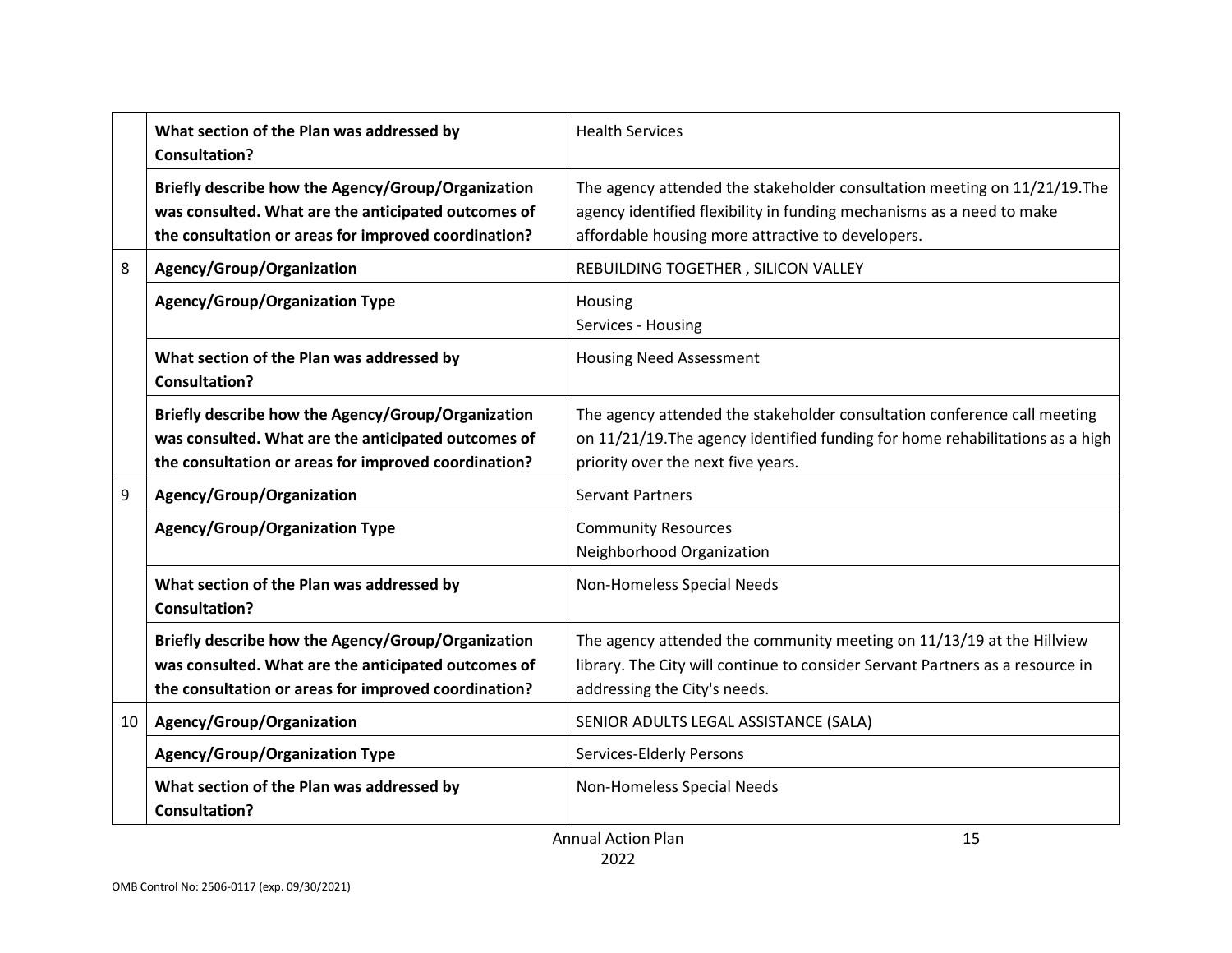|                 | Briefly describe how the Agency/Group/Organization<br>was consulted. What are the anticipated outcomes of<br>the consultation or areas for improved coordination? | The agency attended the Palo Alto public engagement meeting on 11/17/19;<br>the San Jose public engagement meeting on 11/19/19; and the regional<br>forum meetings on 11/4/19 in Morgan Hill and 11/7/19 in Palo Alto. The City<br>will continue to consider SALA as a resource in addressing seniors needs. |  |  |
|-----------------|-------------------------------------------------------------------------------------------------------------------------------------------------------------------|--------------------------------------------------------------------------------------------------------------------------------------------------------------------------------------------------------------------------------------------------------------------------------------------------------------|--|--|
| 11              | Agency/Group/Organization                                                                                                                                         | HomeFirst (formerly EHC)                                                                                                                                                                                                                                                                                     |  |  |
|                 | <b>Agency/Group/Organization Type</b>                                                                                                                             | Services-homeless                                                                                                                                                                                                                                                                                            |  |  |
|                 | What section of the Plan was addressed by<br><b>Consultation?</b>                                                                                                 | Homeless Needs - Chronically homeless<br><b>Homelessness Strategy</b>                                                                                                                                                                                                                                        |  |  |
|                 | Briefly describe how the Agency/Group/Organization<br>was consulted. What are the anticipated outcomes of<br>the consultation or areas for improved coordination? | The agency attended the regional forum meeting in Morgan Hill on 11/4/19.<br>The City will continue to consider HomeFirst as a resource in addressing<br>homeless needs.                                                                                                                                     |  |  |
| 12 <sup>2</sup> | Agency/Group/Organization                                                                                                                                         | <b>HEART OF THE VALLEY</b>                                                                                                                                                                                                                                                                                   |  |  |
|                 | <b>Agency/Group/Organization Type</b>                                                                                                                             | Services-Elderly Persons                                                                                                                                                                                                                                                                                     |  |  |
|                 | What section of the Plan was addressed by<br><b>Consultation?</b>                                                                                                 | Non-Homeless Special Needs                                                                                                                                                                                                                                                                                   |  |  |
|                 | Briefly describe how the Agency/Group/Organization<br>was consulted. What are the anticipated outcomes of<br>the consultation or areas for improved coordination? | The agency was consulted through interview questions covering a range of<br>issues such as community needs, areas in need of neighborhood<br>revitalization, housing needs, low-moderate income vulnerabilities, and<br>CDBG and HOME funding priorities. The agency provided emailed feedback.              |  |  |
| 13              | Agency/Group/Organization                                                                                                                                         | Santa Clara County Office of Supportive Housing                                                                                                                                                                                                                                                              |  |  |
|                 | <b>Agency/Group/Organization Type</b>                                                                                                                             | Housing<br>Other government - County                                                                                                                                                                                                                                                                         |  |  |
|                 | What section of the Plan was addressed by<br><b>Consultation?</b>                                                                                                 | <b>Housing Need Assessment</b><br><b>Public Housing Needs</b>                                                                                                                                                                                                                                                |  |  |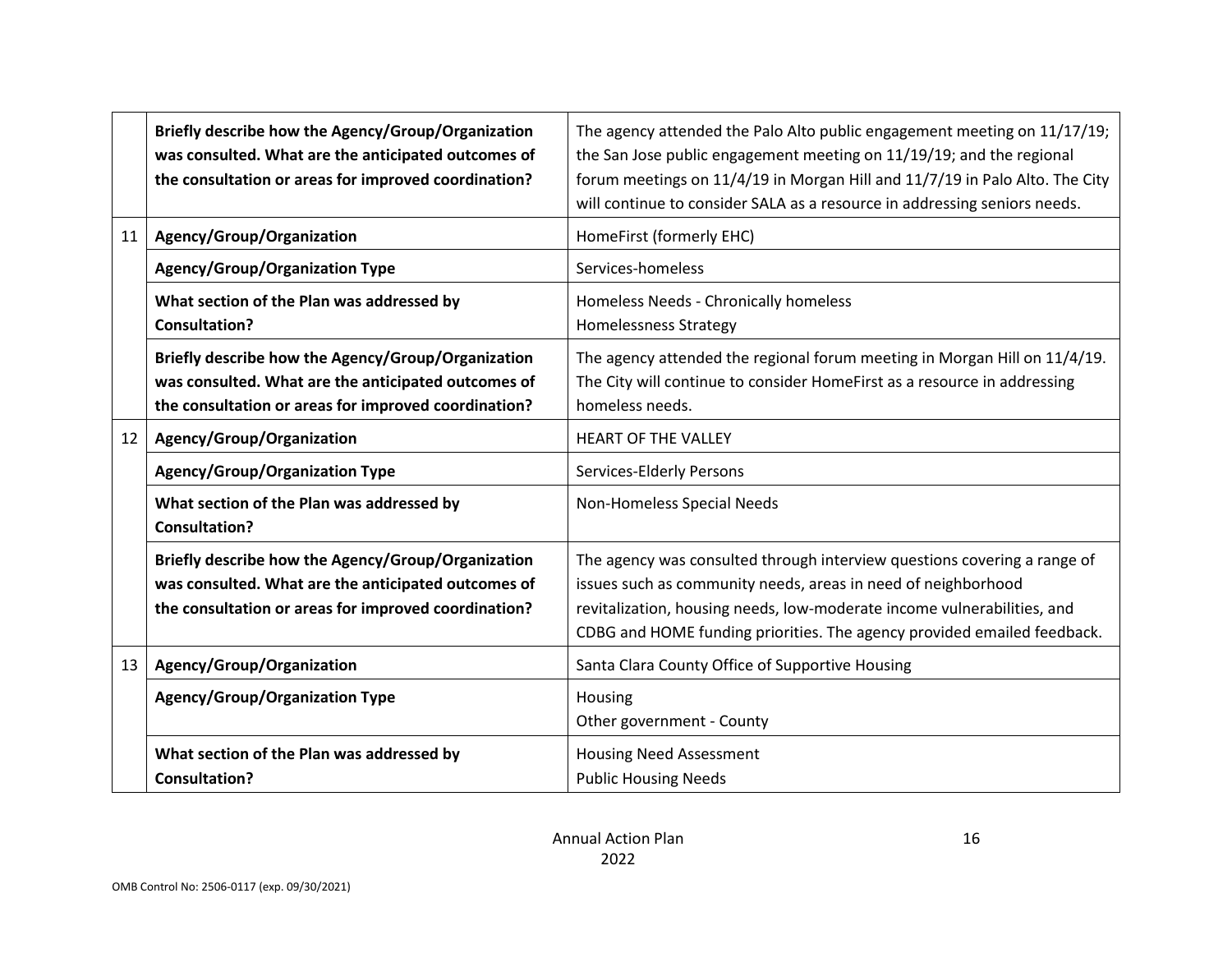| Agency/Group/Organization<br>Santa Clara County Department of Planning and Development<br>14<br><b>Agency/Group/Organization Type</b><br>Other government - County<br>What section of the Plan was addressed by<br><b>Public Housing Needs</b><br><b>Consultation?</b><br><b>Market Analysis</b><br><b>Economic Development</b><br>Briefly describe how the Agency/Group/Organization<br>The agency attended the regional forum meeting in Morgan Hill on 11/4/19.<br>The City will continue to consider the County Department of Planning and<br>was consulted. What are the anticipated outcomes of<br>the consultation or areas for improved coordination?<br>Development as a partner in addressing the needs of the City.<br>Agency/Group/Organization<br>City of Gilroy Recreation Department<br>15<br><b>Agency/Group/Organization Type</b><br>Other government - Local<br>What section of the Plan was addressed by<br><b>Recreational needs</b><br><b>Consultation?</b><br>Briefly describe how the Agency/Group/Organization<br>The agency was consulted and provided emailed feedback. The agency<br>was consulted. What are the anticipated outcomes of<br>provided feedback into problems faced by the residents of the City of Gilroy.<br>the consultation or areas for improved coordination?<br>Agency/Group/Organization<br>Vista Center for the Blind<br>16 <sup>1</sup><br><b>Agency/Group/Organization Type</b><br><b>Services for Disabled</b><br>What section of the Plan was addressed by<br>Non-Homeless Special Needs<br><b>Consultation?</b><br>Briefly describe how the Agency/Group/Organization<br>The agency attended the stakeholder consultation via audio meeting on<br>was consulted. What are the anticipated outcomes of<br>12/9/19. The agency identified accessibility to City services and clearer grant<br>the consultation or areas for improved coordination?<br>application measures as priority needs. | Briefly describe how the Agency/Group/Organization<br>was consulted. What are the anticipated outcomes of<br>the consultation or areas for improved coordination? | The agency attended the regional forum meeting in Morgan Hill on 11/4/19.<br>The City will continue to consider the Office of Supportive Housing as a<br>resource in addressing homeless needs. |  |  |  |
|----------------------------------------------------------------------------------------------------------------------------------------------------------------------------------------------------------------------------------------------------------------------------------------------------------------------------------------------------------------------------------------------------------------------------------------------------------------------------------------------------------------------------------------------------------------------------------------------------------------------------------------------------------------------------------------------------------------------------------------------------------------------------------------------------------------------------------------------------------------------------------------------------------------------------------------------------------------------------------------------------------------------------------------------------------------------------------------------------------------------------------------------------------------------------------------------------------------------------------------------------------------------------------------------------------------------------------------------------------------------------------------------------------------------------------------------------------------------------------------------------------------------------------------------------------------------------------------------------------------------------------------------------------------------------------------------------------------------------------------------------------------------------------------------------------------------------------------------------------------------------------------------------------------------------------------------------|-------------------------------------------------------------------------------------------------------------------------------------------------------------------|-------------------------------------------------------------------------------------------------------------------------------------------------------------------------------------------------|--|--|--|
|                                                                                                                                                                                                                                                                                                                                                                                                                                                                                                                                                                                                                                                                                                                                                                                                                                                                                                                                                                                                                                                                                                                                                                                                                                                                                                                                                                                                                                                                                                                                                                                                                                                                                                                                                                                                                                                                                                                                                    |                                                                                                                                                                   |                                                                                                                                                                                                 |  |  |  |
|                                                                                                                                                                                                                                                                                                                                                                                                                                                                                                                                                                                                                                                                                                                                                                                                                                                                                                                                                                                                                                                                                                                                                                                                                                                                                                                                                                                                                                                                                                                                                                                                                                                                                                                                                                                                                                                                                                                                                    |                                                                                                                                                                   |                                                                                                                                                                                                 |  |  |  |
|                                                                                                                                                                                                                                                                                                                                                                                                                                                                                                                                                                                                                                                                                                                                                                                                                                                                                                                                                                                                                                                                                                                                                                                                                                                                                                                                                                                                                                                                                                                                                                                                                                                                                                                                                                                                                                                                                                                                                    |                                                                                                                                                                   |                                                                                                                                                                                                 |  |  |  |
|                                                                                                                                                                                                                                                                                                                                                                                                                                                                                                                                                                                                                                                                                                                                                                                                                                                                                                                                                                                                                                                                                                                                                                                                                                                                                                                                                                                                                                                                                                                                                                                                                                                                                                                                                                                                                                                                                                                                                    |                                                                                                                                                                   |                                                                                                                                                                                                 |  |  |  |
|                                                                                                                                                                                                                                                                                                                                                                                                                                                                                                                                                                                                                                                                                                                                                                                                                                                                                                                                                                                                                                                                                                                                                                                                                                                                                                                                                                                                                                                                                                                                                                                                                                                                                                                                                                                                                                                                                                                                                    |                                                                                                                                                                   |                                                                                                                                                                                                 |  |  |  |
|                                                                                                                                                                                                                                                                                                                                                                                                                                                                                                                                                                                                                                                                                                                                                                                                                                                                                                                                                                                                                                                                                                                                                                                                                                                                                                                                                                                                                                                                                                                                                                                                                                                                                                                                                                                                                                                                                                                                                    |                                                                                                                                                                   |                                                                                                                                                                                                 |  |  |  |
|                                                                                                                                                                                                                                                                                                                                                                                                                                                                                                                                                                                                                                                                                                                                                                                                                                                                                                                                                                                                                                                                                                                                                                                                                                                                                                                                                                                                                                                                                                                                                                                                                                                                                                                                                                                                                                                                                                                                                    |                                                                                                                                                                   |                                                                                                                                                                                                 |  |  |  |
|                                                                                                                                                                                                                                                                                                                                                                                                                                                                                                                                                                                                                                                                                                                                                                                                                                                                                                                                                                                                                                                                                                                                                                                                                                                                                                                                                                                                                                                                                                                                                                                                                                                                                                                                                                                                                                                                                                                                                    |                                                                                                                                                                   |                                                                                                                                                                                                 |  |  |  |
|                                                                                                                                                                                                                                                                                                                                                                                                                                                                                                                                                                                                                                                                                                                                                                                                                                                                                                                                                                                                                                                                                                                                                                                                                                                                                                                                                                                                                                                                                                                                                                                                                                                                                                                                                                                                                                                                                                                                                    |                                                                                                                                                                   |                                                                                                                                                                                                 |  |  |  |
|                                                                                                                                                                                                                                                                                                                                                                                                                                                                                                                                                                                                                                                                                                                                                                                                                                                                                                                                                                                                                                                                                                                                                                                                                                                                                                                                                                                                                                                                                                                                                                                                                                                                                                                                                                                                                                                                                                                                                    |                                                                                                                                                                   |                                                                                                                                                                                                 |  |  |  |
|                                                                                                                                                                                                                                                                                                                                                                                                                                                                                                                                                                                                                                                                                                                                                                                                                                                                                                                                                                                                                                                                                                                                                                                                                                                                                                                                                                                                                                                                                                                                                                                                                                                                                                                                                                                                                                                                                                                                                    |                                                                                                                                                                   |                                                                                                                                                                                                 |  |  |  |
|                                                                                                                                                                                                                                                                                                                                                                                                                                                                                                                                                                                                                                                                                                                                                                                                                                                                                                                                                                                                                                                                                                                                                                                                                                                                                                                                                                                                                                                                                                                                                                                                                                                                                                                                                                                                                                                                                                                                                    |                                                                                                                                                                   | <b>Annual Action Plan</b><br>17                                                                                                                                                                 |  |  |  |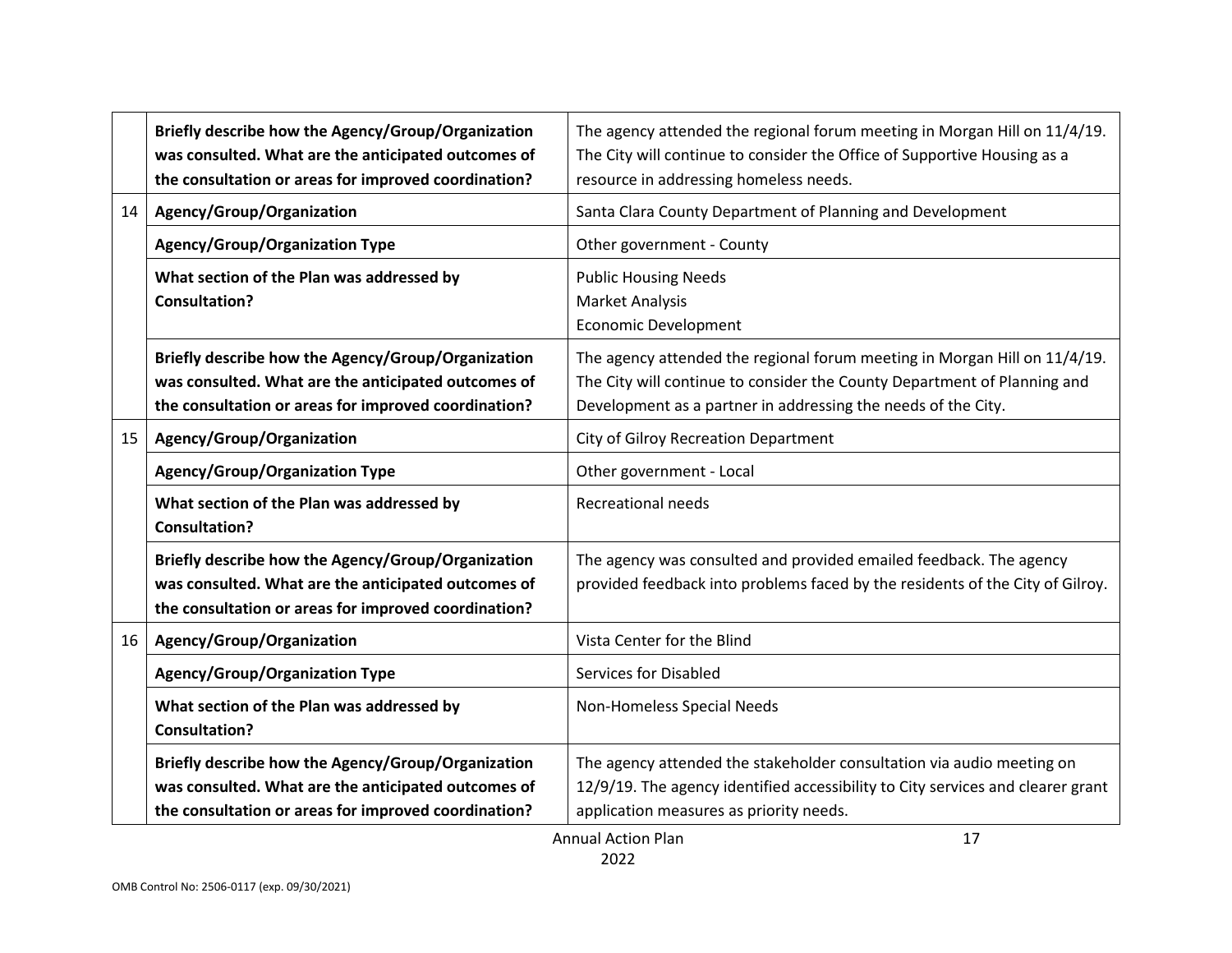| 17 | Agency/Group/Organization                                         | <b>Destination Home</b>                                                            |  |  |  |
|----|-------------------------------------------------------------------|------------------------------------------------------------------------------------|--|--|--|
|    | <b>Agency/Group/Organization Type</b>                             | Housing                                                                            |  |  |  |
|    |                                                                   | Services - Housing                                                                 |  |  |  |
|    | What section of the Plan was addressed by<br><b>Consultation?</b> | <b>Housing Need Assessment</b>                                                     |  |  |  |
|    | Briefly describe how the Agency/Group/Organization                | The agency attended the stakeholder consultation via telephone meeting on          |  |  |  |
|    | was consulted. What are the anticipated outcomes of               | 11/11/19. The agency identified that building more housing for the                 |  |  |  |
|    | the consultation or areas for improved coordination?              | extremely low-income population and homelessness prevention are priority<br>needs. |  |  |  |
| 18 | Agency/Group/Organization                                         | <b>COMMUNITY SOLUTIONS</b>                                                         |  |  |  |
|    | <b>Agency/Group/Organization Type</b>                             | Services - Victims                                                                 |  |  |  |
|    | What section of the Plan was addressed by                         | Non-Homeless Special Needs                                                         |  |  |  |
|    | <b>Consultation?</b>                                              |                                                                                    |  |  |  |
|    | Briefly describe how the Agency/Group/Organization                | The agency attended the AFH and Consolidated Plan joint meeting on                 |  |  |  |
|    | was consulted. What are the anticipated outcomes of               | 12/11/19 at the Gilroy Council Chambers. The City will continue to consider        |  |  |  |
|    | the consultation or areas for improved coordination?              | Community Solutions as a resource in addressing the needs of the City.             |  |  |  |
| 19 | Agency/Group/Organization                                         | <b>ST. MARY'S CENTER</b>                                                           |  |  |  |
|    | <b>Agency/Group/Organization Type</b>                             | Parish                                                                             |  |  |  |
|    |                                                                   | Neighborhood Organization                                                          |  |  |  |
|    | What section of the Plan was addressed by                         | Non-Homeless Special Needs                                                         |  |  |  |
|    | <b>Consultation?</b>                                              |                                                                                    |  |  |  |
|    | Briefly describe how the Agency/Group/Organization                | The agency attended the AFH and Consolidated Plan joint meeting on                 |  |  |  |
|    | was consulted. What are the anticipated outcomes of               | 12/11/19 at the Gilroy Council Chambers. The City will continue to consider        |  |  |  |
|    | the consultation or areas for improved coordination?              | St. Mary's Parish as a resource in addressing the needs of the City.               |  |  |  |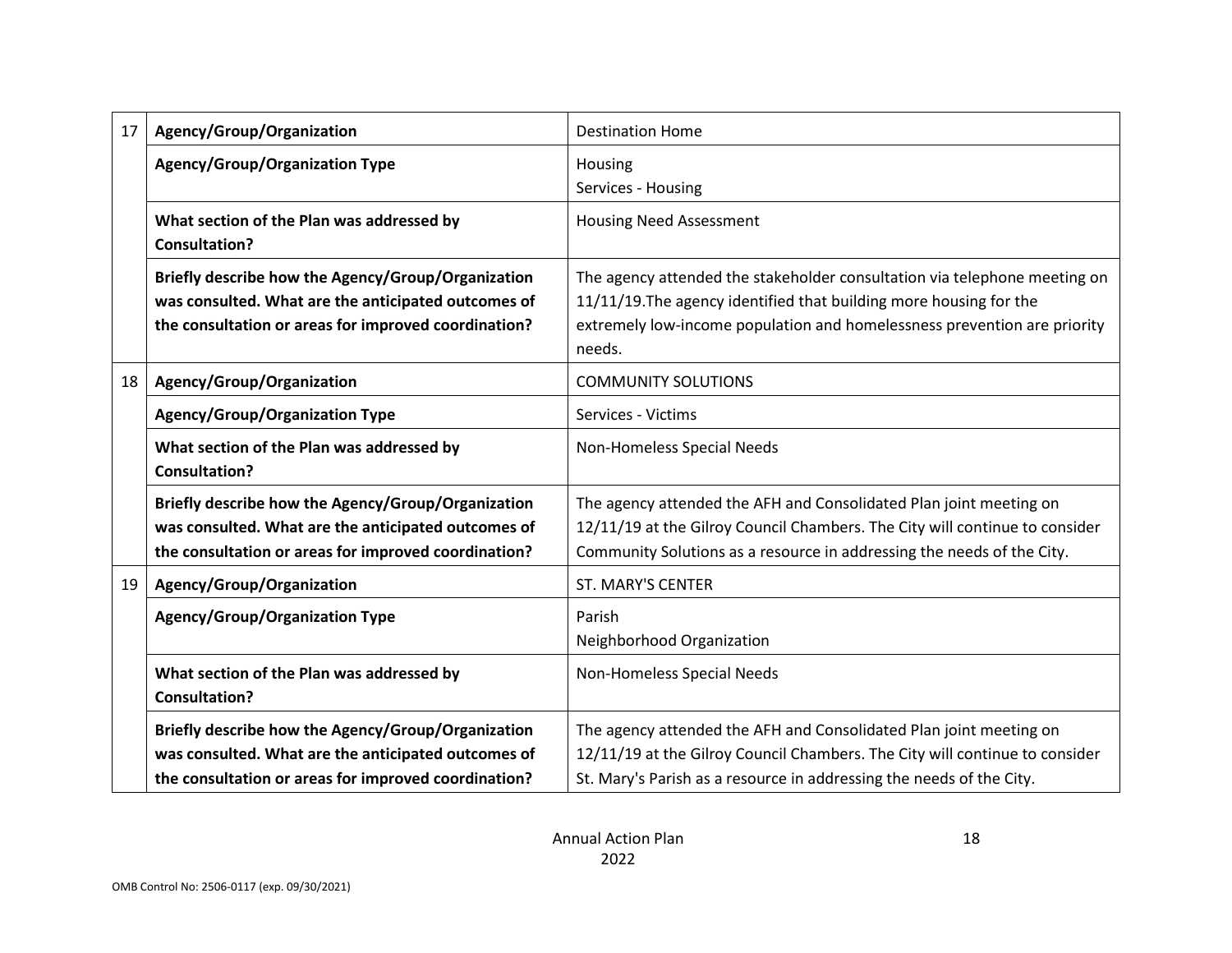| 20 | Agency/Group/Organization                                                                                                                                         | Housing Advisory Committee Gilroy                                                                                                                                                                                                                                              |  |  |  |
|----|-------------------------------------------------------------------------------------------------------------------------------------------------------------------|--------------------------------------------------------------------------------------------------------------------------------------------------------------------------------------------------------------------------------------------------------------------------------|--|--|--|
|    | <b>Agency/Group/Organization Type</b>                                                                                                                             | <b>Housing</b>                                                                                                                                                                                                                                                                 |  |  |  |
|    | What section of the Plan was addressed by<br>Consultation?                                                                                                        | <b>Housing Need Assessment</b>                                                                                                                                                                                                                                                 |  |  |  |
|    | Briefly describe how the Agency/Group/Organization<br>was consulted. What are the anticipated outcomes of<br>the consultation or areas for improved coordination? | The agency cohosted the AFH and Consolidated Plan joint meeting on<br>12/11/19 at the Gilroy Council Chambers. This group has now been<br>consolidated with the CNRC into the HNRC, which will continue to serve the<br>community in an advisory role to the Housing Division. |  |  |  |
| 21 | Agency/Group/Organization                                                                                                                                         | Community and Neighborhood Revitalization Committee - Gilroy                                                                                                                                                                                                                   |  |  |  |
|    | <b>Agency/Group/Organization Type</b>                                                                                                                             | <b>Housing</b><br>Local Committee                                                                                                                                                                                                                                              |  |  |  |
|    | What section of the Plan was addressed by<br>Consultation?                                                                                                        | <b>Housing Need Assessment</b><br>Homeless Needs - Families with children<br>Non-Homeless Special Needs                                                                                                                                                                        |  |  |  |
|    | Briefly describe how the Agency/Group/Organization<br>was consulted. What are the anticipated outcomes of<br>the consultation or areas for improved coordination? | The agency cohosted the AFH and Consolidated Plan joint meeting on<br>12/11/19 at the Gilroy Council Chambers. This group has now been<br>consolidated with the HAC into the HNRC, which will continue to serve the<br>community in an advisory role to the Housing Division.  |  |  |  |

#### **Identify any Agency Types not consulted and provide rationale for not consulting**

Although not addressed in this Plan, the City intends to consult with other agencies in the future to gain more collaboration, including, but not limited to:

- Broadband Internet Service providers: According to the FCC, the majority of the City has at least 4 options for internet service, thus the City will reach out to those organizations to determine what areas are still lacking and steps they are taking to bridge the digital divide.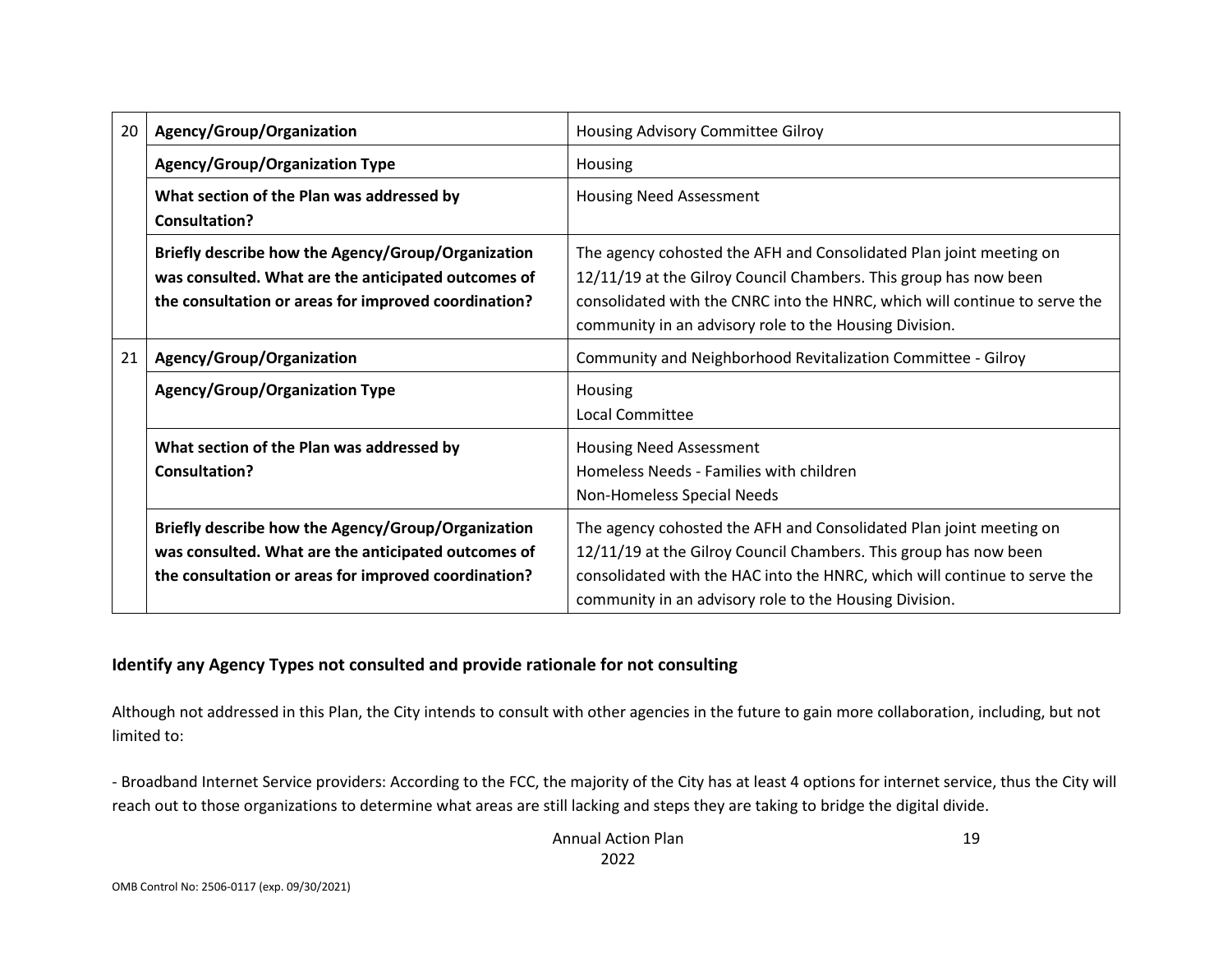- Resilience specific organizations: This will include the South County Regional Water Authority and the County of Santa Clara's Operational Area Hazard Mitigation Plan.

The city intended to reach out to these organizations and providers, however due to the on-going pandemic, this action did not occur. The city is aware of the importance of both broadband and resiliency efforts and intends to take address these items in the next action plan.

**Other local/regional/state/federal planning efforts considered when preparing the Plan**

| Name of Plan<br><b>Lead Organization</b> |                   | How do the goals of your Strategic Plan overlap with the goals of each plan?                         |  |
|------------------------------------------|-------------------|------------------------------------------------------------------------------------------------------|--|
| Continuum of Care                        | Continuum of Care | Identifies housing inventory count to facilitate the provision of housing services to those          |  |
|                                          | Council           | experiencing homelessness.                                                                           |  |
| General Plan /                           |                   | $\perp$ Determines physical conditions of housing that affect habitability. Identifies the number of |  |
| <b>Housing Element</b>                   | City of Gilroy    | affordable units that need to be allocated to households with different income levels                |  |

**Table 3 - Other local / regional / federal planning efforts**

#### **Narrative**

The city, the other entitlement jurisdictions, and the County participated in a joint regional effort to conduct consultations and public outreach for the Consolidated Plan which drives the subsequent Action Plans. City and County staff, with assistance from consultants, worked to involve housing, social service, and other agencies in the community engagement process, including direct solicitation for these agencies to participate in the community survey, stakeholder meetings, and focus groups.

Stakeholder participants were asked questions and provided feedback on priorities, issues, and solutions in relation to CDBG-eligible activities such as housing, neighborhood revitalization, and low- to moderate-income household issues. They were asked about their top priorities, neighborhood revitalization, housing problems and their solutions, local organization support, families vulnerable to crisis, broadband internet issues, and how the jurisdiction should spend CDBG funding.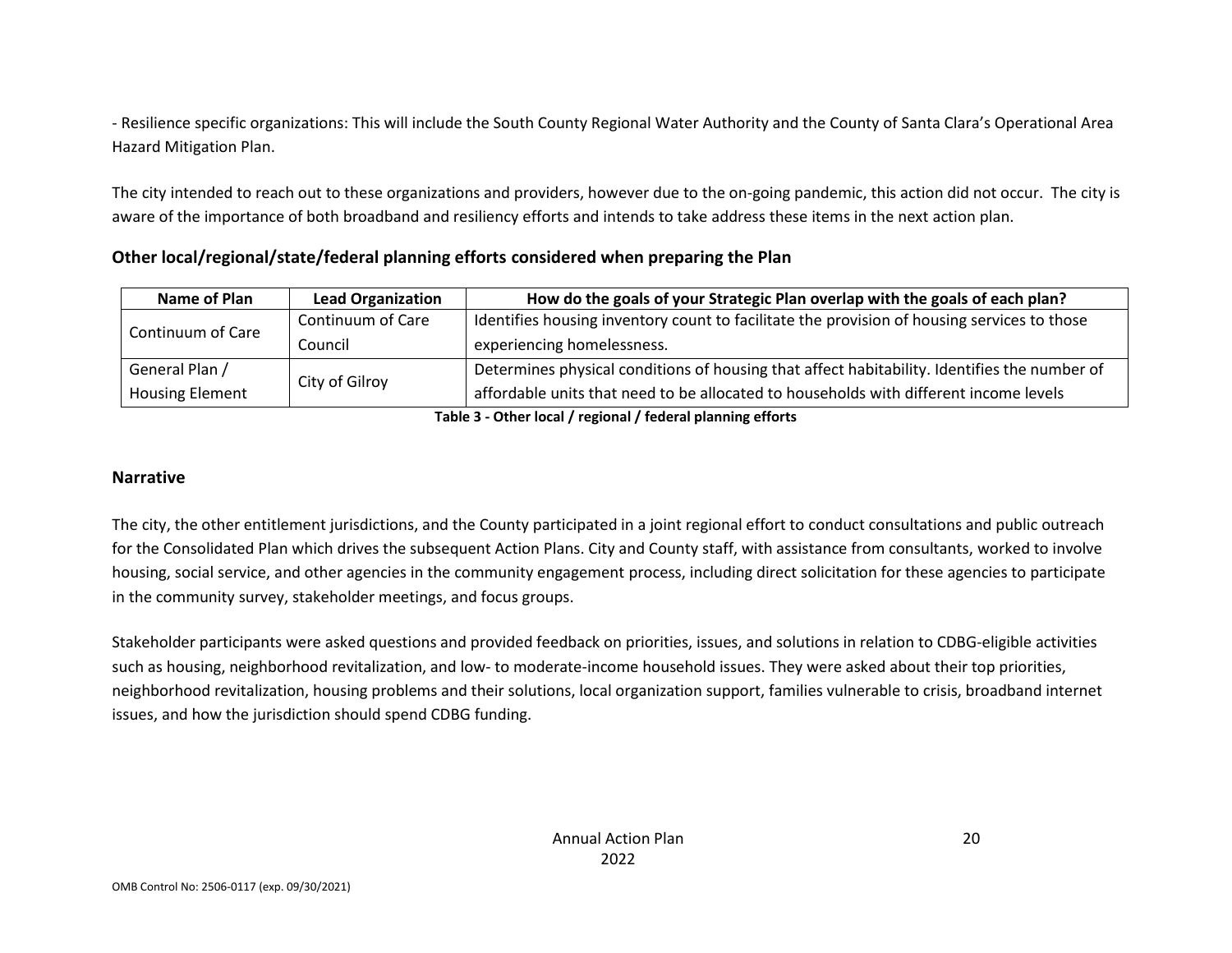The responses were very helpful for the Needs Assessment and Strategic Plan of the Consolidated Plan, to analyze alongside data from the census and HUD, especially for topics pertaining to housing needs, homeless needs, non-homeless special needs and services, and community development needs.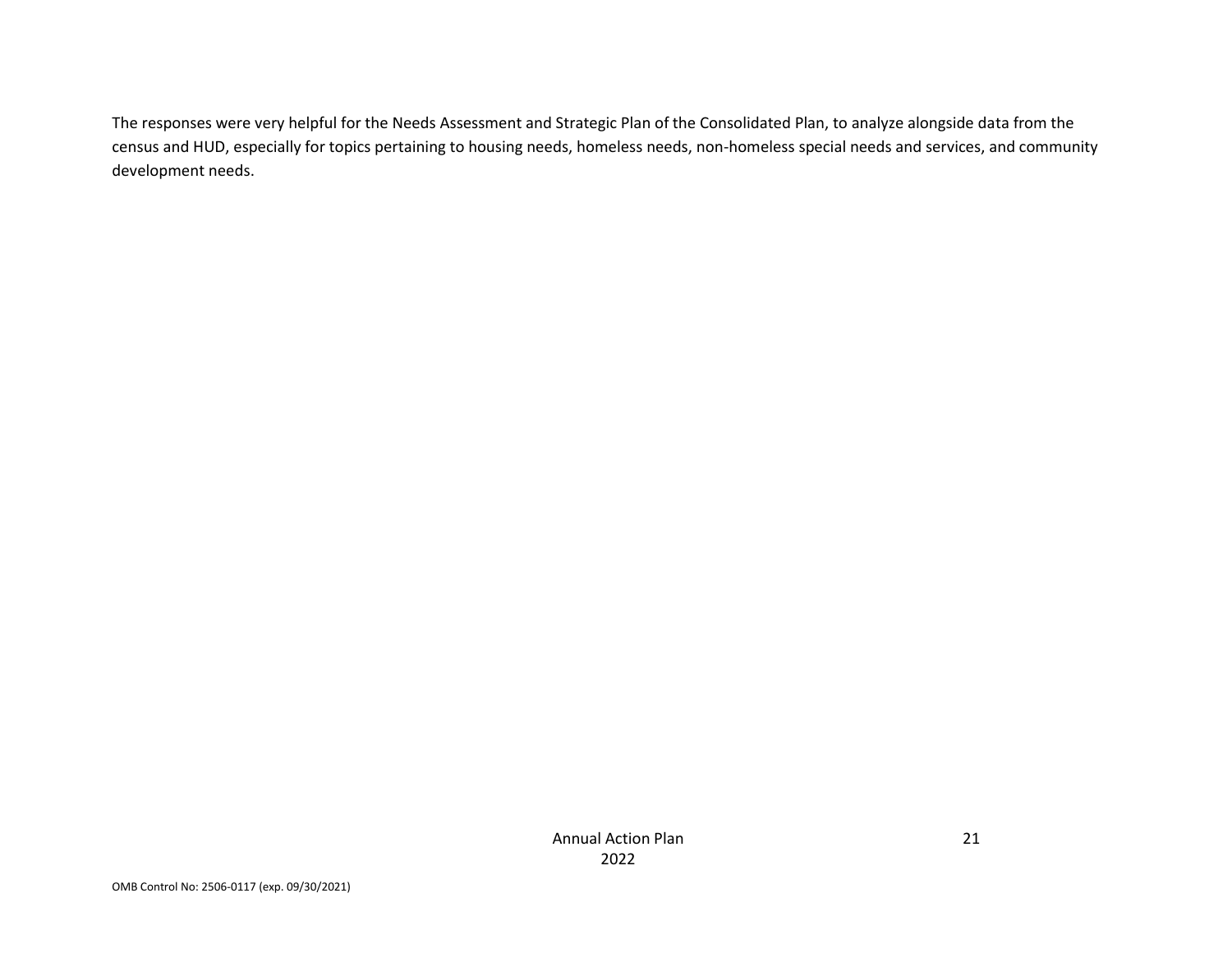# **AP-12 Participation - 91.401, 91.105, 91.200(c)**

## **1. Summary of citizen participation process/Efforts made to broaden citizen participation Summarize citizen participation process and how it impacted goal-setting**

Outreach is essential to the City's ability to create an accurate and effective plan, and to allocate resources appropriately. The City (in partnership with the County) made extensive efforts to solicit citizen participation during the Consolidated Plan process which in turn drives each years' Annual Action Plan. Below is a summary of the steps taken for the Consolidated Plan, along with the efforts made for the PY 2022/2023.

First, the City attempted to reach as many residents as possible within the CDBG target areas and within specific demographics, such as lowincome families, disabled persons, elderly persons, and families with minor children. Receiving feedback directly from residents who may potentially receive assistance from grant funds is crucial for the CDBG program's effectiveness. Second, the City reached out to practitioners, agencies, leaders, organizations, and companies who may have the specialized knowledge, experience, resources, and capacity to discuss needs, opportunities, solutions, investments, and how community improvements can be made. Third, the City encouraged all residents to weigh in on community needs and opportunities for improvements through resident participation opportunities.

The City offered several opportunities and various methods for participation and public comment throughout the development of the Consolidated Plan and Annual Action Plan, including:

- 1. Regional Needs Survey
- 2. Pop-Up Events
- 3. Regional Forums
- 4. Focus Groups
- 5. Joint Community Meetings on Consolidated Plan Process and Assessment of Fair Housing
- 6. Stakeholder Consultations
- 7. Public Hearings and Comment Periods for Draft Documents for current AAP:
- Public Hearing: January 11, 2022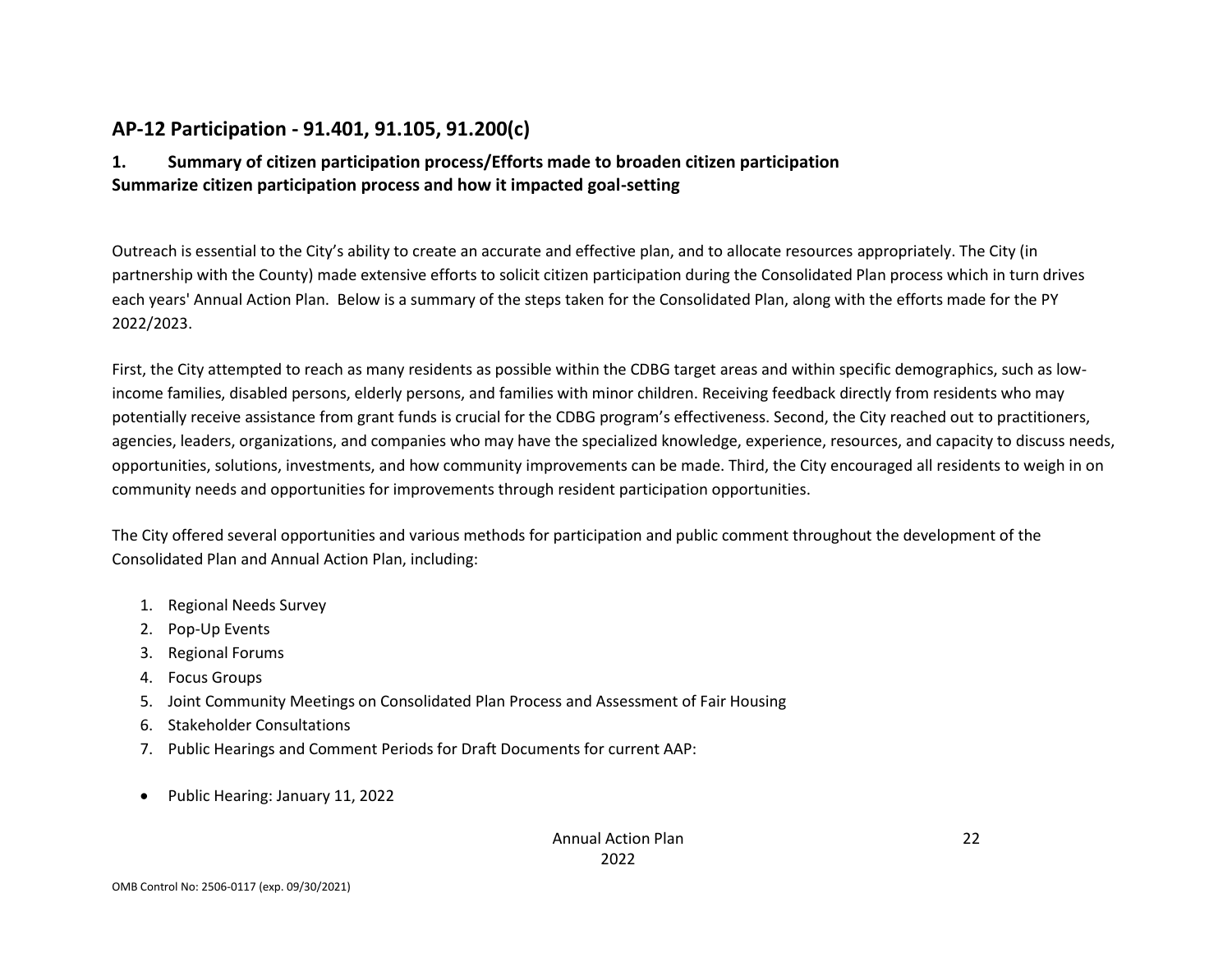- Public Comment Period on Draft Action Plan: April 1, 2022 May 2, 2022
- Public Hearing: May 2, 2022

#### Citizen Participation Process Impact on Goal Setting

Comments and feedback obtained from the resident participation process are very useful in goal setting and strategic planning as they relate to the Consolidated Plan. For example, the comments received from stakeholders provided feedback for the Needs Assessment in the Consolidated Plan especially in sections concerning special needs populations and non-housing community development. The results from the survey and comments provided by the public also helped identify high areas of concern among the community especially as related to local data, housing, public services, and community development needs. The feedback was especially helpful in assessing the priority needs and goal setting for the Strategic Plan section of the Consolidated Plan. The responses obtained from community engagement were also helpful in providing more insight into barriers to affordable housing, priority needs, and areas needing the most neighborhood revitalization.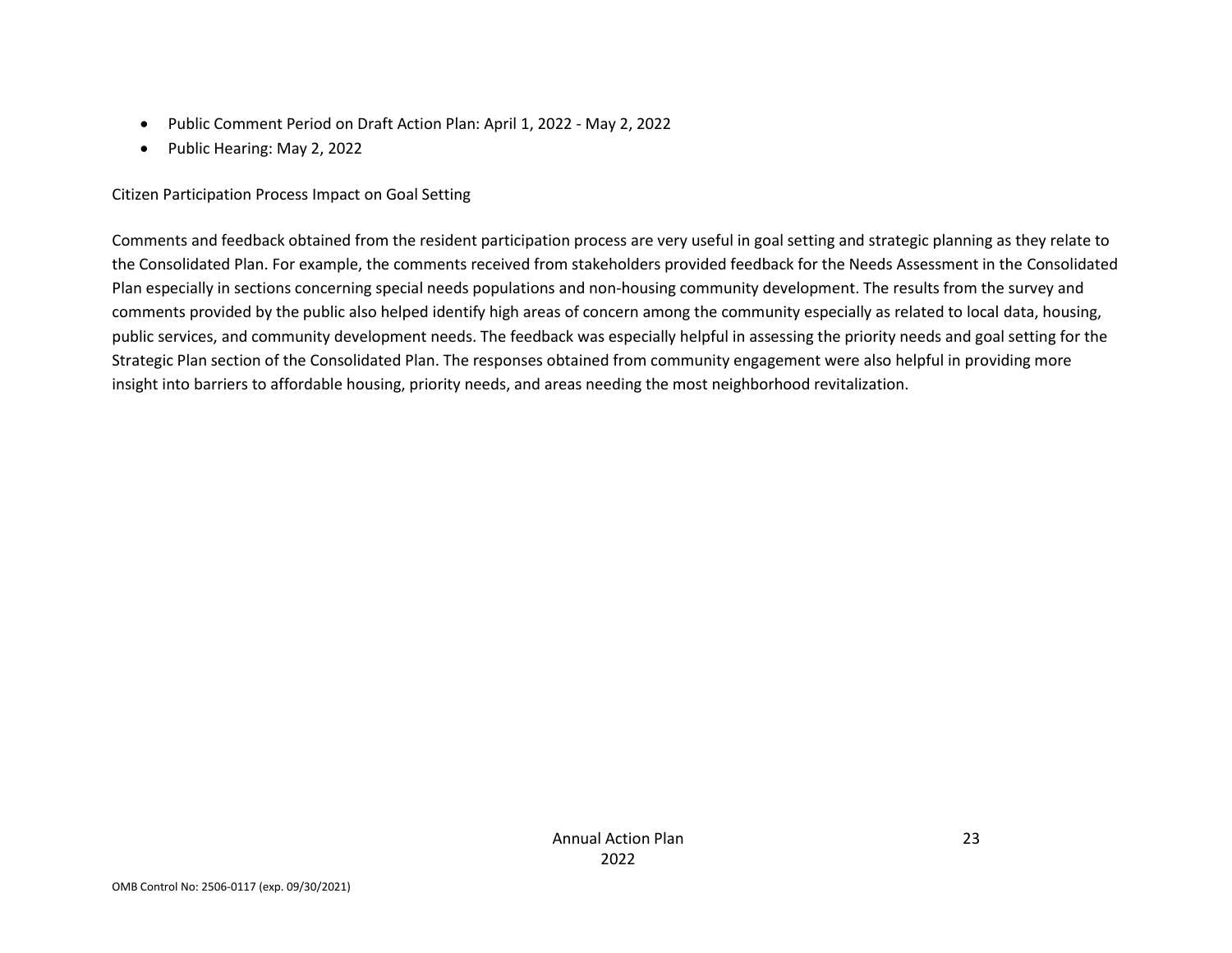## **Citizen Participation Outreach**

| <b>Sort Order</b> | <b>Mode of Outreach</b> | <b>Target of Outreach</b>           | <b>Summary of</b>                                                                                                                                                                                                                                  | Summary of                                                                                                              | <b>Summary of comments</b>                                             | URL (If     |
|-------------------|-------------------------|-------------------------------------|----------------------------------------------------------------------------------------------------------------------------------------------------------------------------------------------------------------------------------------------------|-------------------------------------------------------------------------------------------------------------------------|------------------------------------------------------------------------|-------------|
|                   |                         |                                     | response/attendance                                                                                                                                                                                                                                | comments received                                                                                                       | not accepted<br>and reasons                                            | applicable) |
| 1                 | <b>Public Hearing</b>   | Non-<br>targeted/broad<br>community | Public hearing was<br>held virtually on<br>January 11, 2022 to<br>comply with COVID-<br>19 restrictions.<br>Meeting was held to<br>provide CDBG<br>overview and release<br>annual NOFA. The<br>City had over 10<br>participants in the<br>meeting. | Comments received<br>were in support of<br>the funding and<br>general questions<br>regarding the<br>application process | N/A                                                                    |             |
| 2                 | Newspaper Ad            | Non-<br>targeted/broad<br>community | 30 Day draft<br>comment period for<br>the Annual Action<br>Plan was published in<br>the local Dispatch<br>newspaper and<br>invited interested<br>individuals to review<br>Plan online and<br>submit comments to<br>Staff.                          | See attached<br>summary in AAP<br><b>Citizen</b><br>Participation<br>attachment.                                        | See attached summary<br>in AAP Citizen<br>Participation<br>attachment. |             |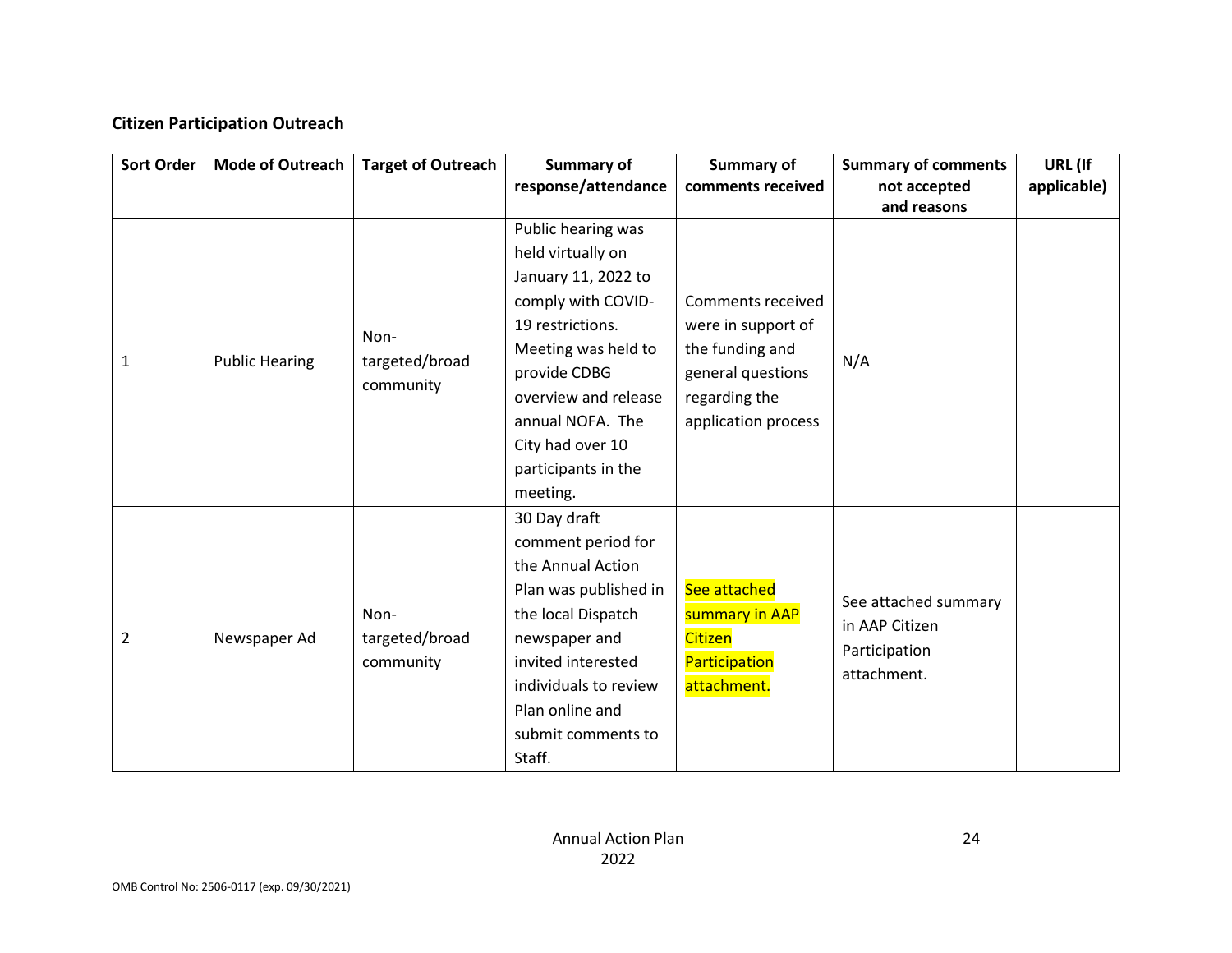| <b>Sort Order</b> | <b>Mode of Outreach</b> | <b>Target of Outreach</b>   | Summary of                               | Summary of                              | <b>Summary of comments</b>   | URL (If     |
|-------------------|-------------------------|-----------------------------|------------------------------------------|-----------------------------------------|------------------------------|-------------|
|                   |                         |                             | response/attendance<br>comments received |                                         | not accepted                 | applicable) |
|                   |                         |                             |                                          |                                         | and reasons                  |             |
|                   |                         |                             | A public hearing was                     |                                         |                              |             |
|                   |                         |                             | held at the City                         |                                         |                              |             |
|                   |                         |                             | Council meeting on                       |                                         |                              |             |
|                   |                         |                             | May 2, 2022. The                         |                                         |                              |             |
|                   |                         |                             | meeting was publicly                     |                                         |                              |             |
|                   |                         |                             | noticed in the                           |                                         |                              |             |
|                   |                         |                             | Dispatch 10-days                         | See attached                            | See attached summary         |             |
|                   |                         | Non-                        | prior to the hearing                     | summary in AAP                          | in AAP Citizen               |             |
| 3                 | <b>Public Hearing</b>   | targeted/broad<br>community | in both English and                      | Citizen<br>Participation<br>attachment. | Participation<br>attachment. |             |
|                   |                         |                             | Spanish. Interested                      |                                         |                              |             |
|                   |                         |                             | individuals were                         |                                         |                              |             |
|                   |                         |                             | invited to provide                       |                                         |                              |             |
|                   |                         |                             | comments/feedback                        |                                         |                              |             |
|                   |                         |                             | prior to the final                       |                                         |                              |             |
|                   |                         |                             | <b>Action Plan being</b>                 |                                         |                              |             |
|                   |                         |                             | approved and                             |                                         |                              |             |
|                   |                         |                             | submitted to HUD                         |                                         |                              |             |
|                   |                         |                             | Public notice                            |                                         |                              |             |
|                   |                         |                             | published in The                         |                                         |                              |             |
|                   |                         |                             | Dispatch newspaper                       |                                         |                              |             |
|                   |                         | Non-                        | to advertise the                         | No comments were                        | No comments were<br>received |             |
| 4                 | Newspaper Ad            | targeted/broad<br>community | NOFA public hearing.                     | received                                |                              |             |
|                   |                         |                             | The notice was                           |                                         |                              |             |
|                   |                         |                             | published on                             |                                         |                              |             |
|                   |                         |                             | December 17, 2021                        |                                         |                              |             |

**Table 4 – Citizen Participation Outreach**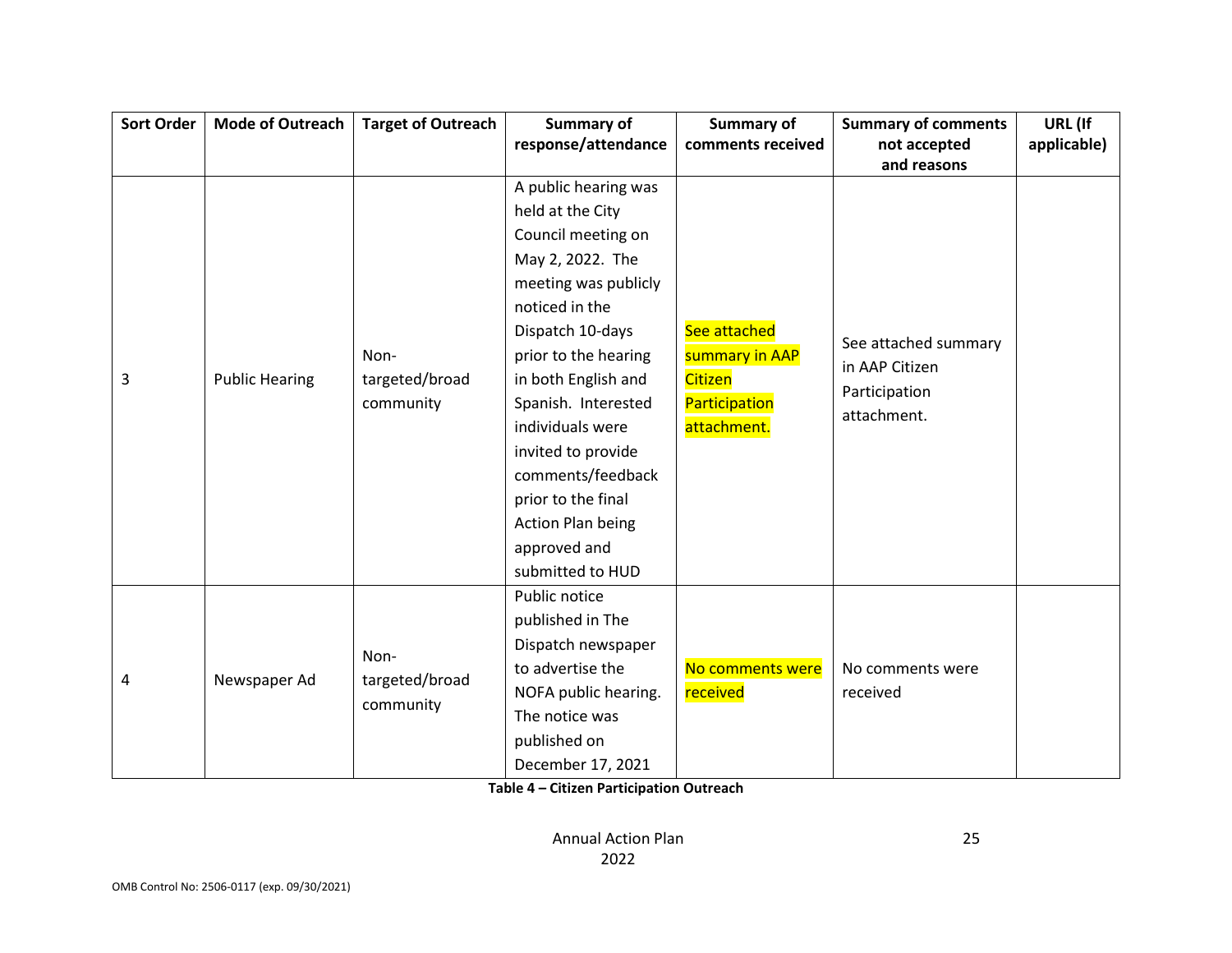# **Expected Resources**

# **AP-15 Expected Resources - 91.420(b), 91.220(c)(1,2)**

#### **Introduction**

The City has not yet received its official CDBG allocation from HUD for PY 2022-2023. Based on previous years, the city is anticipating an allocation of \$470,000 in CDBG funds. As this figure is only an "estimate", we will adjust our resources and projects on a pro-rated basis depending on whether the actual total is higher or lower.

In addition, the City is making available \$168,000 from its local HTF. Below is a summary of these expected resources which will be further identified in AP-35 for specific projects/programs.

| Program     | Source of           | <b>Uses of Funds</b>                                                                                                           |                                   |                         | <b>Expected Amount Available Year 1</b>     |             | Expected                                                     | <b>Narrative Description</b>                                                                                                   |
|-------------|---------------------|--------------------------------------------------------------------------------------------------------------------------------|-----------------------------------|-------------------------|---------------------------------------------|-------------|--------------------------------------------------------------|--------------------------------------------------------------------------------------------------------------------------------|
|             | <b>Funds</b>        |                                                                                                                                | Annual<br><b>Allocation:</b><br>⋗ | Program<br>Income:<br>Ş | <b>Prior Year</b><br><b>Resources:</b><br>Ş | Total:<br>Ş | Amount<br><b>Available</b><br><b>Remainder</b><br>of ConPlan |                                                                                                                                |
| <b>CDBG</b> | public -<br>federal | Acquisition<br>Admin and<br>Planning<br>Economic<br>Development<br>Housing<br>Public<br>Improvements<br><b>Public Services</b> | 470,000                           | 0                       | 0                                           | 470,000     | 900,000                                                      | City is taking an average allocation of<br>\$450,000 per year for the next two<br>years remaining in the Consolidated<br>Plan. |

#### **Anticipated Resources**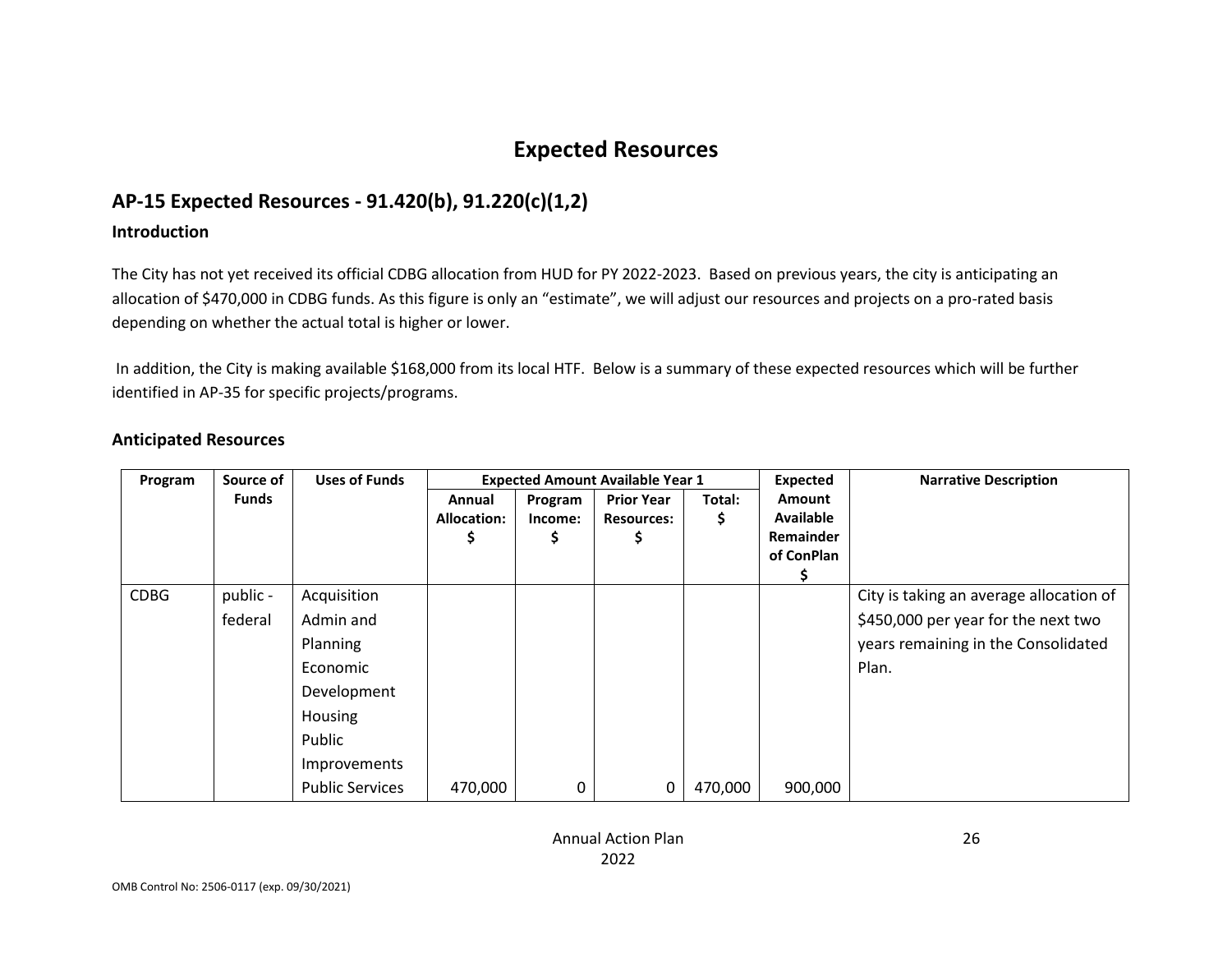| Program           | Source of    | <b>Uses of Funds</b>   |                       | <b>Expected Amount Available Year 1</b> |                   |         | Expected                   | <b>Narrative Description</b>         |
|-------------------|--------------|------------------------|-----------------------|-----------------------------------------|-------------------|---------|----------------------------|--------------------------------------|
|                   | <b>Funds</b> |                        | Annual<br>Allocation: | Program                                 | <b>Prior Year</b> | Total:  | Amount<br><b>Available</b> |                                      |
|                   |              |                        |                       | Income:                                 | <b>Resources:</b> |         | Remainder                  |                                      |
|                   |              |                        |                       |                                         |                   |         | of ConPlan                 |                                      |
|                   |              |                        |                       |                                         |                   |         |                            |                                      |
| Housing           | public -     | <b>Public Services</b> |                       |                                         |                   |         |                            | These are local HTF dollars that are |
| <b>Trust Fund</b> | local        | Other                  | 168,000               |                                         |                   | 168,000 | 504.000                    | not included in AP-35.               |

**Table 5 - Expected Resources – Priority Table**

## **Explain how federal funds will leverage those additional resources (private, state and local funds), including a description of how matching requirements will be satisfied**

The City will utilize local Housing Trust Fund dollars, as appropriate, to leverage and meet the goals determined in this Consolidated Plan and the Annual Action Plan.

The City of Gilroy does not have a match requirement.

There are additional federal grant programs the City can leverage to fund community development activities and increase the project efficiencies and benefits from economies of scale. These programs include:

- Housing Choice Voucher Program;
- Section 202;
- Section 811; and
- Affordable Housing Program through the Federal Home Loan Bank.

These programs would not be provided to the City but rather the SCCHA and affordable housing developers.

#### **If appropriate, describe publicly owned land or property located within the jurisdiction that may be used to address the needs**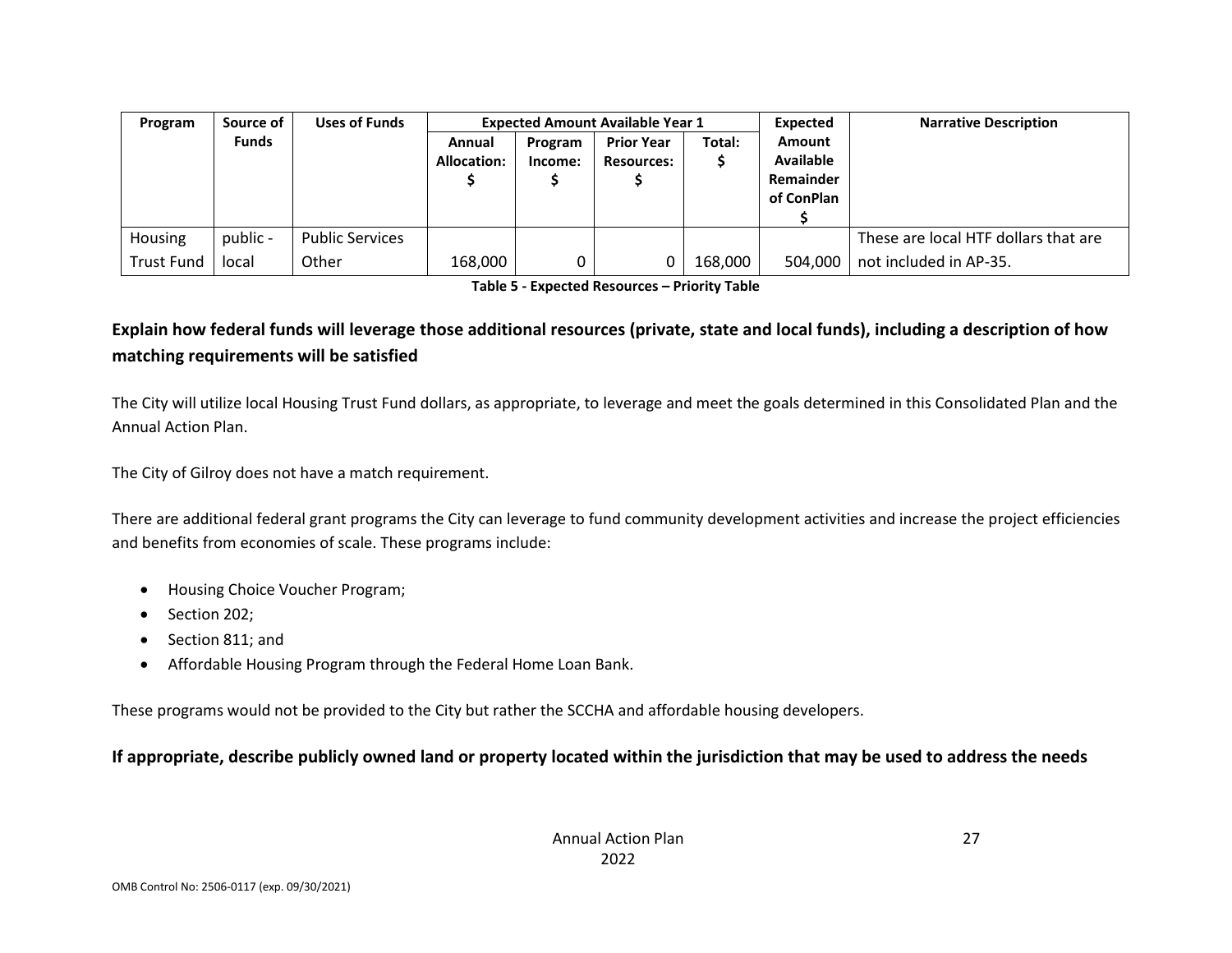#### **identified in the plan**

The City's 2015-2023 Housing Element identified three specific plan areas that may be used for housing for different income categories. The Glen Loma Specific Plan is required to construct 15.1% of its units as affordable which could accommodate approximately 204 low-income housing units; the Hecker Pass Specific Plan does not accommodate low-income units; and the Downtown Gilroy Specific Plan can accommodate 455 lower-income units.

The 2015-2023 Housing Element also identified vacant and underutilized land outside of specific plans that can accommodate 423 lower-income units. Additional opportunities may appear due to changes in recent housing legislation to streamline multi-family housing and accessory dwelling unit (ADU) developments.

No CDBG dollars have been planned towards these units / properties.

#### **Discussion**

See above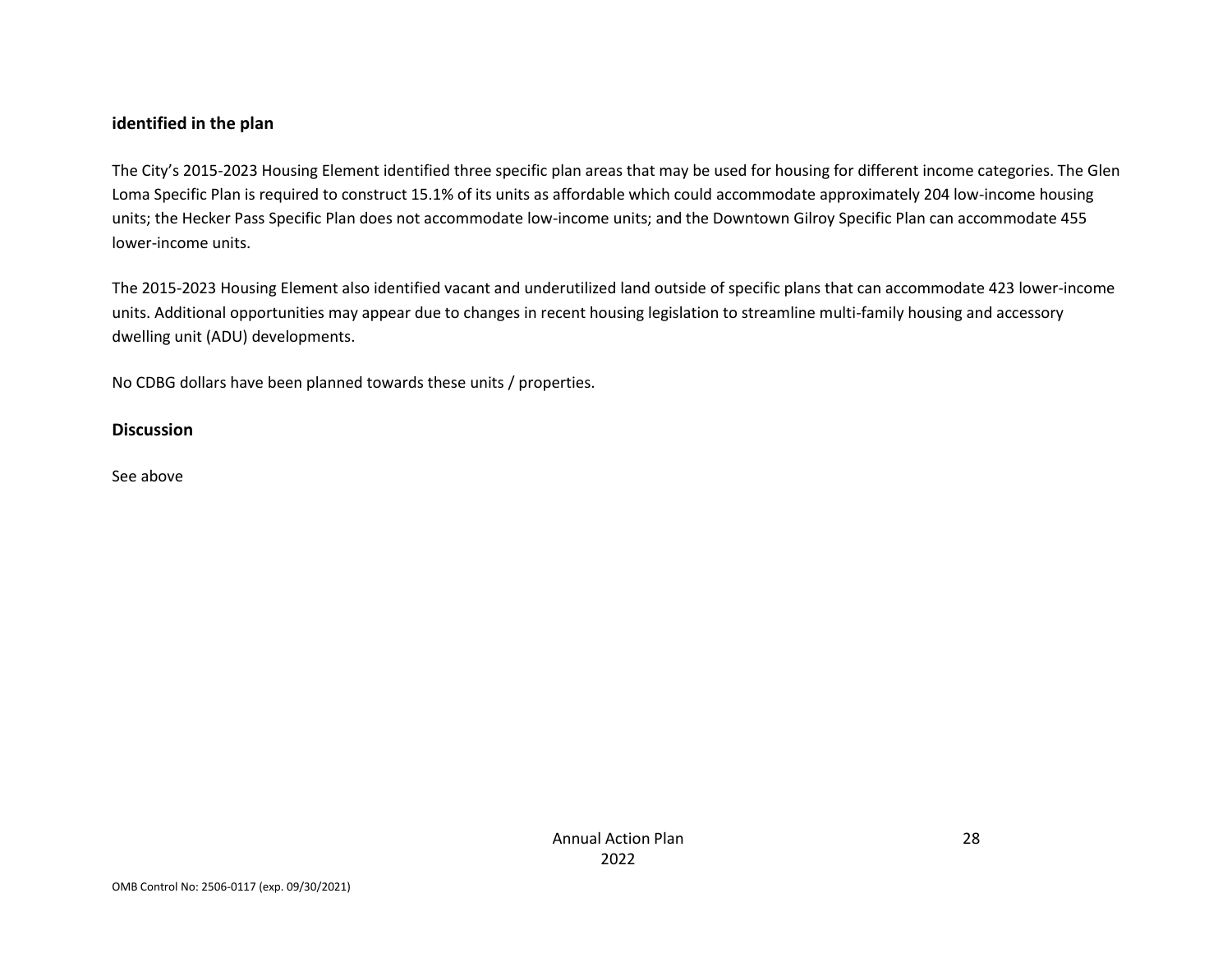# **Annual Goals and Objectives**

# **AP-20 Annual Goals and Objectives - 91.420, 91.220(c)(3)&(e)**

#### **Goals Summary Information**

| Sort  | <b>Goal Name</b>    | <b>Start</b> | End  | Category      | Geographic | <b>Needs Addressed</b>   | <b>Funding</b> | <b>Goal Outcome Indicator</b>        |
|-------|---------------------|--------------|------|---------------|------------|--------------------------|----------------|--------------------------------------|
| Order |                     | Year         | Year |               | Area       |                          |                |                                      |
|       | Preserve affordable | 2020         | 2025 | Affordable    | Citywide   | Preserve Affordable      | CDBG:          | Rental units rehabilitated: 4        |
|       | housing             |              |      | Housing       |            | <b>Housing</b>           | \$140,000      | Household Housing Unit               |
|       |                     |              |      |               |            |                          | (RT)           | Homeowner Housing Rehabilitated:     |
|       |                     |              |      |               |            |                          |                | 14 Household Housing Unit            |
| 2     | Install safety and  | 2020         | 2025 | Non-Housing   | Citywide   | Infrastructure           | CDBG:          | Public Facility or Infrastructure    |
|       | enhanced public     |              |      | Community     |            | Improvements in          | \$165,500      | Activities other than                |
|       | improvements        |              |      | Development   |            | <b>CDBG Target Areas</b> | (PW)           | Low/Moderate Income Housing          |
|       |                     |              |      |               |            |                          |                | Benefit: 1825 Persons Assisted       |
| 3     | Supportive services | 2020         | 2025 | Non-Homeless  | Citywide   | <b>Special Needs</b>     | CDBG:          | Public service activities other than |
|       | for special needs   |              |      | Special Needs |            | Services -               | \$70,500       | Low/Moderate Income Housing          |
|       | populations         |              |      |               |            | Elderly/Frail Elderly    |                | Benefit: 113 Persons Assisted (65    |
|       |                     |              |      |               |            | <b>Special Needs</b>     |                | youth center, 30 adult care and 18   |
|       |                     |              |      |               |            | Services - Youth         |                | meals on wheels)                     |
|       |                     |              |      |               |            | <b>Special Needs</b>     |                |                                      |
|       |                     |              |      |               |            | <b>Services Persons</b>  |                |                                      |
|       |                     |              |      |               |            | with Disabilities        |                |                                      |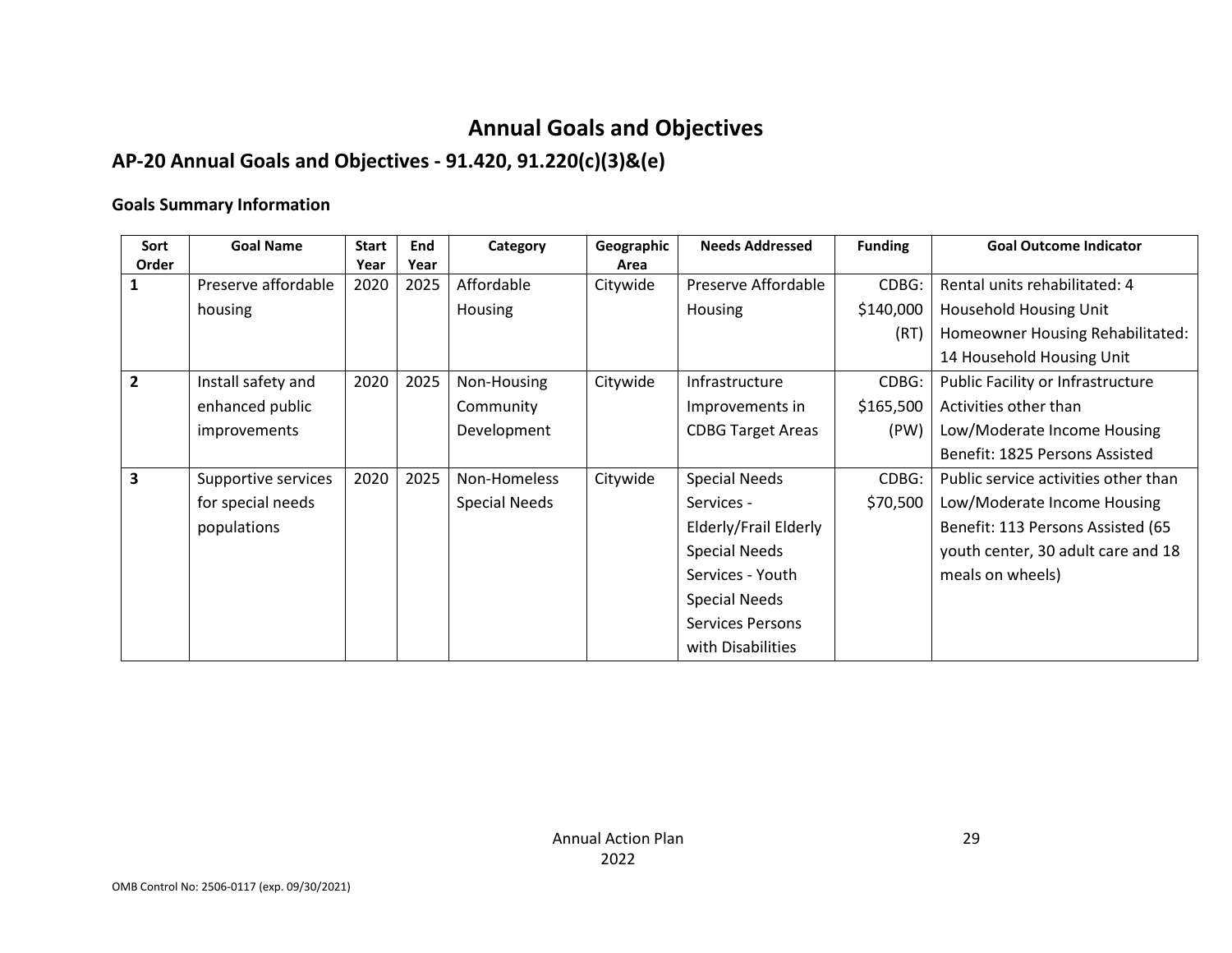| Sort  | <b>Goal Name</b> | <b>Start</b> | End  | Category      | Geographic | <b>Needs Addressed</b> | <b>Funding</b> | <b>Goal Outcome Indicator</b> |
|-------|------------------|--------------|------|---------------|------------|------------------------|----------------|-------------------------------|
| Order |                  | Year         | Year |               | Area       |                        |                |                               |
| 4     | Planning and     | 2020         | 2025 | Affordable    | Citywide   |                        | CDBG:          | Other: 1 Other                |
|       | Administration   |              |      | Housing       |            |                        | \$94,000       |                               |
|       |                  |              |      | Homeless      |            |                        |                |                               |
|       |                  |              |      | Non-Homeless  |            |                        |                |                               |
|       |                  |              |      | Special Needs |            |                        |                |                               |
|       |                  |              |      | Non-Housing   |            |                        |                |                               |
|       |                  |              |      | Community     |            |                        |                |                               |
|       |                  |              |      | Development   |            |                        |                |                               |

**Table 6 – Goals Summary**

**Goal Descriptions**

| 1 | <b>Goal Name</b>        | Preserve affordable housing                       |
|---|-------------------------|---------------------------------------------------|
|   | <b>Goal Description</b> |                                                   |
| 2 | <b>Goal Name</b>        | Install safety and enhanced public improvements   |
|   | <b>Goal Description</b> |                                                   |
| 3 | <b>Goal Name</b>        | Supportive services for special needs populations |
|   | <b>Goal Description</b> |                                                   |
| 4 | <b>Goal Name</b>        | Planning and Administration                       |
|   | <b>Goal Description</b> |                                                   |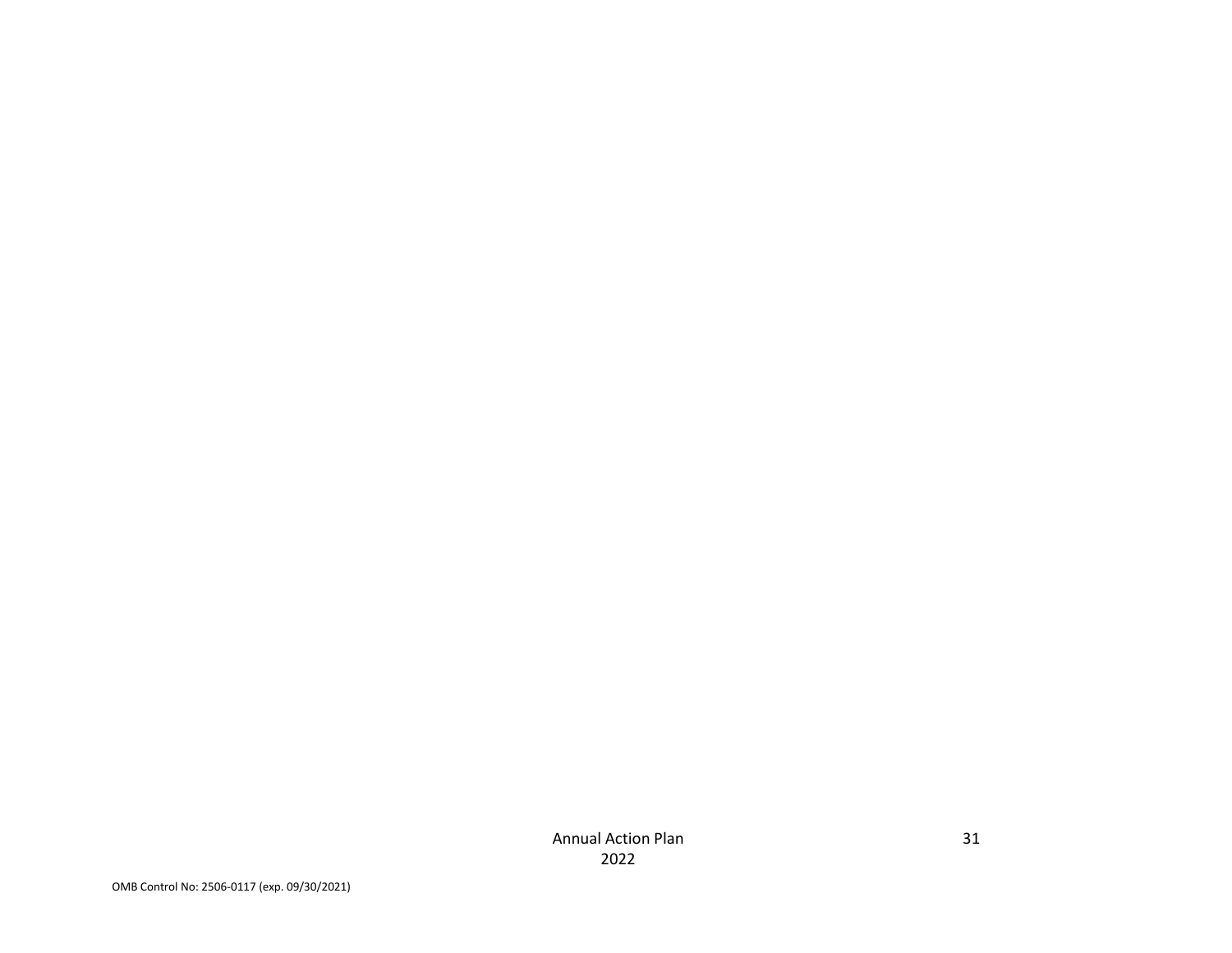# **AP-35 Projects - 91.420, 91.220(d)**

#### **Introduction**

The City has not yet received its official CDBG allocation from HUD for PY 2022-2023. Based on previous years, the city is anticipating an allocation of \$470,000 in CDBG funds. As this figure is only an "estimate", we will adjust our resources and projects on a pro-rated basis depending on whether the actual total is higher or lower. Below is a summary of those proposed projects to be funded.

| # | <b>Project Name</b>                                                         |
|---|-----------------------------------------------------------------------------|
|   | Live Oak Adult Day Care Services                                            |
|   | <b>Gilroy Youth Center</b>                                                  |
| 3 | Meals on Wheels Program                                                     |
| 4 | Rebuilding Together - Rehabilitation and Accessibility Modification Program |
| 5 | Pedestrian Improvements: Sidewalk and Curb Ramp Project                     |
| 6 | Program Administration                                                      |

**Table 7 – Project Information**

#### **Describe the reasons for allocation priorities and any obstacles to addressing underserved needs**

Funding of most projects was based on a competitive process that involved a Request for Proposals from the City's annual NOFA that was released on December 17, 2021. Interested applicants submitted funding proposals to the City based on the targeted priorities developed by the City. The City's Housing and Neighborhood Revitalization Committee (HNRC), reviewed the proposals, interviewed the eligible applicants, and rated each competitive proposal. City staff ranked the proposals based on scores received and funds were distributed based on the applicants' ability to meet the stated priorities and funding availability. The main obstacle to this process was the limited availability of funding. The City also contributed HTF funds (\$168,000) to this NOFA process to assist additional organizations that could not be funded with CDBG dollars, due to funding constraints.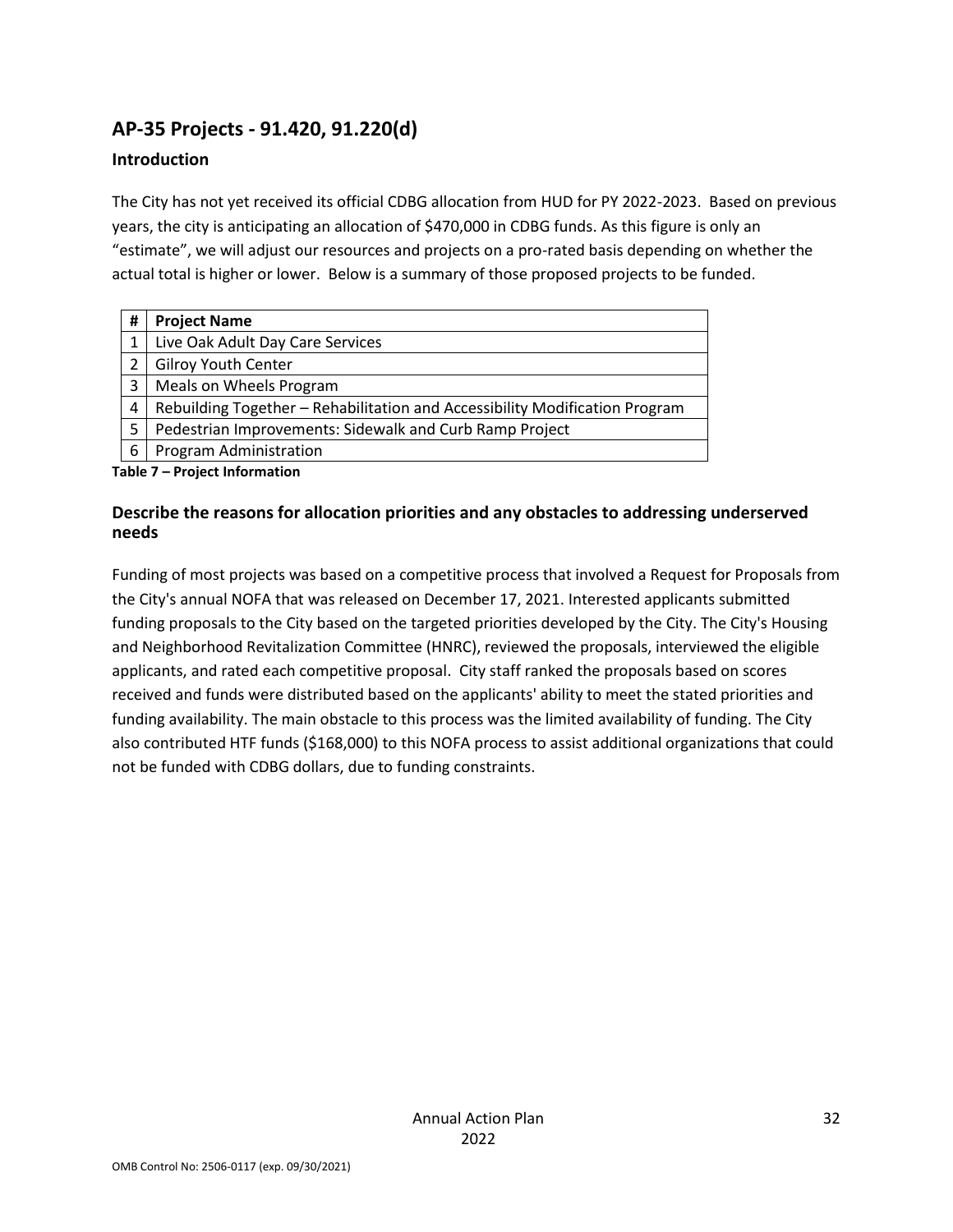# **AP-38 Project Summary**

## **Project Summary Information**

| $\mathbf{1}$ | <b>Project Name</b>                                                                                     | Live Oak Adult Day Care Program                                                                                                                                                                                                                                                                                                                                                                                                                                      |
|--------------|---------------------------------------------------------------------------------------------------------|----------------------------------------------------------------------------------------------------------------------------------------------------------------------------------------------------------------------------------------------------------------------------------------------------------------------------------------------------------------------------------------------------------------------------------------------------------------------|
|              | <b>Target Area</b>                                                                                      | Citywide                                                                                                                                                                                                                                                                                                                                                                                                                                                             |
|              | <b>Goals Supported</b>                                                                                  | Supportive services for special needs populations                                                                                                                                                                                                                                                                                                                                                                                                                    |
|              | <b>Needs Addressed</b>                                                                                  | Special Needs Services - Elderly/Frail Elderly<br>Special Needs Services Persons with Disabilities                                                                                                                                                                                                                                                                                                                                                                   |
|              | <b>Funding</b>                                                                                          | CDBG: \$10,000                                                                                                                                                                                                                                                                                                                                                                                                                                                       |
|              | <b>Description</b>                                                                                      | The program will provide disabled, at-risk Gilroy seniors with socialization, recreation, exercise, mental<br>stimulation and nutritious meals, removing them from isolation into a life-enhancing and protected<br>environment, and to provide family caregivers with respite and support services which will enhance their<br>ability to care for their senior loved one in the home setting. HUD Matrix Code: 05A / National Objective:<br>LMC (presumed benefit) |
|              | <b>Target Date</b>                                                                                      | 6/30/2023                                                                                                                                                                                                                                                                                                                                                                                                                                                            |
|              | <b>Estimate the number and</b><br>type of families that will<br>benefit from the proposed<br>activities | The program will provide services to 30 seniors                                                                                                                                                                                                                                                                                                                                                                                                                      |
|              | <b>Location Description</b>                                                                             | 651 W Sixth Street, Suite 2, Gilroy, CA 95020                                                                                                                                                                                                                                                                                                                                                                                                                        |
|              | <b>Planned Activities</b>                                                                               | The program will provide disabled, at-risk Gilroy seniors with socialization, recreation, exercise, mental<br>stimulation and nutritious meals, removing them from isolation into a life-enhancing and protected<br>environment, and to provide family caregivers with respite and support services which will enhance their<br>ability to care for their senior loved one in the home setting.                                                                      |

Annual Action Plan 2022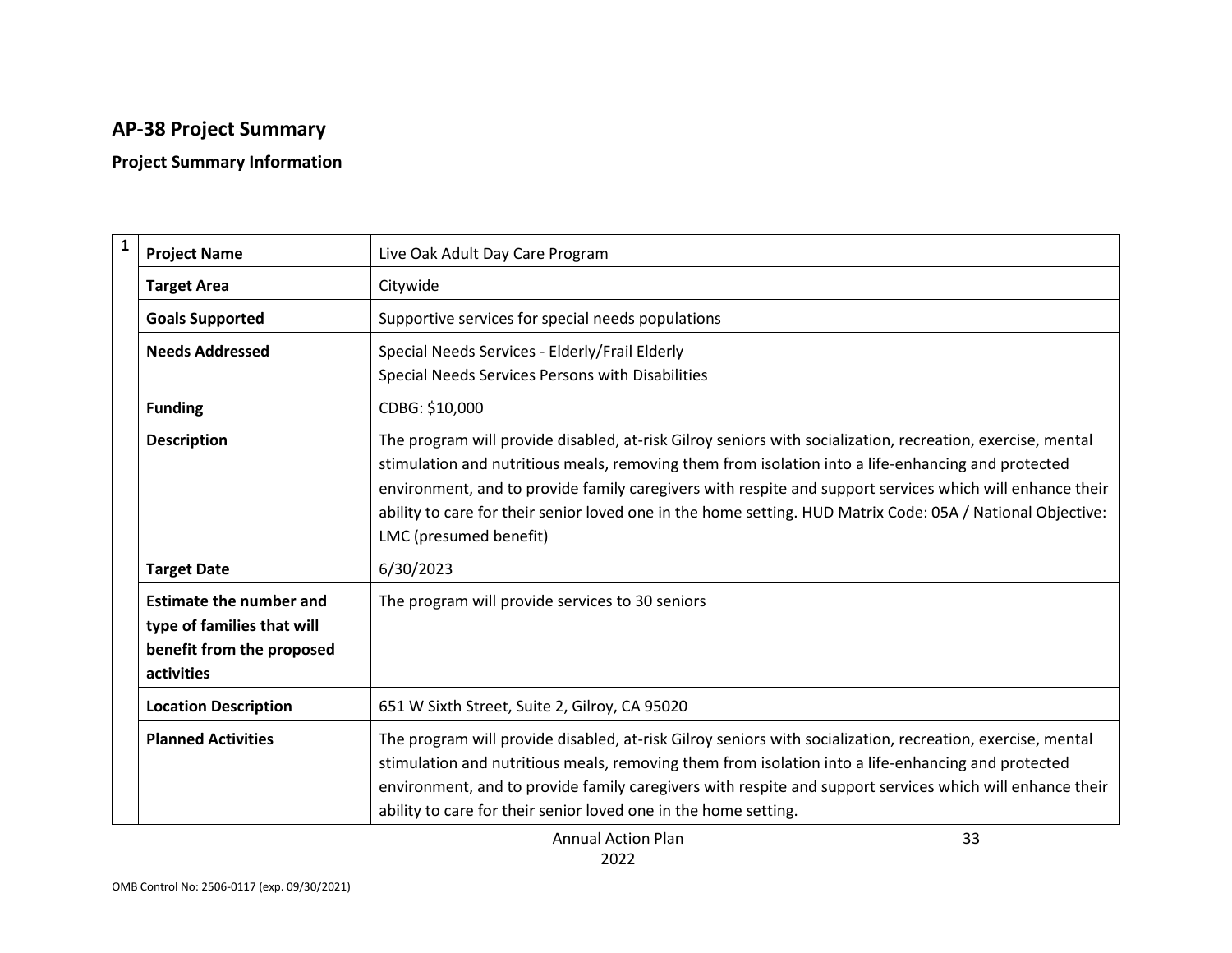| $\overline{\mathbf{c}}$ | <b>Project Name</b>                                                                                     | <b>Gilroy Youth Center</b>                                                                                                                                                                                                                                                                                                                                                                                                            |
|-------------------------|---------------------------------------------------------------------------------------------------------|---------------------------------------------------------------------------------------------------------------------------------------------------------------------------------------------------------------------------------------------------------------------------------------------------------------------------------------------------------------------------------------------------------------------------------------|
|                         | <b>Target Area</b>                                                                                      | Citywide                                                                                                                                                                                                                                                                                                                                                                                                                              |
|                         | <b>Goals Supported</b>                                                                                  | Supportive services for special needs populations                                                                                                                                                                                                                                                                                                                                                                                     |
|                         | <b>Needs Addressed</b>                                                                                  | Special Needs Services - Youth                                                                                                                                                                                                                                                                                                                                                                                                        |
|                         | <b>Funding</b>                                                                                          | CDBG: \$38,452                                                                                                                                                                                                                                                                                                                                                                                                                        |
|                         | <b>Description</b>                                                                                      | During the school year, the Youth Center is an after-school program providing homework assistance, arts<br>& crafts, sports, and games. During the summer, the Youth Center operates as a summer day camp with<br>sports, games, arts & crafts and fun themed based activities. Registration is required for each<br>component to ensure eligibility. HUD Matrix Code: 05D / National Objective: LMC (Self-certification<br>required) |
|                         | <b>Target Date</b>                                                                                      | 6/30/2023                                                                                                                                                                                                                                                                                                                                                                                                                             |
|                         | <b>Estimate the number and</b><br>type of families that will<br>benefit from the proposed<br>activities | The program will service approximately 65 youth aged individuals (ages 6-14).                                                                                                                                                                                                                                                                                                                                                         |
|                         | <b>Location Description</b>                                                                             | Gilroy Youth Center - Cesar Chavez Gym, 227 I.O.O.F. Avenue, Gilroy, CA 95020                                                                                                                                                                                                                                                                                                                                                         |
|                         | <b>Planned Activities</b>                                                                               | During the school year, the Youth Center is an after-school program providing homework assistance, arts<br>& crafts, sports, and games. During the summer, the Youth Center operates as a summer day camp with<br>sports, games, arts & crafts and fun themed based activities. Registration is required for each<br>component to ensure eligibility.                                                                                 |
| 3                       | <b>Project Name</b>                                                                                     | The Health Trust: Meals on Wheels Program                                                                                                                                                                                                                                                                                                                                                                                             |
|                         | <b>Target Area</b>                                                                                      | Citywide                                                                                                                                                                                                                                                                                                                                                                                                                              |
|                         | <b>Goals Supported</b>                                                                                  | Supportive services for special needs populations                                                                                                                                                                                                                                                                                                                                                                                     |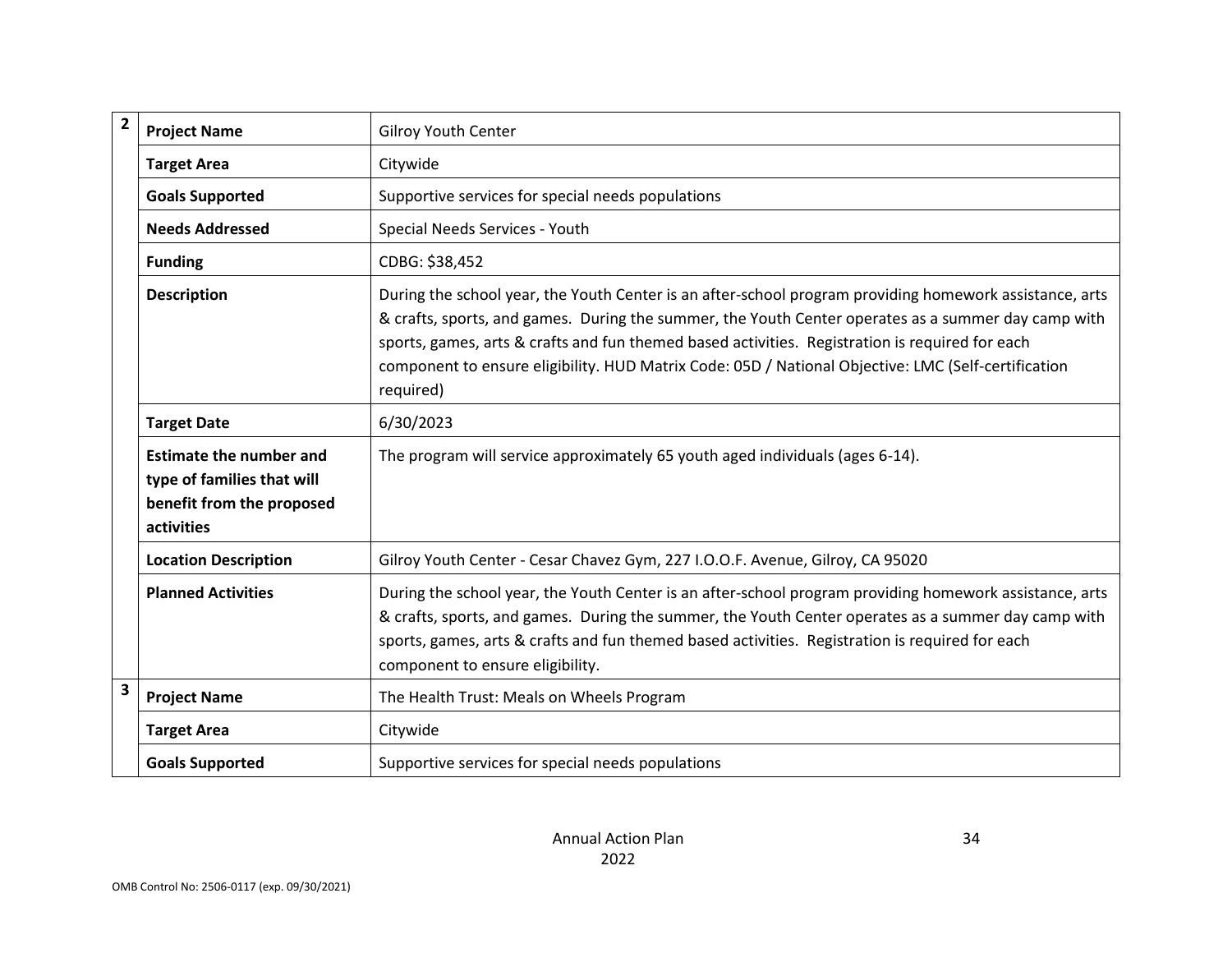| <b>Needs Addressed</b>                                                                                  | Special Needs Services - Elderly/Frail Elderly<br>Special Needs Services Persons with Disabilities                                                                                                                                                                                                                                                                                                                                                                                                                                                                                                                                                                                                                                                                                                                                                                                                                                                                                                                                                                                                                                                                                                                                                                                                                                                                      |
|---------------------------------------------------------------------------------------------------------|-------------------------------------------------------------------------------------------------------------------------------------------------------------------------------------------------------------------------------------------------------------------------------------------------------------------------------------------------------------------------------------------------------------------------------------------------------------------------------------------------------------------------------------------------------------------------------------------------------------------------------------------------------------------------------------------------------------------------------------------------------------------------------------------------------------------------------------------------------------------------------------------------------------------------------------------------------------------------------------------------------------------------------------------------------------------------------------------------------------------------------------------------------------------------------------------------------------------------------------------------------------------------------------------------------------------------------------------------------------------------|
| <b>Funding</b>                                                                                          | CDBG: \$22,048                                                                                                                                                                                                                                                                                                                                                                                                                                                                                                                                                                                                                                                                                                                                                                                                                                                                                                                                                                                                                                                                                                                                                                                                                                                                                                                                                          |
| <b>Description</b>                                                                                      | The Health Trust requests funding to deliver 2,540 meals to 18 Gilroy seniors. In the City of Gilroy, there<br>are nearly 600 seniors who are living at or below the poverty level and at risk of food insecurity. The<br>Health Trust Meals on Wheels provides seniors who are low-income and homebound with health &<br>social services, and enables them to age in place, living independently as healthy, contributing members<br>of their communities. Program components include Meals/Groceries: Drivers deliver hot meals each<br>weekday, and chilled salads and sandwiches are delivered on Fridays for the weekend. Our most food-<br>insecure clients may also receive monthly grocery deliveries. Wellness Checks: Our delivery drivers note<br>changes in clients' cognitive awareness, potential safety hazards, and any changes in appetite.<br>Approximately 50 investigative reports are made by drivers each month. Personal Connections and<br>Resources: Daily interaction with a Meals on Wheels driver is important for socially isolated clients'<br>mental health and wellbeing. Other resources include social work services and referrals, nutrition<br>education, and in-home falls prevention services from Stanford Hospital occupational therapist. HUD<br>Matrix Code: 05A Senior Services / National Objective: LMC (presumed benefit) |
| <b>Target Date</b>                                                                                      | 6/30/2023                                                                                                                                                                                                                                                                                                                                                                                                                                                                                                                                                                                                                                                                                                                                                                                                                                                                                                                                                                                                                                                                                                                                                                                                                                                                                                                                                               |
| <b>Estimate the number and</b><br>type of families that will<br>benefit from the proposed<br>activities | 18 homebound seniors                                                                                                                                                                                                                                                                                                                                                                                                                                                                                                                                                                                                                                                                                                                                                                                                                                                                                                                                                                                                                                                                                                                                                                                                                                                                                                                                                    |
| <b>Location Description</b>                                                                             | Meal delivery program to private residences.                                                                                                                                                                                                                                                                                                                                                                                                                                                                                                                                                                                                                                                                                                                                                                                                                                                                                                                                                                                                                                                                                                                                                                                                                                                                                                                            |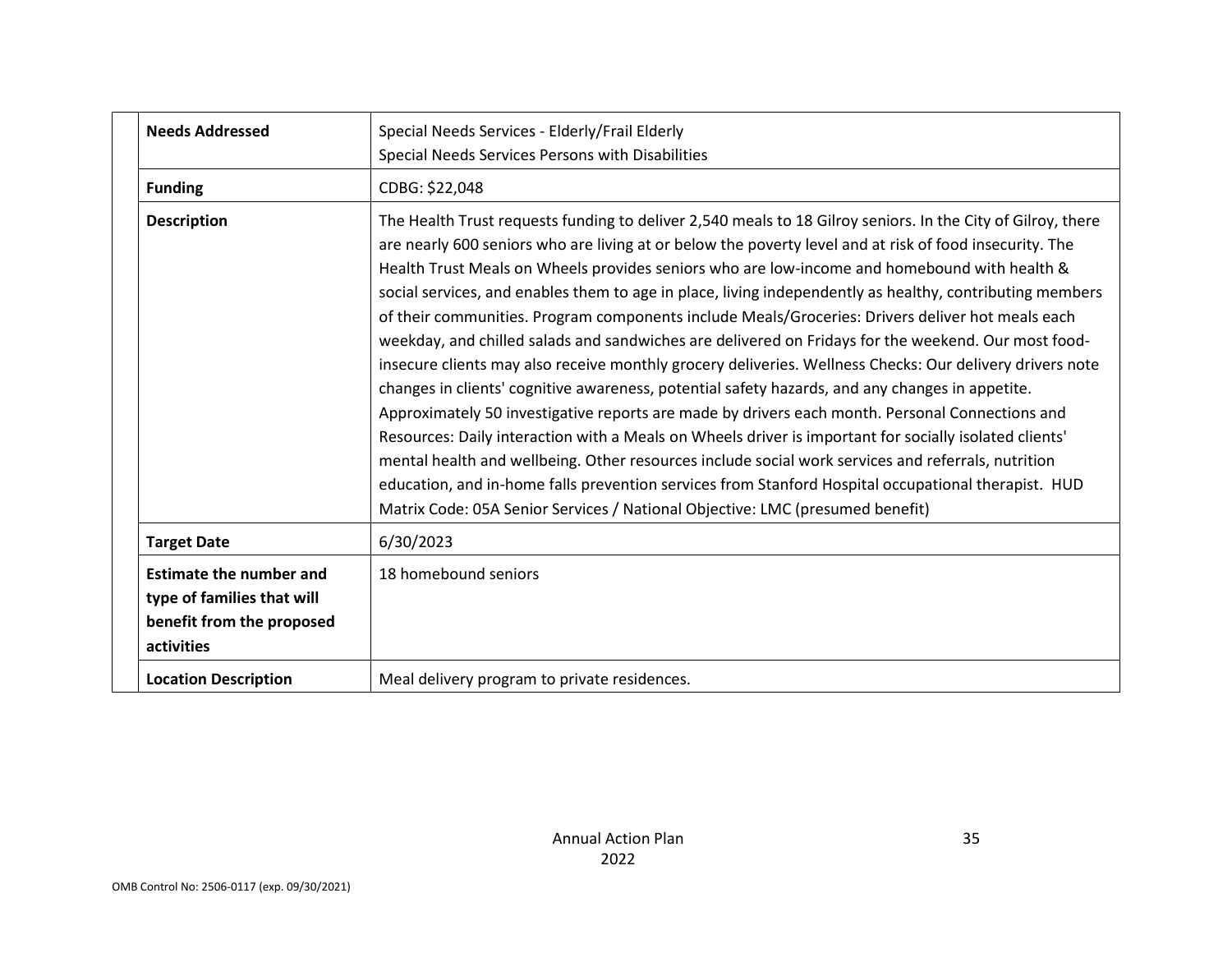|                | <b>Planned Activities</b> | The Health Trust requests funding to deliver 2,540 meals to 18 Gilroy seniors. In the City of Gilroy, there<br>are nearly 600 seniors who are living at or below the poverty level and at risk of food insecurity. The<br>Health Trust Meals on Wheels provides seniors who are low-income and homebound with health &<br>social services, and enables them to age in place, living independently as healthy, contributing members<br>of their communities. Program components include:<br>Meals/Groceries: Drivers deliver hot meals each weekday, and chilled salads and sandwiches are<br>delivered on Fridays for the weekend. Our most food-insecure clients may also receive monthly grocery<br>deliveries.<br>Wellness Checks: Our delivery drivers note changes in clients' cognitive awareness, potential safety<br>hazards, and any changes in appetite. Approximately 50 investigative reports are made by drivers each<br>month.<br>Personal Connections and Resources: Daily interaction with a Meals on Wheels driver is important for<br>socially isolated clients' mental health and wellbeing. Other resources include social work services and<br>referrals, nutrition education, and in-home falls prevention services from Stanford Hospital occupational<br>therapist. |
|----------------|---------------------------|---------------------------------------------------------------------------------------------------------------------------------------------------------------------------------------------------------------------------------------------------------------------------------------------------------------------------------------------------------------------------------------------------------------------------------------------------------------------------------------------------------------------------------------------------------------------------------------------------------------------------------------------------------------------------------------------------------------------------------------------------------------------------------------------------------------------------------------------------------------------------------------------------------------------------------------------------------------------------------------------------------------------------------------------------------------------------------------------------------------------------------------------------------------------------------------------------------------------------------------------------------------------------------------------|
| $\overline{4}$ | <b>Project Name</b>       | Rebuilding Together - Repair and Accessibility Modification program for low-income homeowners and<br>renters                                                                                                                                                                                                                                                                                                                                                                                                                                                                                                                                                                                                                                                                                                                                                                                                                                                                                                                                                                                                                                                                                                                                                                                |
|                | <b>Target Area</b>        | Citywide                                                                                                                                                                                                                                                                                                                                                                                                                                                                                                                                                                                                                                                                                                                                                                                                                                                                                                                                                                                                                                                                                                                                                                                                                                                                                    |
|                | <b>Goals Supported</b>    | Preserve affordable housing for home ownership                                                                                                                                                                                                                                                                                                                                                                                                                                                                                                                                                                                                                                                                                                                                                                                                                                                                                                                                                                                                                                                                                                                                                                                                                                              |
|                | <b>Needs Addressed</b>    | Affordable Housing - Rehabilitate Existing Units                                                                                                                                                                                                                                                                                                                                                                                                                                                                                                                                                                                                                                                                                                                                                                                                                                                                                                                                                                                                                                                                                                                                                                                                                                            |
|                | <b>Funding</b>            | CDBG: \$140,000                                                                                                                                                                                                                                                                                                                                                                                                                                                                                                                                                                                                                                                                                                                                                                                                                                                                                                                                                                                                                                                                                                                                                                                                                                                                             |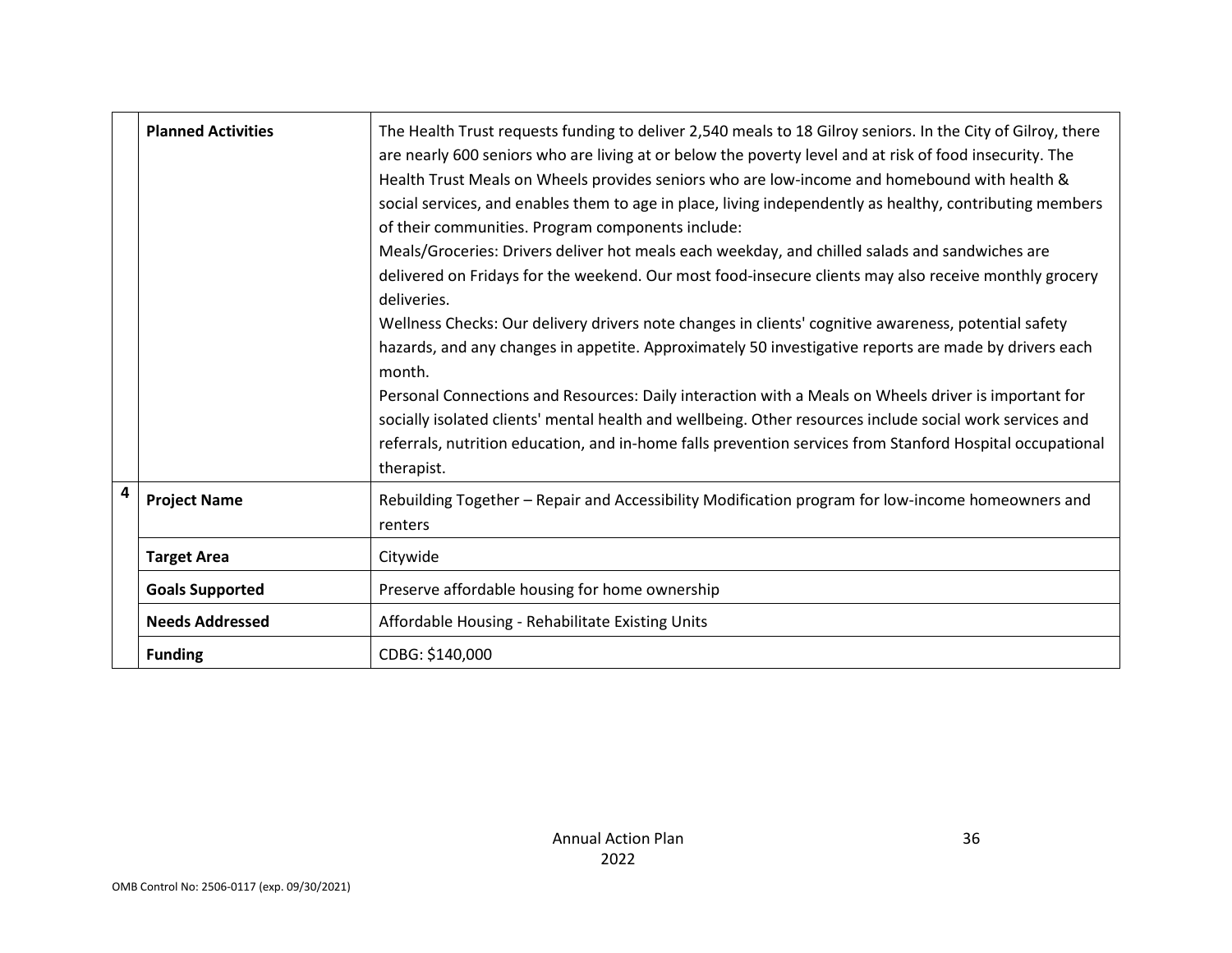| <b>Description</b>                                                         |                           | Rebuilding Together Silicon Valley (RTSV) believes everyone deserves to live in a safe and healthy home.<br>The RTSV Home Repair, Rehabilitation and Accessibility Modification Program will repair housing units to<br>attend to the immediate health and safety needs for low-income Gilroy homeowners and renters.<br>Priority and emphasis of work to include residents living in the Expanded Neighborhood Revitalization<br>Strategy Area (NRSA). The focus of repairs will address urgent and critical needs, as well as minor repairs,<br>accessibility and mobility needs and limited rehabilitation. With this program RTSV will effectively<br>preserve decent, affordable homeownership and restore suitable living environments in a cost-effective<br>manner. We will also preserve affordable housing stock for low-income renters and ensure they have a<br>safe, suitable, and healthy place to call home. Residents who live on a fixed income may be less able to<br>afford little beyond the most basic needs. Necessary items such as food and prescription medications can<br>be difficult to afford while other important expenses, such as repairs to a leaking roof, failed water<br>heater, or broken water or sewer line may be near impossible to afford. Repair work is completed at no<br>charge to the homeowner and can be on any type of owner-occupied housing unit: mobile home, condo,<br>or single-family home. HUD Matrix Code: 14A Single Family Rehabilitation / National Objective: LMH |
|----------------------------------------------------------------------------|---------------------------|----------------------------------------------------------------------------------------------------------------------------------------------------------------------------------------------------------------------------------------------------------------------------------------------------------------------------------------------------------------------------------------------------------------------------------------------------------------------------------------------------------------------------------------------------------------------------------------------------------------------------------------------------------------------------------------------------------------------------------------------------------------------------------------------------------------------------------------------------------------------------------------------------------------------------------------------------------------------------------------------------------------------------------------------------------------------------------------------------------------------------------------------------------------------------------------------------------------------------------------------------------------------------------------------------------------------------------------------------------------------------------------------------------------------------------------------------------------------------------------------------------------------------------|
| <b>Target Date</b>                                                         |                           | 6/30/2023                                                                                                                                                                                                                                                                                                                                                                                                                                                                                                                                                                                                                                                                                                                                                                                                                                                                                                                                                                                                                                                                                                                                                                                                                                                                                                                                                                                                                                                                                                                        |
| <b>Estimate the number and</b><br>type of families that will<br>activities | benefit from the proposed | 18 low-income homeowners and renters                                                                                                                                                                                                                                                                                                                                                                                                                                                                                                                                                                                                                                                                                                                                                                                                                                                                                                                                                                                                                                                                                                                                                                                                                                                                                                                                                                                                                                                                                             |
| <b>Location Description</b>                                                |                           | Program is offered throughout the City to eligible homeowners and renters                                                                                                                                                                                                                                                                                                                                                                                                                                                                                                                                                                                                                                                                                                                                                                                                                                                                                                                                                                                                                                                                                                                                                                                                                                                                                                                                                                                                                                                        |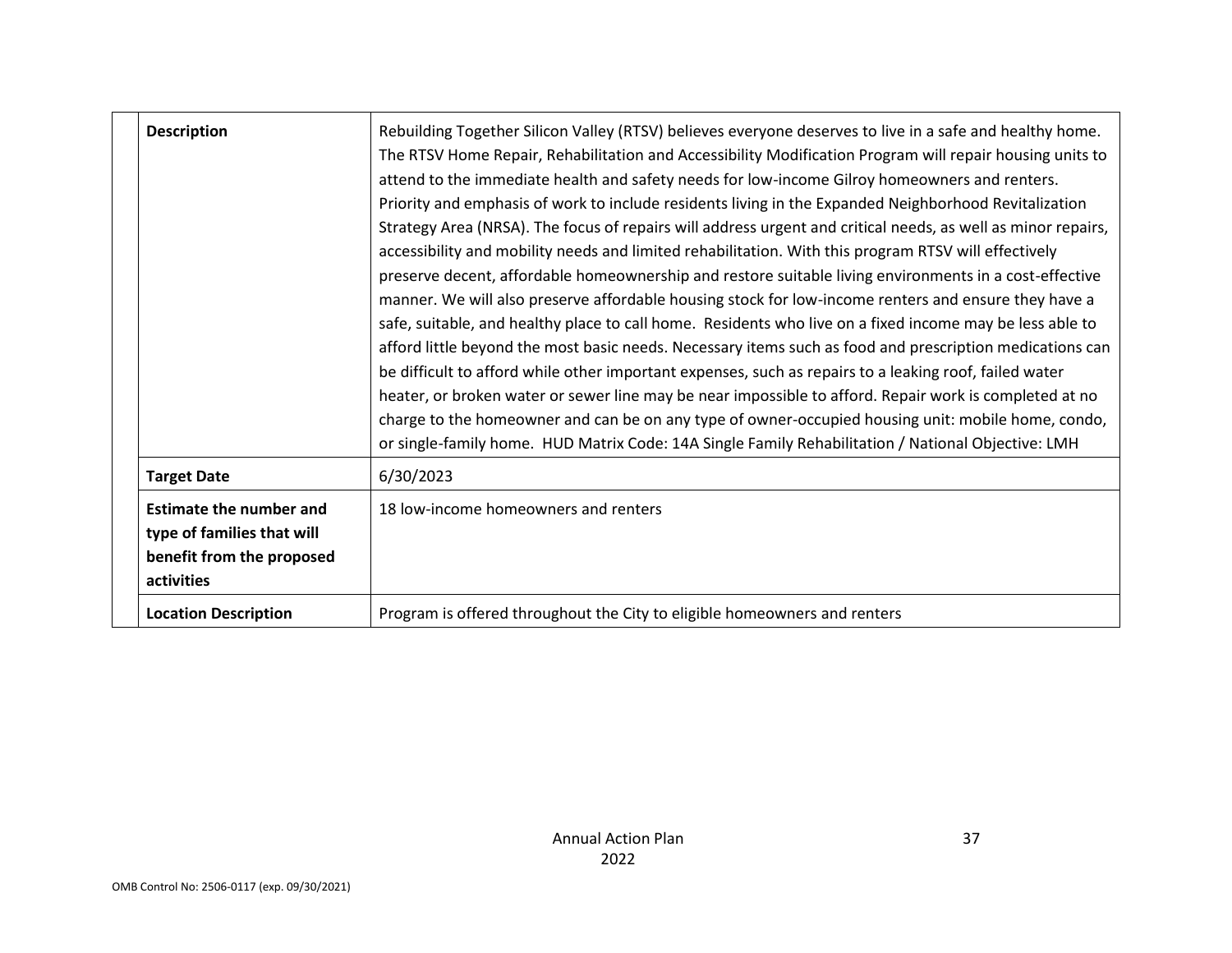|   | <b>Planned Activities</b> | Rebuilding Together Silicon Valley (RTSV) believes everyone deserves to live in a safe and healthy home.<br>The RTSV Home Repair, Rehabilitation and Accessibility Modification Program will repair housing units to<br>attend to the immediate health and safety needs for low-income Gilroy homeowners and renters.<br>Priority and emphasis of work to include residents living in the Expanded Neighborhood Revitalization<br>Strategy Area (NRSA). The focus of repairs will address urgent and critical needs, as well as minor repairs,<br>accessibility and mobility needs and limited rehabilitation. With this program RTSV will effectively<br>preserve decent, affordable homeownership and restore suitable living environments in a cost-effective<br>manner. We will also preserve affordable housing stock for low-income renters and ensure they have a<br>safe, suitable, and healthy place to call home. Residents who live on a fixed income may be less able to<br>afford little beyond the most basic needs. Necessary items such as food and prescription medications can<br>be difficult to afford while other important expenses, such as repairs to a leaking roof, failed water<br>heater, or broken water or sewer line may be near impossible to afford. Repair work is completed at no<br>charge to the homeowner and can be on any type of owner-occupied housing unit: mobile home, condo,<br>or single-family home. |
|---|---------------------------|------------------------------------------------------------------------------------------------------------------------------------------------------------------------------------------------------------------------------------------------------------------------------------------------------------------------------------------------------------------------------------------------------------------------------------------------------------------------------------------------------------------------------------------------------------------------------------------------------------------------------------------------------------------------------------------------------------------------------------------------------------------------------------------------------------------------------------------------------------------------------------------------------------------------------------------------------------------------------------------------------------------------------------------------------------------------------------------------------------------------------------------------------------------------------------------------------------------------------------------------------------------------------------------------------------------------------------------------------------------------------------------------------------------------------------------------------|
| 5 | <b>Project Name</b>       | Pedestrian Improvements - Sidewalk and curb ramp project                                                                                                                                                                                                                                                                                                                                                                                                                                                                                                                                                                                                                                                                                                                                                                                                                                                                                                                                                                                                                                                                                                                                                                                                                                                                                                                                                                                             |
|   | <b>Target Area</b>        | Citywide                                                                                                                                                                                                                                                                                                                                                                                                                                                                                                                                                                                                                                                                                                                                                                                                                                                                                                                                                                                                                                                                                                                                                                                                                                                                                                                                                                                                                                             |
|   | <b>Goals Supported</b>    | Install safety and enhanced public improvements                                                                                                                                                                                                                                                                                                                                                                                                                                                                                                                                                                                                                                                                                                                                                                                                                                                                                                                                                                                                                                                                                                                                                                                                                                                                                                                                                                                                      |
|   | <b>Needs Addressed</b>    | Infrastructure Improvements in CDBG Target Areas                                                                                                                                                                                                                                                                                                                                                                                                                                                                                                                                                                                                                                                                                                                                                                                                                                                                                                                                                                                                                                                                                                                                                                                                                                                                                                                                                                                                     |
|   | <b>Funding</b>            | CDBG: \$165,500                                                                                                                                                                                                                                                                                                                                                                                                                                                                                                                                                                                                                                                                                                                                                                                                                                                                                                                                                                                                                                                                                                                                                                                                                                                                                                                                                                                                                                      |
|   | <b>Description</b>        | The City of Gilroy's public works department will design and install new sidewalk (gap closures) and curb<br>ramps, both new and replacement on non-compliant existing ramps. The improvements will take place<br>on Monterey Road near Monterey Gateway Senior Apartments. Monterey Gateway is a newly<br>constructed, low-income apartment complex for seniors. The City received a letter from HUD expressing<br>concerns with the ability of residents of the apartment complex to safely walk from the apartments to<br>stores and other services further down Monterey Road. To address these safety concerns, CDBG funds<br>will pay for the work necessary to create safe pedestrian pathways. HUD Matrix Code: 03K Street<br>Improvements / National Objective: LMA (Census Tract 5125.09 Block Group 1, LOW/MOD 63.81%)                                                                                                                                                                                                                                                                                                                                                                                                                                                                                                                                                                                                                    |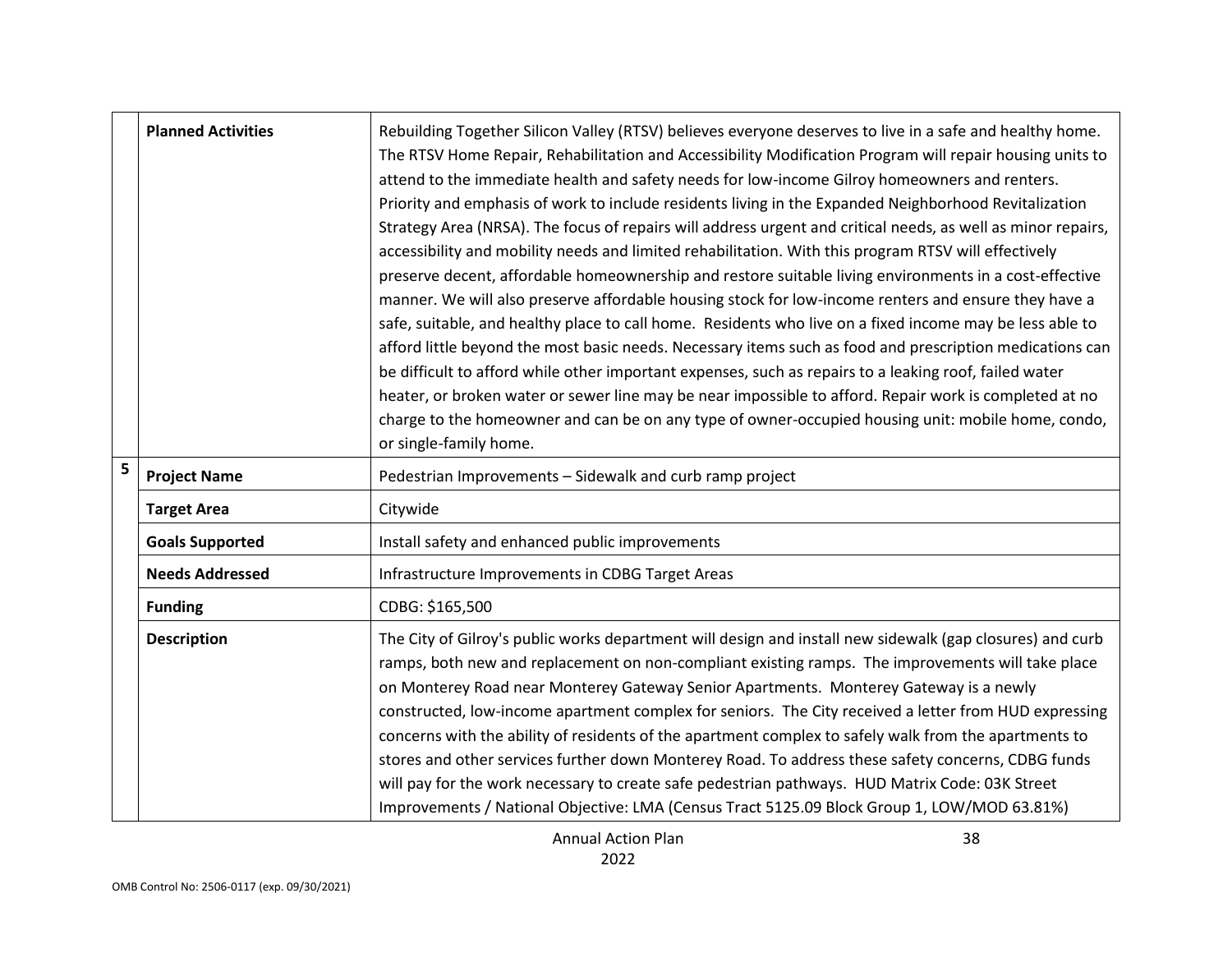|                  | <b>Target Date</b>                                                                                      | 6/30/2023                                                                                                                                                                                                                                                                                                                                                                                                                                                                                                                                                                                                                                                                                                                                                                                                                                                                                |
|------------------|---------------------------------------------------------------------------------------------------------|------------------------------------------------------------------------------------------------------------------------------------------------------------------------------------------------------------------------------------------------------------------------------------------------------------------------------------------------------------------------------------------------------------------------------------------------------------------------------------------------------------------------------------------------------------------------------------------------------------------------------------------------------------------------------------------------------------------------------------------------------------------------------------------------------------------------------------------------------------------------------------------|
|                  | <b>Estimate the number and</b><br>type of families that will<br>benefit from the proposed<br>activities | 1,825 low mod households located with the census tract and block group identified above. This<br>improvement will also have a significant impact on the senior population that resides in the senior<br>complex apartments adjacent to the improvements.                                                                                                                                                                                                                                                                                                                                                                                                                                                                                                                                                                                                                                 |
|                  | <b>Location Description</b>                                                                             | Monterey Road, Adjacent to Monterey Gateway Senior Apartments, in Gilroy, CA                                                                                                                                                                                                                                                                                                                                                                                                                                                                                                                                                                                                                                                                                                                                                                                                             |
|                  | <b>Planned Activities</b>                                                                               | The City of Gilroy's public works department will design and install new sidewalk (gap closures) and curb<br>ramps, both new and replacement on non-compliant existing ramps. The improvements will take place<br>on Monterey Road near Monterey Gateway Senior Apartments. Monterey Gateway is a newly<br>constructed, low-income apartment complex for seniors. The City received a letter from HUD expressing<br>concerns with the ability of residents of the apartment complex to safely walk from the apartments to<br>stores and other services further down Monterey Road near the intersection of Monterey and 10th<br>Street. To address these safety concerns, CDBG funds will pay for the work necessary to create a safe<br>pedestrian pathways. HUD Matrix Code: 03K Street Improvements / National Objective: LMA (Census<br>Tract 5125.09 Block Group 1, LOW/MOD 63.81%) |
| $\boldsymbol{6}$ | <b>Project Name</b>                                                                                     | Program Administration                                                                                                                                                                                                                                                                                                                                                                                                                                                                                                                                                                                                                                                                                                                                                                                                                                                                   |
|                  | <b>Target Area</b>                                                                                      | Citywide                                                                                                                                                                                                                                                                                                                                                                                                                                                                                                                                                                                                                                                                                                                                                                                                                                                                                 |
|                  | <b>Goals Supported</b>                                                                                  | Planning and Administration                                                                                                                                                                                                                                                                                                                                                                                                                                                                                                                                                                                                                                                                                                                                                                                                                                                              |
|                  | <b>Needs Addressed</b>                                                                                  |                                                                                                                                                                                                                                                                                                                                                                                                                                                                                                                                                                                                                                                                                                                                                                                                                                                                                          |
|                  | <b>Funding</b>                                                                                          | CDBG: \$94,000                                                                                                                                                                                                                                                                                                                                                                                                                                                                                                                                                                                                                                                                                                                                                                                                                                                                           |
|                  | <b>Description</b>                                                                                      | CDBG funds (20% of grant allocation) will be used to pay for staff time and consultant time related to the<br>overall management and oversight of the CDBG Program. HUD Matrix Code: 21A General Program<br>Administration                                                                                                                                                                                                                                                                                                                                                                                                                                                                                                                                                                                                                                                               |
|                  | <b>Target Date</b>                                                                                      | 6/30/2023                                                                                                                                                                                                                                                                                                                                                                                                                                                                                                                                                                                                                                                                                                                                                                                                                                                                                |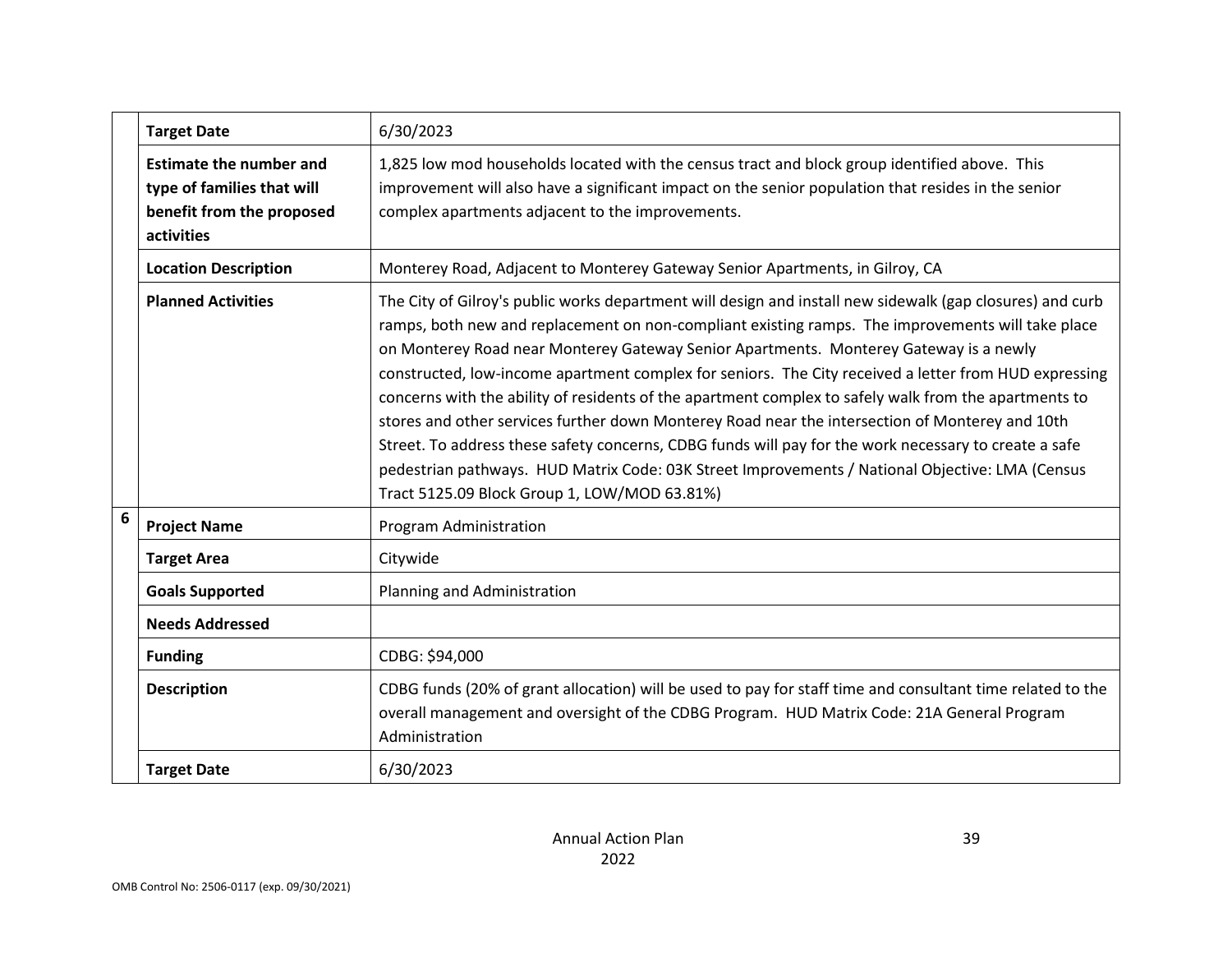|  | <b>Estimate the number and</b><br>type of families that will<br>benefit from the proposed<br>activities | Program Administration for the CDBG Program                                                                                                                                                                                |
|--|---------------------------------------------------------------------------------------------------------|----------------------------------------------------------------------------------------------------------------------------------------------------------------------------------------------------------------------------|
|  | <b>Location Description</b>                                                                             | N/A                                                                                                                                                                                                                        |
|  | <b>Planned Activities</b>                                                                               | CDBG funds (20% of grant allocation) will be used to pay for staff time and consultant time related to the<br>overall management and oversight of the CDBG Program.<br>HUD Matrix Code: 21A General Program Administration |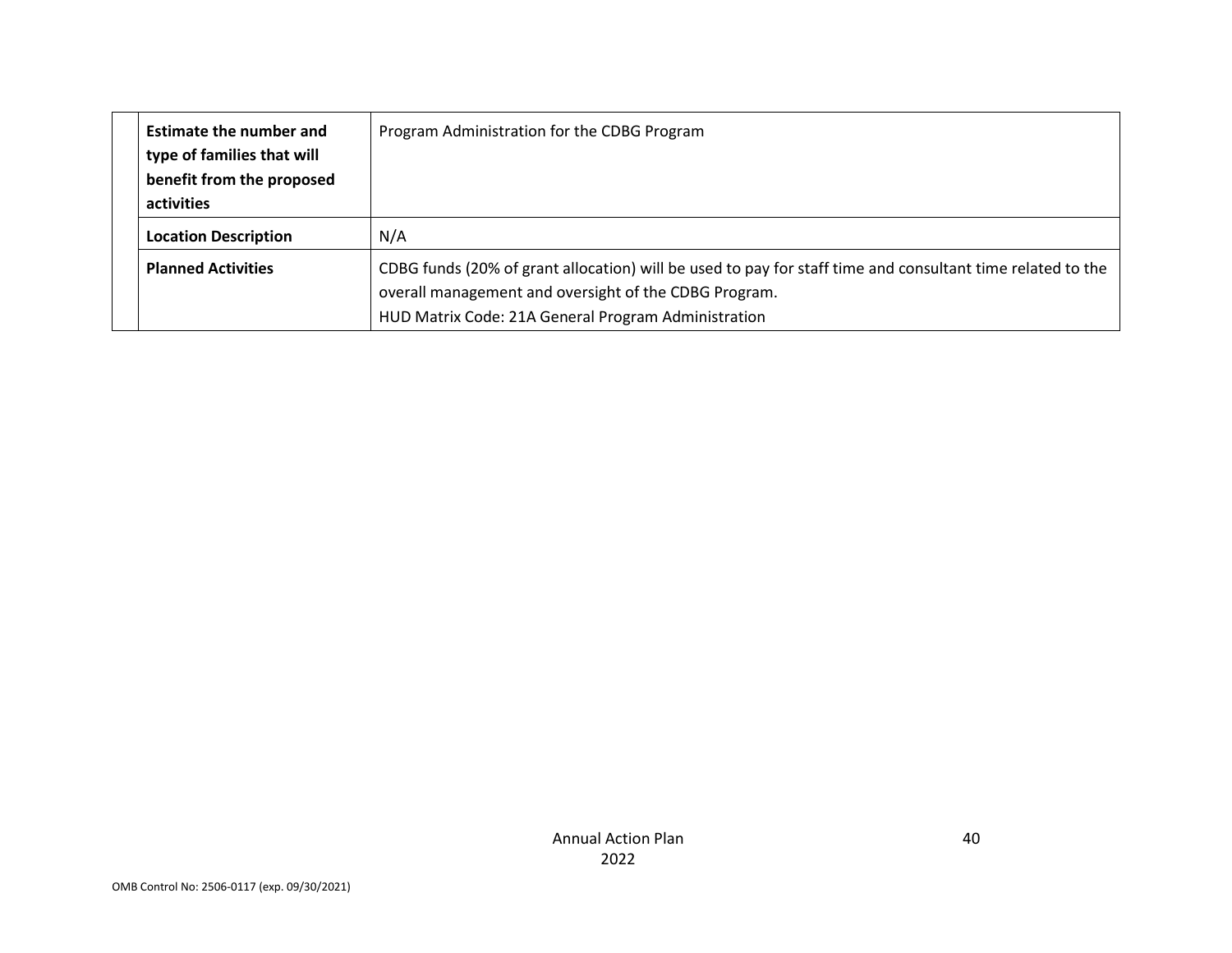# **AP-50 Geographic Distribution - 91.420, 91.220(f)**

# **Description of the geographic areas of the entitlement (including areas of low-income and minority concentration) where assistance will be directed**

The City will continue to utilize CDBG funding to support citywide efforts that meet the needs of the community. This year the City will be focus on activities and programs that benefit "city-wide" as the City did not review their NRSA with HUD. This area still remains a target area for the City, however, the City recognizes that it does not meet the HUD "definition" of an NRSA.

#### **Geographic Distribution**

| <b>Target Area</b>      | <b>Percentage of Funds</b> |  |
|-------------------------|----------------------------|--|
| <b>CDBG Target Area</b> |                            |  |
| Citywide                | 100                        |  |

**Table 8 - Geographic Distribution** 

#### **Rationale for the priorities for allocating investments geographically**

The City as a whole meets the city wide LMA definition as it exceeds 51%. The City has also maintained an NRSA, at the local level, where the greatest need has been identified. All public services and housing activities will service LMI households citywide.

#### **Discussion**

See above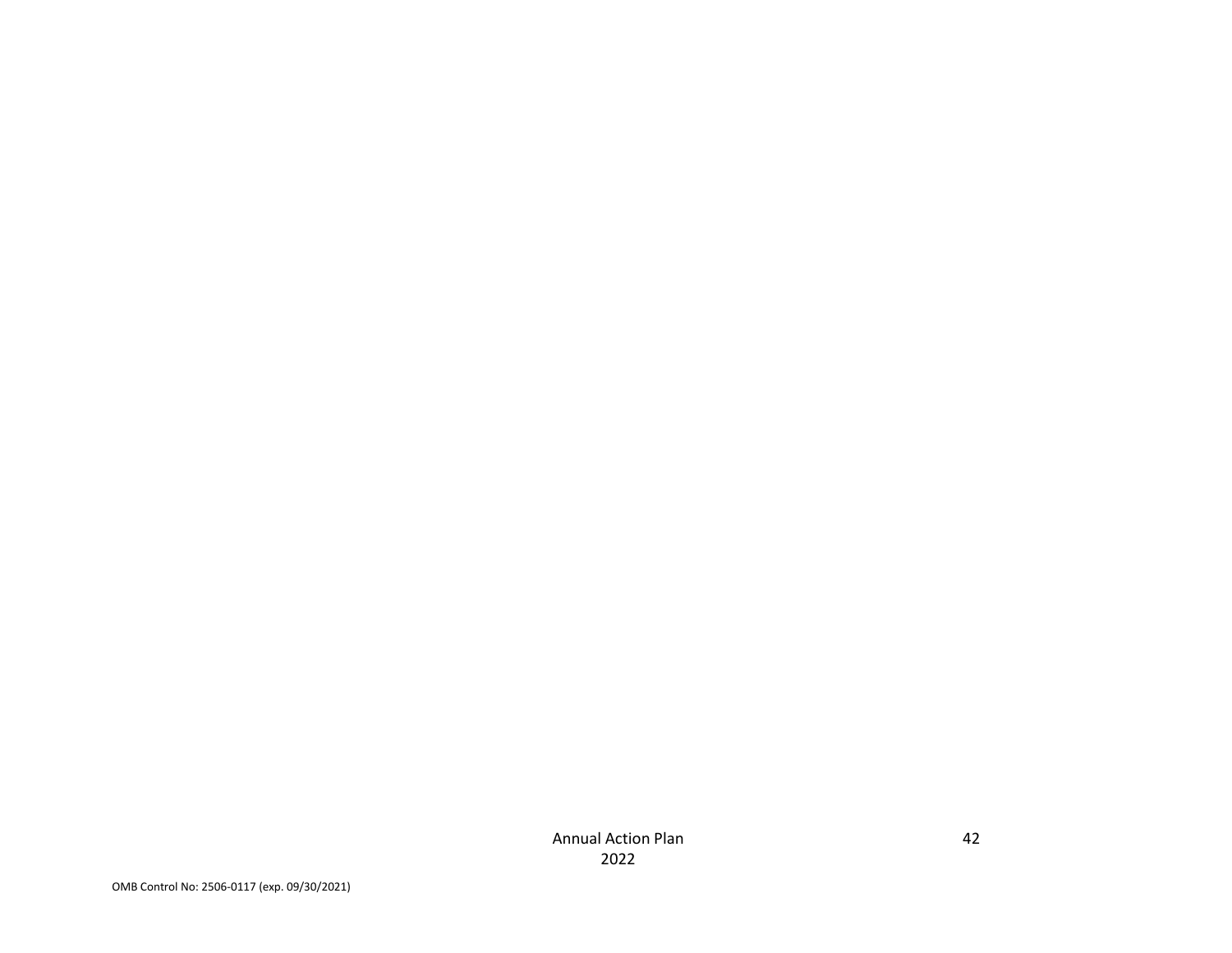# **AP-75 Barriers to affordable housing -91.420, 91.220(j)**

#### **Introduction**

The City is subject to the same barriers to affordable housing that exist across the Bay Area. These issues include the high cost of development, constraining the development of affordable housing units in favor of higher-end units, and the lack of developable land, which prevents housing development and increases the price of land.

Additionally, the County's Assessment of Fair Housing identified the following contributing factors to fair housing issues, including affordable housing, through analysis of data and community engagement feedback:

- Displacement of residents due to economic pressures
- Land use and zoning laws
- Source of income discrimination
- Community opposition
- Availability, type, frequency, and reliability of public transportation
- Lack of access to opportunity due to high housing costs
- Lack of affordable, accessible housing in a range of unit sizes
- Lack of affordable housing for individuals who need supportive services
- Lack of assistance for housing accessibility modifications
- Lack of resources for fair housing agencies and organizations
- Location and type of affordable housing
- Loss of affordable housing
- Private discrimination

The most relevant contributing factor to the City of Gilroy's barrier to affordable housing is the high cost of land and lack of funding for affordable housing. Survey results also identified discrimination as a barrier to acquiring affordable housing. Respondents expressed that they

43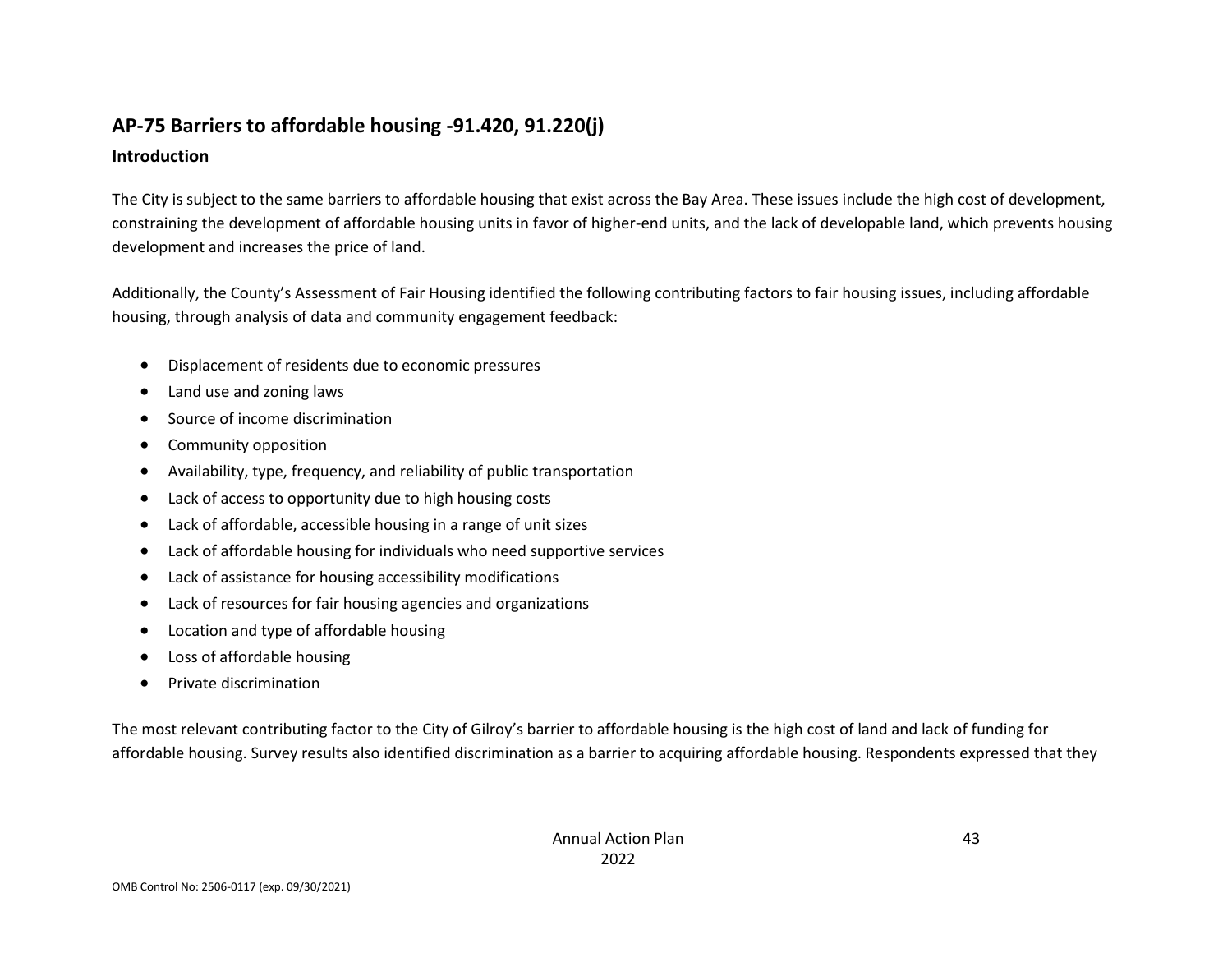were discriminated against on the basis of sex, familial status, or other reasons.

# **Actions it planned to remove or ameliorate the negative effects of public policies that serve as barriers to affordable housing such as land use controls, tax policies affecting land, zoning ordinances, building codes, fees and charges, growth limitations, and policies affecting the return on residential investment**

In its 2015-2023 Housing Element update, the City of Gilroy identified opportunities and potential solutions for providing housing:

- Develop a task force for development plans for housing.
- Day laborers can call the Compassion Center and Maria Day Worker Center in Mountain View to get more information.
- More money for affordable housing; partner with the County and City for housing money.
- San Francisco is seeing micro units (small units with a bedroom and the rooftop garden is the "family room"). This type of housing could work in Gilroy's climate. The City could do a study of micro units and revise the zoning code to allow them.
- High-density housing in the downtown area has been well received by the community because it supports businesses downtown.
- At the County level, CDBG money is used for grants for housing rehabilitations (about 10 homes/year); the Planning Department reaches out to owners with code issues.
- Homeowner Rehabilitation Program funded with CDBG funds.

#### **Discussion**

See above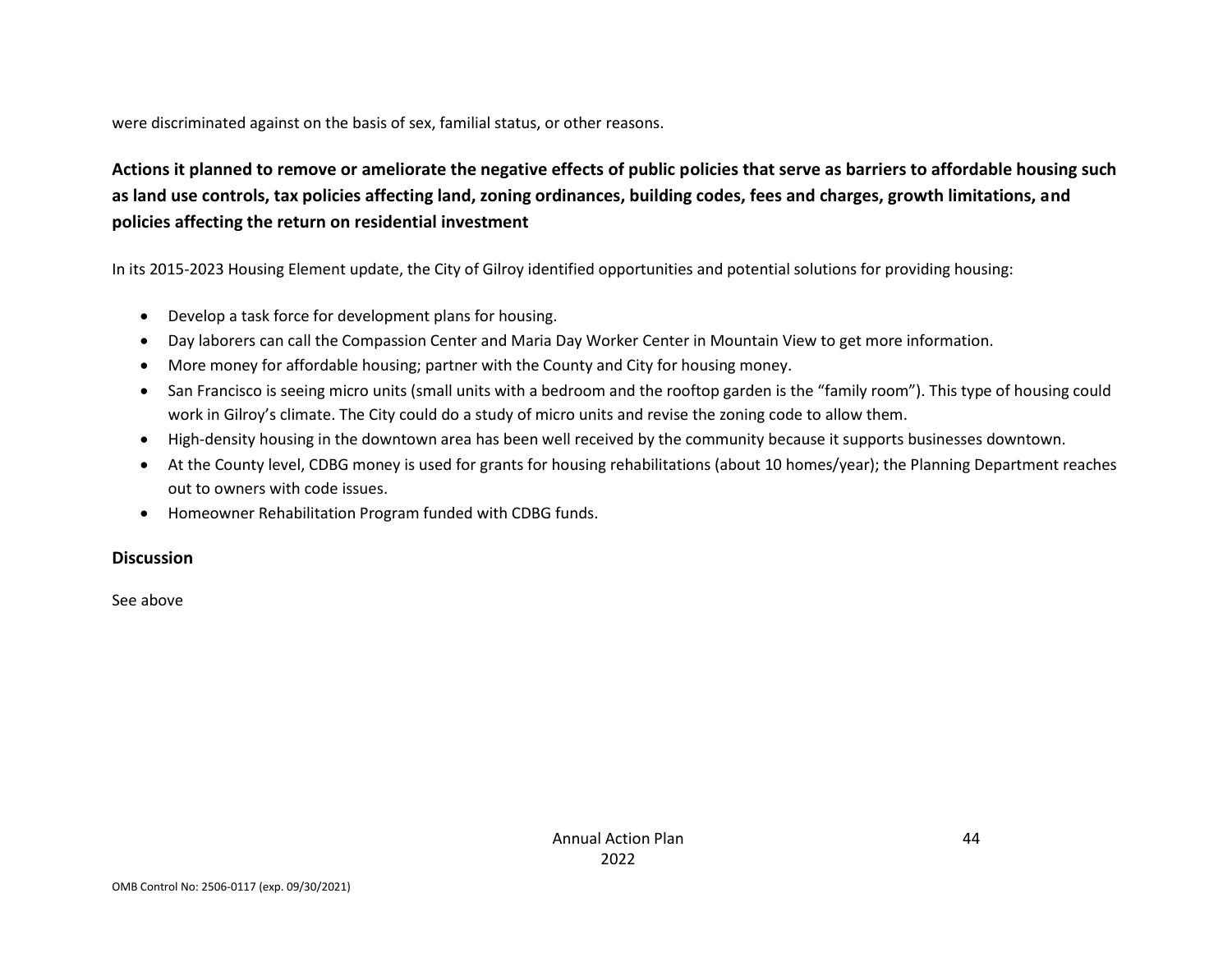# **AP-85 Other Actions - 91.420, 91.220(k)**

#### **Introduction**

This section discusses the City's efforts in addressing underserved needs, developing the institutional structure for delivering housing and community development activities, and expanding and preserving affordable housing opportunities.

#### **Actions planned to address obstacles to meeting underserved needs**

The Needs Assessment and Market Analysis of the 2020-2025 Consolidated Plan helped develop the City's priority needs for low- and moderate-income (LMI) persons, persons experiencing homelessness, special needs populations, and community development needs.

#### **Actions planned to foster and maintain affordable housing**

Rebuilding Together Silicon Valley will receive CDBG funds which will be used to provide minor rehabilitation projects for LMI homeowners and renters. These rehabilitation projects are for homeowners and renters who otherwise could not afford to make critical repairs in their homes, thus potentially resulting in health and safety issues that could cause a home to become uninhabitable and may lead to homelessness. Additionally, a home that lacks proper accessibility for its owner may lead to a serious accident that could cause an even larger physical and financial burden.

#### **Actions planned to reduce lead-based paint hazards**

The City provides information about lead-based paint hazards at the Community Development counter and inspects properties being rehabilitated or acquired for affordable housing.

Additionally, any homeowner/rental units that participate in Rebuilding Together Silicon Valley's affordable housing project will be assessed for possible lead-based paint prior to rehabilitation.

#### **Actions planned to reduce the number of poverty-level families**

The City works to reduce the number of poverty-level families through all projects by making the projects available to LMI households citywide. Some projects were created to address the need of expanding economic opportunities for lower-income people and others may offer additional benefits in reducing poverty, simply by way of design.

• The Live Oak Adult Day Services program provides recreation and socialization for persons who are unable to live independently. This program allows their caretakers to go to work during the hours that the program is open. Were it not for this program, the caretaker may not be able to earn an income for the household because the person using the day program does not have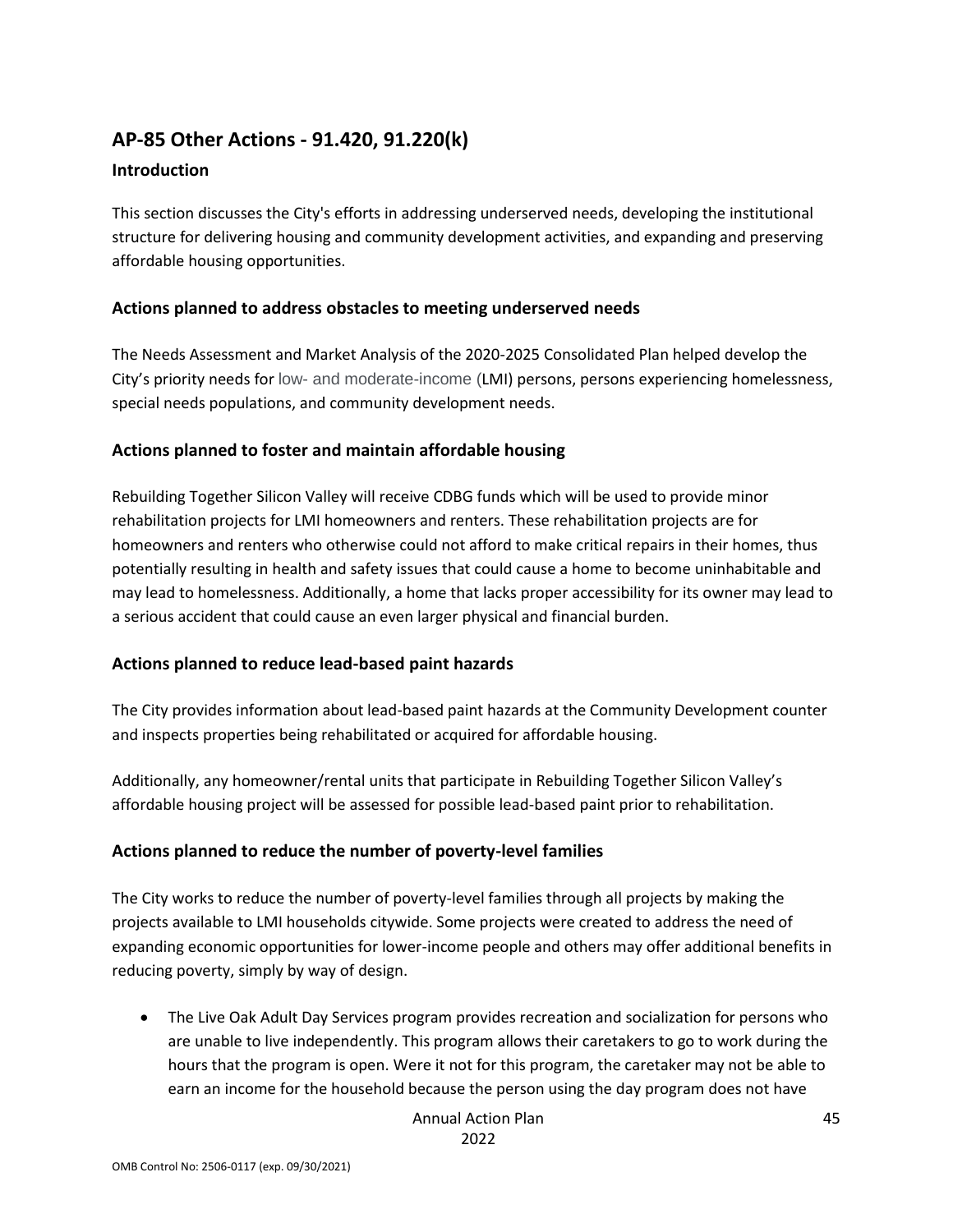anywhere else to go during that time.

- The Rebuilding Together Silicon Valley Rebuilding Home Repair, Housing Rehabilitation and Accessibility Modification program will aid extremely/ low-income homeowners and renters in making necessary health and safety and accessibility repairs to their homes that they otherwise would not be able to afford and which may otherwise may lead to uninhabitability and then homelessness.
- The City of Gilroy Recreation Division's Gilroy Youth Center program provides an after-school program and summer day camp programs to keep youth in the area engaged while their parents are at work for the day.

#### **Actions planned to develop institutional structure**

The City is financially constrained and cannot meet all the needs identified in the Needs Assessment; however, the City continues to enter into partnerships with nonprofits to strategically meet some needs of the community. An especially pressing issue is meeting the needs of the City's growing homeless population. The City will continue to work with nonprofits to meet the needs of its homeless individuals, as well as focus grants and other funding sources towards aiding homeless families in the City

## **Actions planned to enhance coordination between public and private housing and social service agencies**

Local nonprofits are partnering with sister city Morgan Hill to operate a Safe Parking Program for South County. Morgan Hill has developed and fine-tuned an operational model that could be replicated in Gilroy. These nonprofits are also developing camping programs that are run out of county campgrounds outside of the city limits.

#### **Discussion**

See discussion above